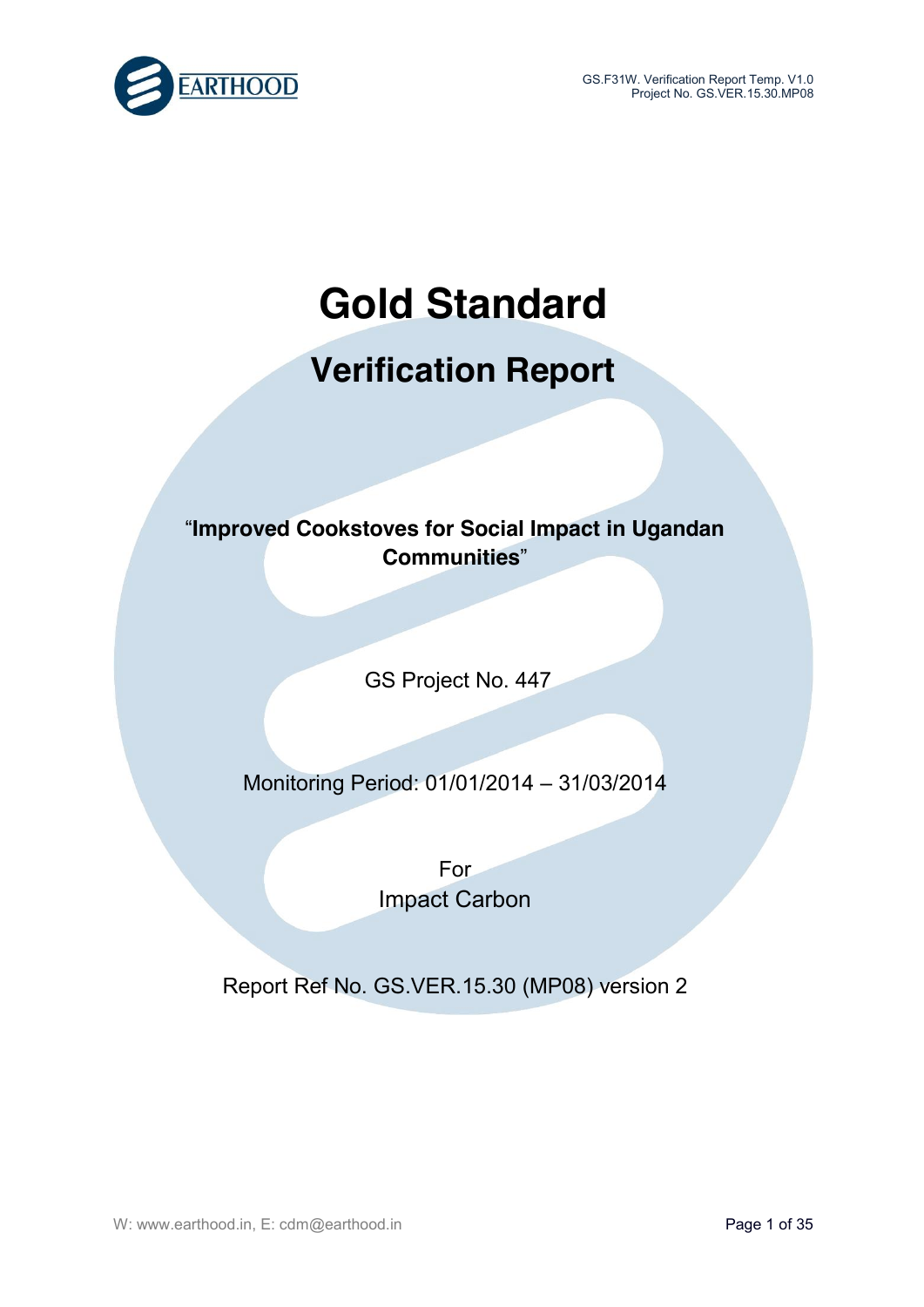

## **Executive Summary:**

| A) Basic information                                                                                                                                                                                                                                                                                                                                                                                                                                                                                                                                                                                                                                                                                                                     |                                                              |             |                                                      |  |
|------------------------------------------------------------------------------------------------------------------------------------------------------------------------------------------------------------------------------------------------------------------------------------------------------------------------------------------------------------------------------------------------------------------------------------------------------------------------------------------------------------------------------------------------------------------------------------------------------------------------------------------------------------------------------------------------------------------------------------------|--------------------------------------------------------------|-------------|------------------------------------------------------|--|
| Project title                                                                                                                                                                                                                                                                                                                                                                                                                                                                                                                                                                                                                                                                                                                            | Improved Cookstoves for Social Impact in Ugandan Communities |             |                                                      |  |
| GS registration number                                                                                                                                                                                                                                                                                                                                                                                                                                                                                                                                                                                                                                                                                                                   | 447                                                          |             |                                                      |  |
| UNFCCC ref number                                                                                                                                                                                                                                                                                                                                                                                                                                                                                                                                                                                                                                                                                                                        | N/A                                                          |             |                                                      |  |
| Date of registration                                                                                                                                                                                                                                                                                                                                                                                                                                                                                                                                                                                                                                                                                                                     | 26/03/2009                                                   |             |                                                      |  |
| Sectoral scope                                                                                                                                                                                                                                                                                                                                                                                                                                                                                                                                                                                                                                                                                                                           | 3: Energy Demand                                             |             |                                                      |  |
| Methodology/ies applied                                                                                                                                                                                                                                                                                                                                                                                                                                                                                                                                                                                                                                                                                                                  | ("Methodology v.01")                                         |             | Improved Cook-stoves and Kitchen Regimes, Version 01 |  |
| Project participant                                                                                                                                                                                                                                                                                                                                                                                                                                                                                                                                                                                                                                                                                                                      | Impact Carbon                                                |             |                                                      |  |
| <b>B) Verification</b>                                                                                                                                                                                                                                                                                                                                                                                                                                                                                                                                                                                                                                                                                                                   |                                                              |             |                                                      |  |
| Start date of crediting period                                                                                                                                                                                                                                                                                                                                                                                                                                                                                                                                                                                                                                                                                                           | 01/01/2006                                                   |             |                                                      |  |
| <b>Monitoring Period</b>                                                                                                                                                                                                                                                                                                                                                                                                                                                                                                                                                                                                                                                                                                                 | 01/01/2014 - 31/03/2014                                      |             |                                                      |  |
| <b>Emission Reductions verified</b>                                                                                                                                                                                                                                                                                                                                                                                                                                                                                                                                                                                                                                                                                                      | 139,689 tCO <sub>2</sub> e                                   |             |                                                      |  |
| C) Monitoring report                                                                                                                                                                                                                                                                                                                                                                                                                                                                                                                                                                                                                                                                                                                     | <b>Version</b>                                               |             | <b>Date</b>                                          |  |
| Submitted to Earthood                                                                                                                                                                                                                                                                                                                                                                                                                                                                                                                                                                                                                                                                                                                    | 1.0                                                          |             | 07/07/2015                                           |  |
| Final                                                                                                                                                                                                                                                                                                                                                                                                                                                                                                                                                                                                                                                                                                                                    | 5                                                            |             | 20/11/2015                                           |  |
| D) Verification report                                                                                                                                                                                                                                                                                                                                                                                                                                                                                                                                                                                                                                                                                                                   | <b>Version</b>                                               |             | Date                                                 |  |
| Draft                                                                                                                                                                                                                                                                                                                                                                                                                                                                                                                                                                                                                                                                                                                                    | 1.0                                                          |             | 28/09/2015                                           |  |
| Final                                                                                                                                                                                                                                                                                                                                                                                                                                                                                                                                                                                                                                                                                                                                    | 3.0                                                          |             | 23/11/2015                                           |  |
| E) Verification Team                                                                                                                                                                                                                                                                                                                                                                                                                                                                                                                                                                                                                                                                                                                     |                                                              |             |                                                      |  |
| <b>Team Leader</b>                                                                                                                                                                                                                                                                                                                                                                                                                                                                                                                                                                                                                                                                                                                       | Shreya Garg                                                  |             |                                                      |  |
| Verifier                                                                                                                                                                                                                                                                                                                                                                                                                                                                                                                                                                                                                                                                                                                                 | Shreya Garg                                                  |             |                                                      |  |
| Technical Expert (TA 3.1)                                                                                                                                                                                                                                                                                                                                                                                                                                                                                                                                                                                                                                                                                                                | Ashok Kumar Gautam                                           |             |                                                      |  |
| F) Approvals                                                                                                                                                                                                                                                                                                                                                                                                                                                                                                                                                                                                                                                                                                                             |                                                              |             |                                                      |  |
| <b>Technical Reviewer</b>                                                                                                                                                                                                                                                                                                                                                                                                                                                                                                                                                                                                                                                                                                                | Abhishek Mahawar                                             | <b>Date</b> | 23/11/2015                                           |  |
| Technical Expert (TA 3.1)                                                                                                                                                                                                                                                                                                                                                                                                                                                                                                                                                                                                                                                                                                                | Ashu Sharma                                                  |             |                                                      |  |
| G) Final opinion                                                                                                                                                                                                                                                                                                                                                                                                                                                                                                                                                                                                                                                                                                                         |                                                              |             |                                                      |  |
| Earthood has performed the verification of the GS Project "Improved Cookstoves for Social Impact<br>in Ugandan Communities" GS Ref. Number 447. The verification includes confirming the<br>implementation of the monitoring plan of the registered PDD version 9 and the application of the<br>monitoring methodology 'Improved Cook-stoves and Kitchen Regimes, Version 01 ("Methodology<br>v.01")'. Earthood confirms that the monitoring system is in place and the emission reductions are<br>calculated without material misstatements. The emission reductions from the above referred GS<br>project activity during the period $01/01/2014 - 31/03/2014$ (including both days) amount to<br>139.689 tonnes of CO <sub>2</sub> e. |                                                              |             |                                                      |  |
| H) Authorization                                                                                                                                                                                                                                                                                                                                                                                                                                                                                                                                                                                                                                                                                                                         |                                                              |             |                                                      |  |
| <b>Managing Director</b>                                                                                                                                                                                                                                                                                                                                                                                                                                                                                                                                                                                                                                                                                                                 | Kaviraj Singh                                                |             |                                                      |  |
| Date                                                                                                                                                                                                                                                                                                                                                                                                                                                                                                                                                                                                                                                                                                                                     | 23/11/2015                                                   |             |                                                      |  |
| I) Distribution                                                                                                                                                                                                                                                                                                                                                                                                                                                                                                                                                                                                                                                                                                                          |                                                              |             |                                                      |  |
| No public distribution without written confirmation from client.                                                                                                                                                                                                                                                                                                                                                                                                                                                                                                                                                                                                                                                                         |                                                              |             |                                                      |  |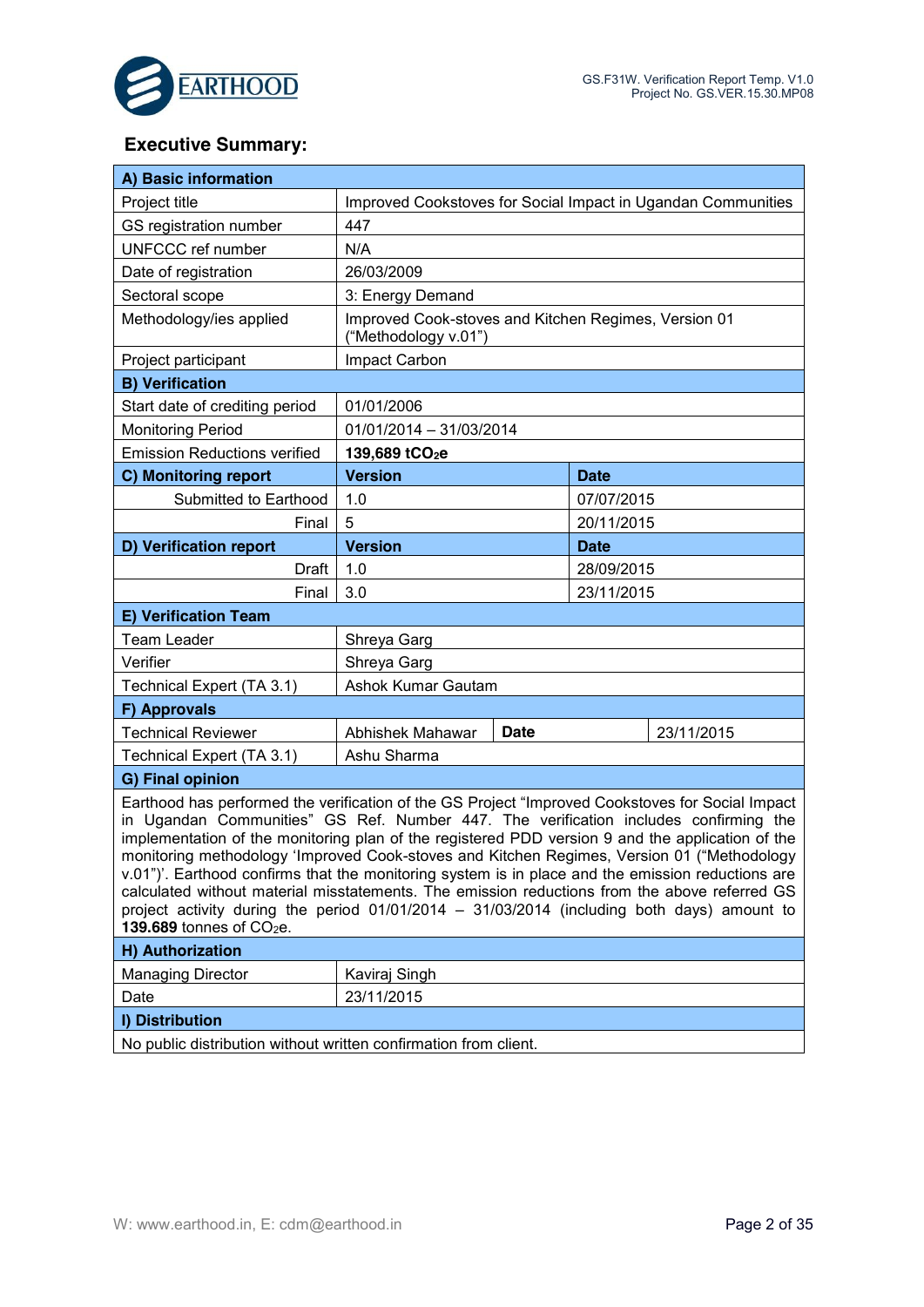

## **Abbreviations**

| <b>CAR</b>    | Corrective Action Request                             |
|---------------|-------------------------------------------------------|
| <b>CDM</b>    | Clean Development Mechanism                           |
| GS.           | Gold Standard                                         |
| EB            | <b>Executive Board</b>                                |
| <b>CER</b>    | Certified Emission Reduction                          |
| CL            | <b>Clarification Request</b>                          |
| DOE           | Designated Operational Entity                         |
| <b>DNA</b>    | <b>Designated National Authority</b>                  |
| <b>FAR</b>    | <b>Forward Action Request</b>                         |
| <b>GHG</b>    | Greenhouse Gas(es)                                    |
| <b>IPCC</b>   | Intergovernmental Panel on Climate Change             |
| <b>PDD</b>    | <b>Project Design Document</b>                        |
| <b>RMP</b>    | <b>Revised Monitoring Plan</b>                        |
| <b>UNFCCC</b> | United Nations Framework Convention on Climate Change |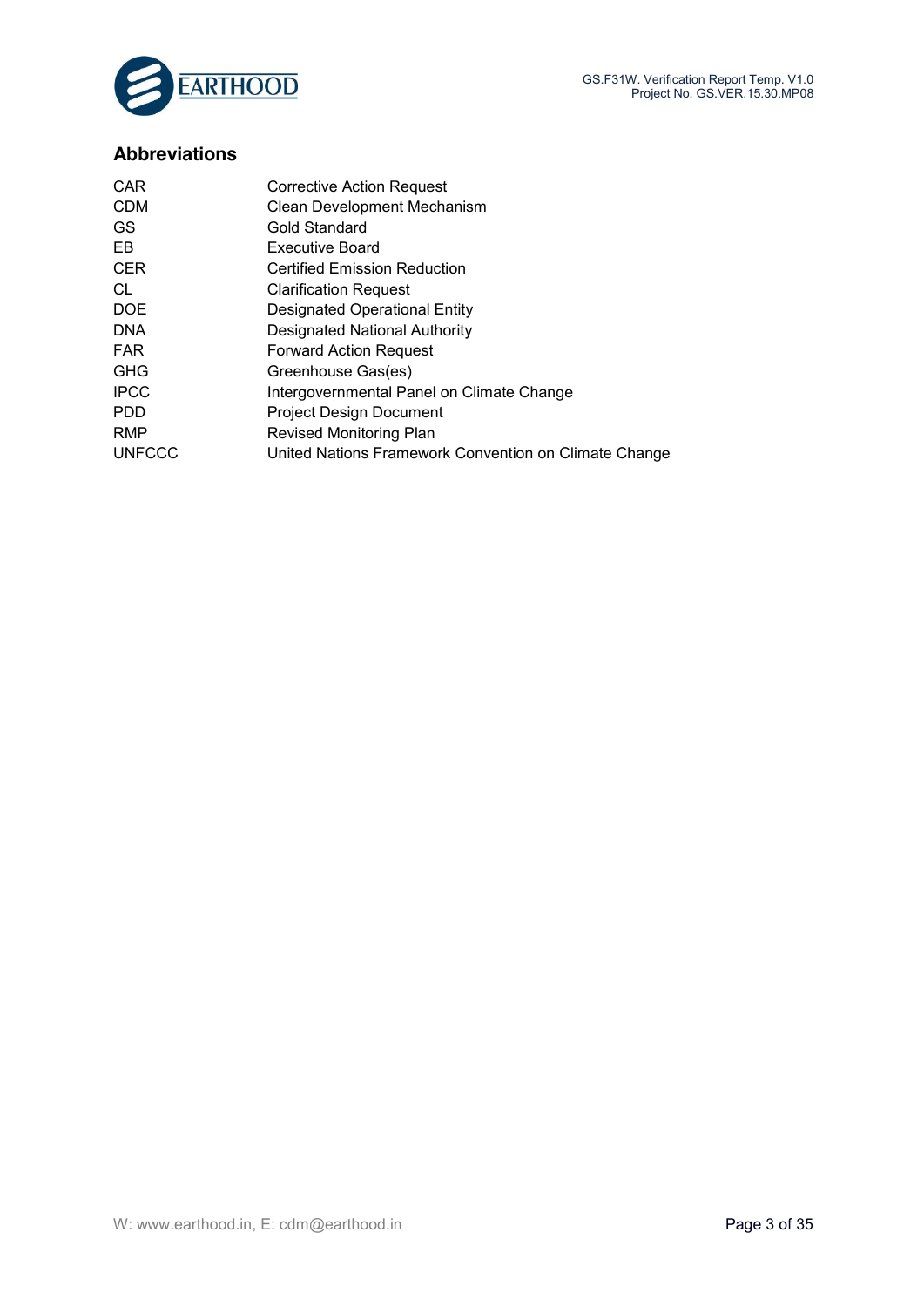

## **Table of Contents Page**

| 1.         |                                                                    |        |
|------------|--------------------------------------------------------------------|--------|
| 1.1<br>1.2 | Objective<br>Scope                                                 | 5<br>5 |
| 2.         |                                                                    | - 5    |
| 2.1        | Desk Review                                                        | 5      |
| 2.2        | <b>Site Visits</b>                                                 | 6      |
| 2.3        | Reporting of Findings                                              | 6      |
| 2.4        | Quality Control & Technical Review                                 | 7      |
| 3.         |                                                                    |        |
| 3.1        | Remaining Issues (FAR(s) from validation or previous verification) | 7      |
| 3.2        | Project implementation                                             | 8      |
| 3.3        | Project Design Change (non-material), if any                       | 8      |
| 3.4        | Verification of monitoring parameters (Carbon)                     | 8      |
| 3.5        | Verification of Sustainability Monitoring Parameter                | 19     |
| 3.6        | Data not monitored (ex-ante or external parameters)                | 25     |
| 3.7        | Assessment of data and calculation of emission reductions          | 26     |
| 4.         |                                                                    |        |
| 5.         |                                                                    | 28     |
| 6.         |                                                                    |        |
| 7.         |                                                                    |        |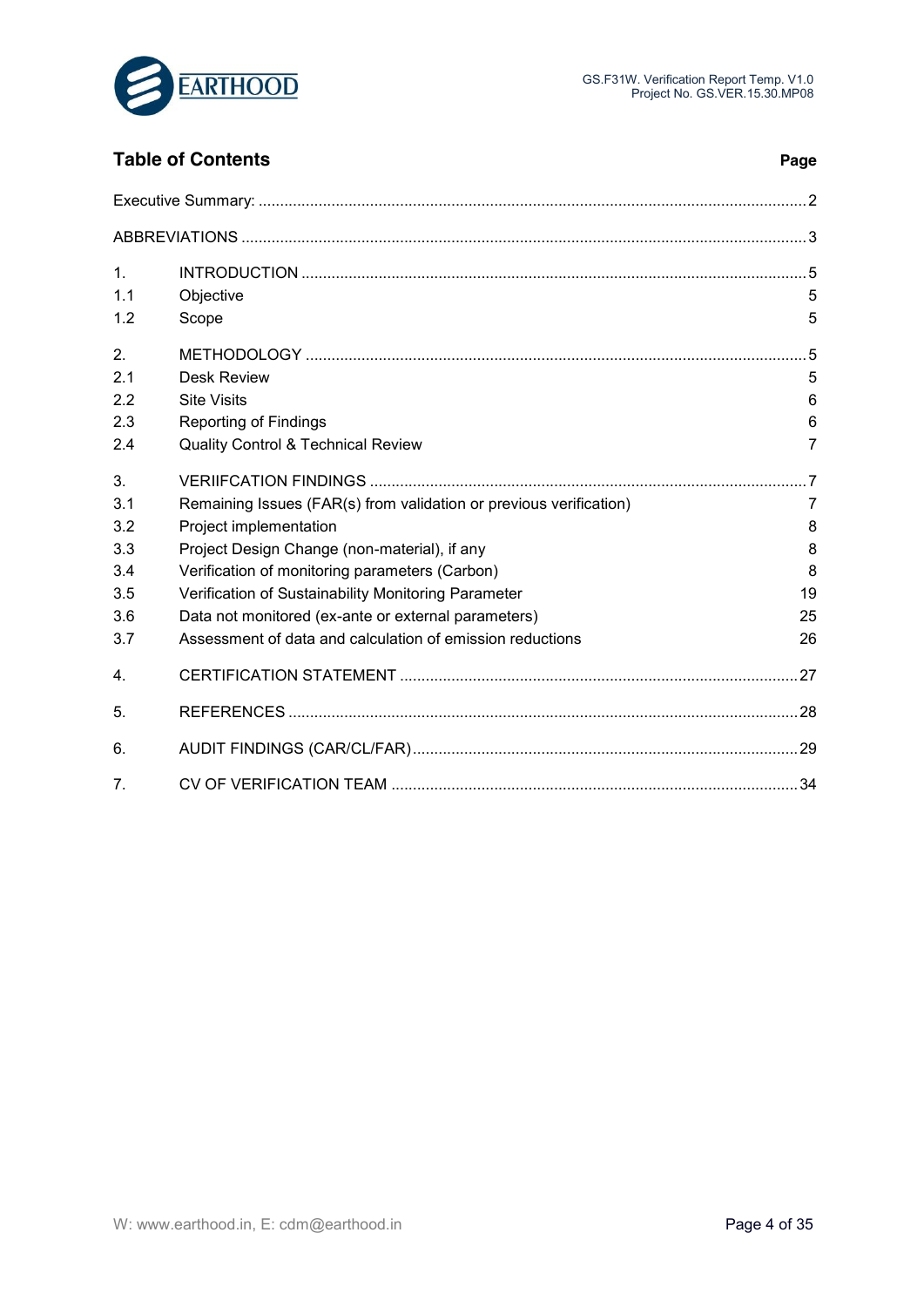

## **1. INTRODUCTION**

#### **1.1 Objective**

Impact Carbon has contracted Earthood Services Private Limited (Earthood) to conduct the verification and certification of emission reductions reported for the GS Project GS 447 "Improved Cookstoves for Social Impact in Ugandan Communities" for the monitoring period 01/01/2014 – 31/03/2014. This report contains the findings of the verification process and a certification statement for the certified emission reductions.

The verification is the periodic independent review and *ex post* determination by Earthood of the monitored reductions in GHG emissions that have occurred as a result of the registered GS Project activity during a defined monitoring period. Certification is the written assurance by Earthood that, during a specific period in time, a project activity achieved the emission reductions as verified.

The objective of this verification was to verify and certify emission reductions reported for the project activity "Improved Cookstoves for Social Impact in Ugandan Communities" for the period 01/01/2014 – 31/03/2014.

### **1.2 Scope**

The scope of the verification is to establish and verify that;

- a) The project activity has been implemented and operated as per the registered PDD and all physical features (technology, project equipment, and monitoring and metering equipment) of the project are in place.
- b) The monitoring report and other supporting documents provided are complete in accordance with the latest applicable version of the completeness checklist for requests for issuance of VERs, verifiable, and in accordance with applicable GS requirements.
- c) The actual monitoring systems and procedures comply with the monitoring systems and procedures described in the monitoring plan, any revised approved monitoring plan, the approved methodology including applicable tool(s) and/or, where applicable, the approved standardized baseline;
- d) The data recorded and stored as per the monitoring methodology including applicable tool(s).

The verification report includes the following;

- a) Emission reduction
- b) Leakages
- c) Changes to the key sustainable development indicators
- d) Achievement and implementation of mitigation/compensation measures, according to the success indicators established in the monitoring plan of registered PDD and passport
- e) Response by project participants to the grievances raised by local stakeholders

## **2. METHODOLOGY**

#### **2.1 Desk Review**

The verification is performed primarily as a desk review of the documents submitted at various stages of assessments. The review is performed by assessment team using dedicated protocols/checklists. The assessment team cross checks the information provided in the documents (PDD, MR) and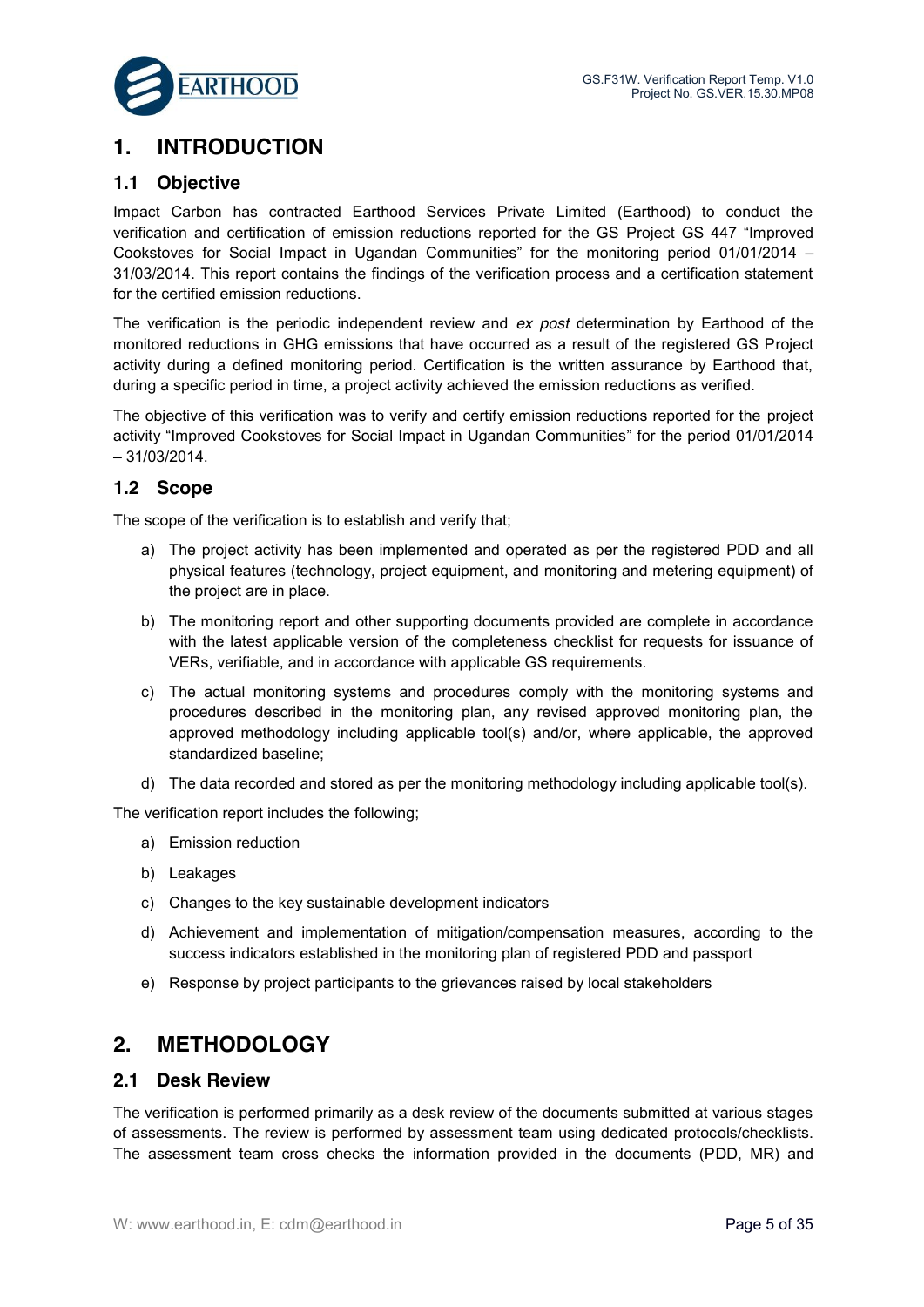

information from sources other than those used, if available, and also conducts independent background investigations. Earthood conducted a desk review as under;

- a) A review of the data and information presented to verify their completeness;
- b) A review of the monitoring plan, the monitoring methodology including applicable tool(s) and, where applicable, the applied standardized baseline, paying particular attention to the frequency of measurements, the quality of metering equipment including calibration requirements, and the quality assurance and quality control procedures;
- c) An evaluation of data management and the quality assurance and quality control system in the context of their influence on the generation and reporting of emission reductions;

The complete list of documents reviewed is included under Section 5.

#### **2.2 Site Visits**

The assessment involved a desk review of relevant documentation as well as an on-site visit(s). The site visit for the project location, by the assessment team, was conducted from 18/08/2015 to 20/08/2015. The role of each member of assessment team is mentioned below and their CVs are included in Section 7 of the report.

#### **Table 1: Details of assessment team**

|                               |                          |                | <b>Nature of involvement</b> |           |             |                     |           |  |
|-------------------------------|--------------------------|----------------|------------------------------|-----------|-------------|---------------------|-----------|--|
| Role                          | <b>Name</b>              | Desk<br>Review | Visit<br>On Site             | Reporting | Supervision | Technical<br>Review | TA Expert |  |
| <b>Team Leader</b>            | Shreya Garg              | Y              | Y                            | Y         | Y           |                     |           |  |
| <b>Technical Expert</b>       | Ashok<br>Kumar<br>Gautam | Y              | N                            | Y         | Y           |                     | Υ         |  |
| Technical Reviewer (TR)       | Abhishek Mahawar         |                |                              |           |             | Y                   | N         |  |
| <b>Technical Expert at TR</b> | Ashu Sharma              |                |                              |           |             | N                   | Υ         |  |

| Table 2: List of the person interviewed on site |
|-------------------------------------------------|
|-------------------------------------------------|

| S.No | <b>Name</b>      | <b>Affiliation</b><br><b>Topic of discussion</b> |                                         |
|------|------------------|--------------------------------------------------|-----------------------------------------|
|      | Sandeep Melana   | Impact Carbon                                    | Gold Standard procedures                |
| 2    | Brendan Sullivan | Impact Carbon                                    | Management and operation of the project |
| 3    | Kirabo Noah      | Impact Carbon                                    | Training etc.                           |
| 4.   | Akankunda Moreen | Impact Carbon                                    | Baseline, project monitoring            |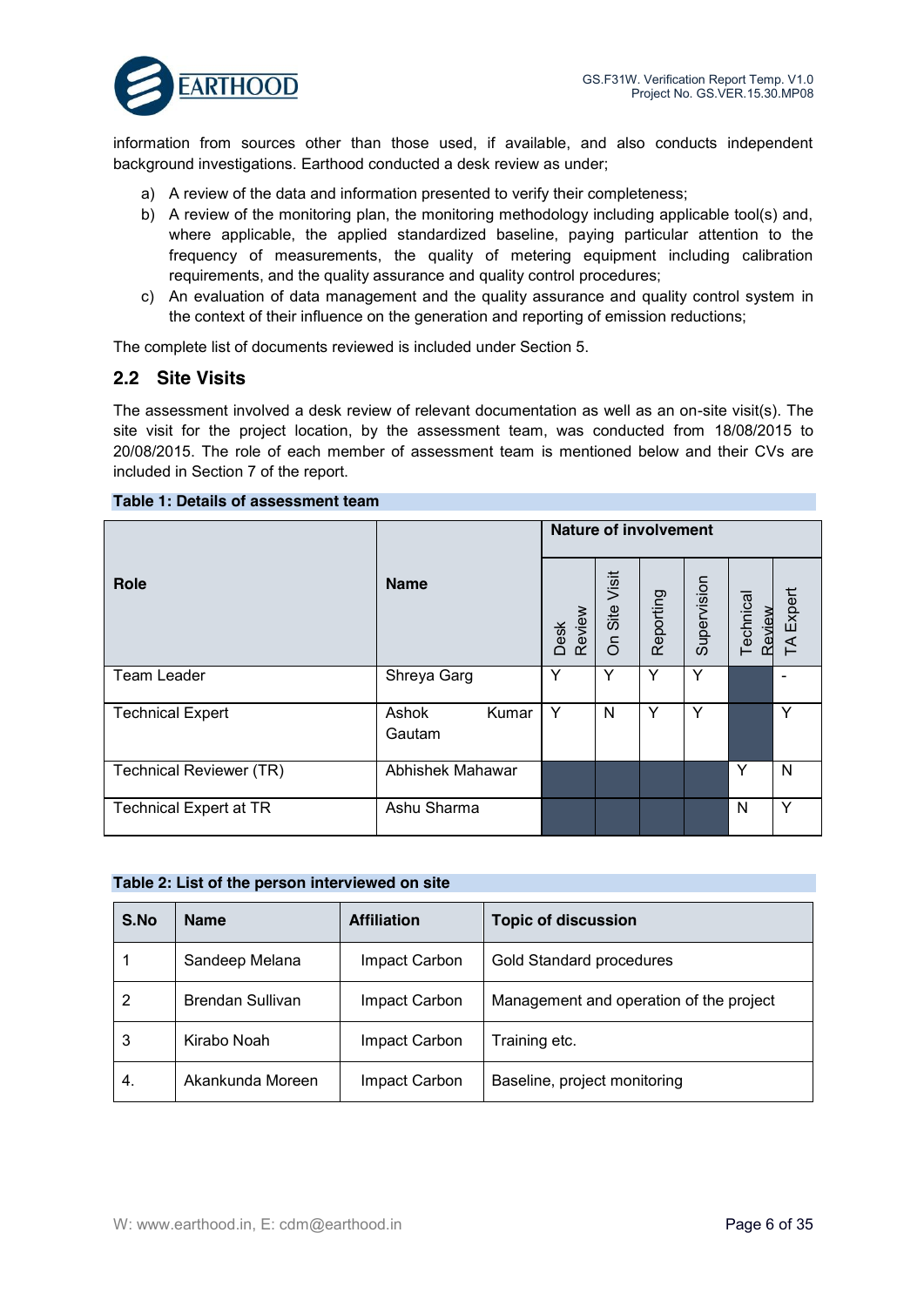

## **2.3 Reporting of Findings**

The objective of this step is to identify, discuss and conclude on the issues related to the monitoring, implementation and operations of the registered project activity that could impair the capacity of the registered project activity to achieve emission reductions or influence the monitoring and reporting of emission reductions. This is done based on the desk review and onsite assessment. The verification team prepares and/or updates a verification protocol (internal document) that records the conformities and nonconformities, which may be of following types;

CAR (Corrective Action Request) is raised if one of the following occurs:

- a) Non-compliance with the monitoring plan, the methodology or the standardized baseline are found in monitoring and reporting and has not been sufficiently documented by the project participants, or if the evidence provided to prove conformity is insufficient
- b) Modifications to the implementation, operation and monitoring of the registered project activity has not been sufficiently documented by the project participants
- c) Mistakes have been made in applying assumptions, data or calculations of emission reductions that will impact the quantity of emission reductions
- d) Change to the key sustainable development indicators
- e) Issues identified in a FAR during validation to be verified during verification or previous verification(s) have not been resolved by the project participants.

Clarification request (CL) is raised if information is insufficient or not clear enough to determine whether the applicable GS requirements have been met. All CARs and CLs raised by the Earthood during verification shall be resolved prior to submitting a request for issuance.

FAR (Forward Action Request) is raised during verification if the monitoring and reporting require attention and/or adjustment for the next verification period.

All the findings that are raised and communicated to project participant during the verification are included under Section 6. The section also includes the response, if provided, by the project participants and an assessment by the verification team if it was closed out or otherwise.

## **2.4 Quality Control & Technical Review**

A draft verification report that is prepared by assessment team will be reviewed by an independent technical review team (one or more members) to confirm if the internal procedures established and implemented by Earthood were duly complied with and such opinion/conclusion is reached in an objective manner that complies with the applicable Gold Standard and CDM requirements. The technical review team is collectively required to possess the technical expertise of all the technical area/sectoral scope the project activity relates to. All team members of technical review team are independent of the verification team. The report approved by Quality Manager is endorsed by Managing Director, who is overall responsible to ensure quality, before final release. The further details of applicable procedures and responsibilities about Earthood Quality Management System (QMS) are available on its website (www.earthood.in).

## **3. VERIFICATION FINDINGS**

This section summarises the findings of the verification.

#### **3.1 Remaining Issues (FAR(s) from validation or previous verification)**

There were four FAR(s) raised during the sixth verification of the project activity; out of which three FARs were closed out during the seventh verification but one FAR has been sustained for the complete crediting period. The monitoring period for the current verification falls under the first crediting period and therefore the FAR has to be analysed. The unresolved FAR raised during sixth verification was "The PP is requested to continue with the existing incentive mechanism and evaluate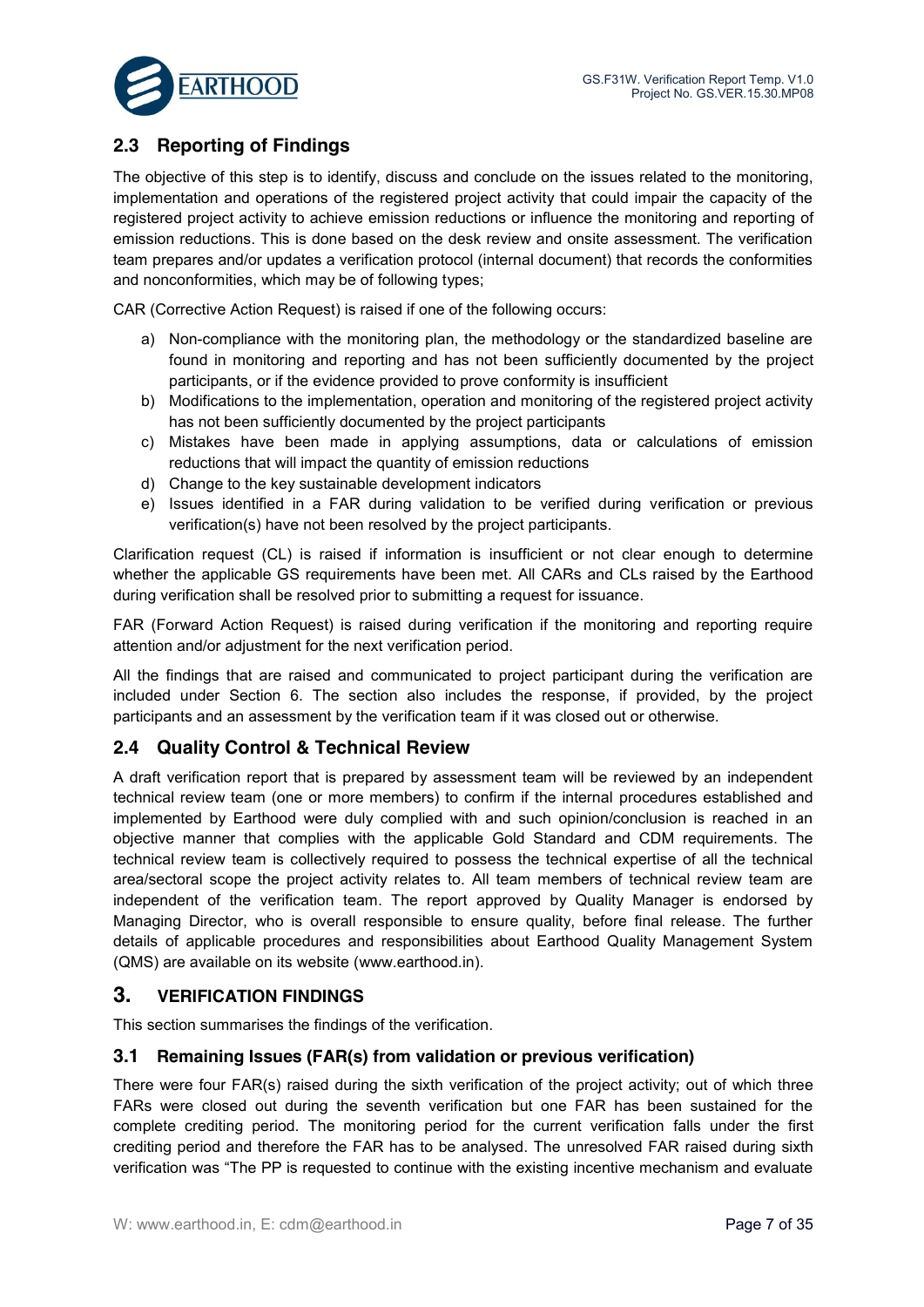the performance in the end of the next monitoring period." The PP has included a description of the continuation of the incentive mechanism. The verification team was also provided the posters, fliers and warranty cards. Therefore the team is of the opinion that admissible steps were adopted by the PP to ensure widespread knowledge and benefits of the improved cook stoves and discouragement of the traditional stoves. The benefits from the disseminated stoves on the health of the users was also assessed and has been included in the forthcoming section of the report. The FAR is therefore adequately attended and therefore closed. In addition there were 3 FARs highlighted during the GS review for the previous verification period.

#### FAR -1 (From Issuance 6)

It is recommended that the PP shall increase the sample size during Kitchen Surveys so as to ensure that a representative sample group for commercial charcoal stove users is reached.

**Justification:** A larger sample size to include a minimum sample of 100 had already been adopted (compared to earlier sample size of 30) which is in conformance to the version 3 of the applied methodology.

#### FAR – 2 (Verification report – Issuance 7)

The PP shall continue the incentive mechanism to discourage the parallel use of baseline stove. **Justification:** the incentive mechanism has been discussed in detail under point (a) of CAR 05. The supporting documents have been verified and the team concluded that the information provided in the Monitoring report is accurate and relevant.

#### FAR - 3

The verifying DOE is requested to include the summary of discussion/interview with end users/representatives and field observations about cookstove condition in verification report.

**Justification**: An end user stakeholder survey was included in the section 3.5.1 of the verification report. The list of the stakeholders interviewed during physical verification, topics discussed and feedback received has been included for transparency.

#### **3.2 Project implementation**

The project has been implemented in accordance with the registered Gold Standard Project titled 'Improved Cookstoves for Social Impact in Ugandan Communities'. Project Design Document is registered against methodology "Methodology for Improved Cook-stoves and Kitchen Regimes" V.01.

Through the implementation of this project, the improved cook stove replaces the traditional stove thereby contributing to a reduction in carbon emissions and improvement of environmental conditions of the local community as outlined in the registered design documents.

The design specifications of the cook-stoves distributed under the project were checked by the verification team and found to be conforming to the information provided in the GS-registered design documents. The implementation schedule has been adequately covered in the MR and was duly verified during the on-site assessment.

QA/QC procedures, as detailed in the registered Project Design Document have been followed during the implementation of the project. However, the discrepancies in the monitoring of parameters and monitoring approach in the monitoring report that are not consistent with the registered PDD in terms of unit and measurement procedures are discussed in the findings. The data/parameters that are monitored for the calculation of emission reductions are also discussed in the following sections.

#### **3.3 Project Design Change (non-material), if any**

There are no post registration changes that are identified during this monitoring period.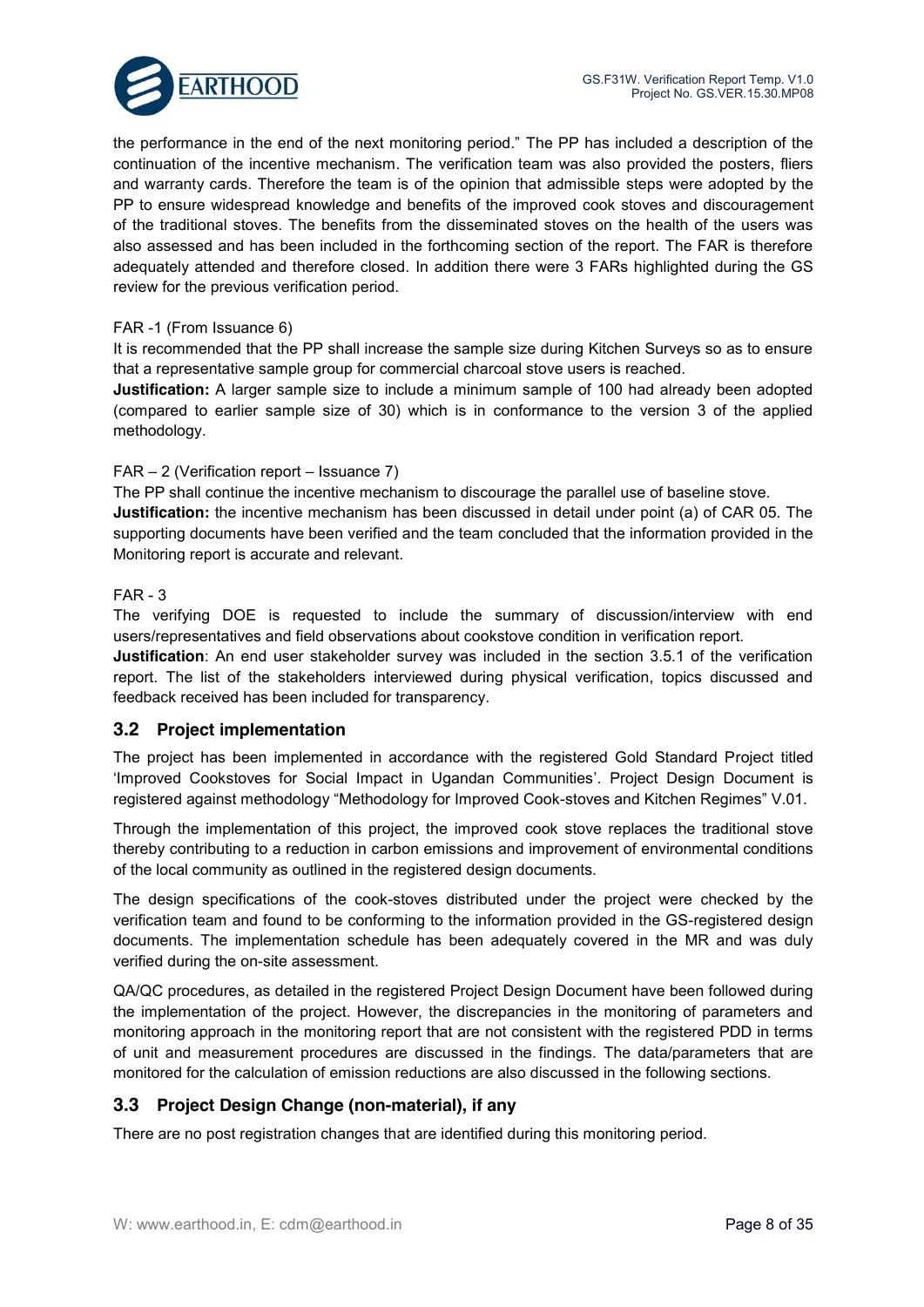

### **3.4 Verification of monitoring parameters (Carbon)**

The sections below describe how each parameter, which is measured according to the monitoring plan, has been verified to confirm that the actual monitoring complies with the monitoring plan, monitoring data has thoroughly been assessed and that the calibration requirements are met.

#### **3.4.1 Stove Sales**

| <b>Criteria/Requirements</b>                                                                                                                                                                                                                                                                                     | Assessment/Observation                                                                                                                                                                                                                                                                                                                             |
|------------------------------------------------------------------------------------------------------------------------------------------------------------------------------------------------------------------------------------------------------------------------------------------------------------------|----------------------------------------------------------------------------------------------------------------------------------------------------------------------------------------------------------------------------------------------------------------------------------------------------------------------------------------------------|
| /Recording<br>Measuring<br>/Reading<br>frequency                                                                                                                                                                                                                                                                 | Recorded on a daily basis                                                                                                                                                                                                                                                                                                                          |
| Is measuring and reporting frequency in<br>accordance with the monitoring plan<br>and monitoring methodology?                                                                                                                                                                                                    | The stove sales record is maintained in a sales database<br>includes the date of installation, beneficiary name, ID<br>number, location, type of stove for all the households<br>that receive a stove. The measuring and recording<br>frequency of this parameter was found in line to the<br>monitoring plan and methodology requirements /16,30/ |
| Monitoring equipment                                                                                                                                                                                                                                                                                             | None required for monitoring.                                                                                                                                                                                                                                                                                                                      |
| Is accuracy of the monitoring equipment<br>as stated in the monitoring plan? If the<br>monitoring plan does not specify the<br>accuracy of the monitoring equipment,<br>does the accuracy of the monitoring<br>equipment comply with local/national<br>standards, or as per the manufacturer's<br>specification? | Not applicable                                                                                                                                                                                                                                                                                                                                     |
| Is the accuracy valid for the entire<br>different<br>do<br>measuring<br>range<br>or<br>accuracy levels apply to<br>different<br>measuring ranges?                                                                                                                                                                | N/A                                                                                                                                                                                                                                                                                                                                                |
| Calibration frequency /interval:                                                                                                                                                                                                                                                                                 | N/A                                                                                                                                                                                                                                                                                                                                                |
| Is the calibration interval in line with the<br>monitoring plan and/or methodology? If<br>the monitoring plan does not specify the<br>frequency of calibration, is the selected<br>frequency in accordance<br>with the<br>local/national standards, or as per the<br>manufacturer's specifications?              | N/A                                                                                                                                                                                                                                                                                                                                                |
| calibration<br>the<br>of<br>measuring<br>Is<br>equipment carried out by an accredited<br>person or institution?                                                                                                                                                                                                  | N/A                                                                                                                                                                                                                                                                                                                                                |
| Is (are) calibration(s) valid for the whole<br>reporting period?                                                                                                                                                                                                                                                 | N/A                                                                                                                                                                                                                                                                                                                                                |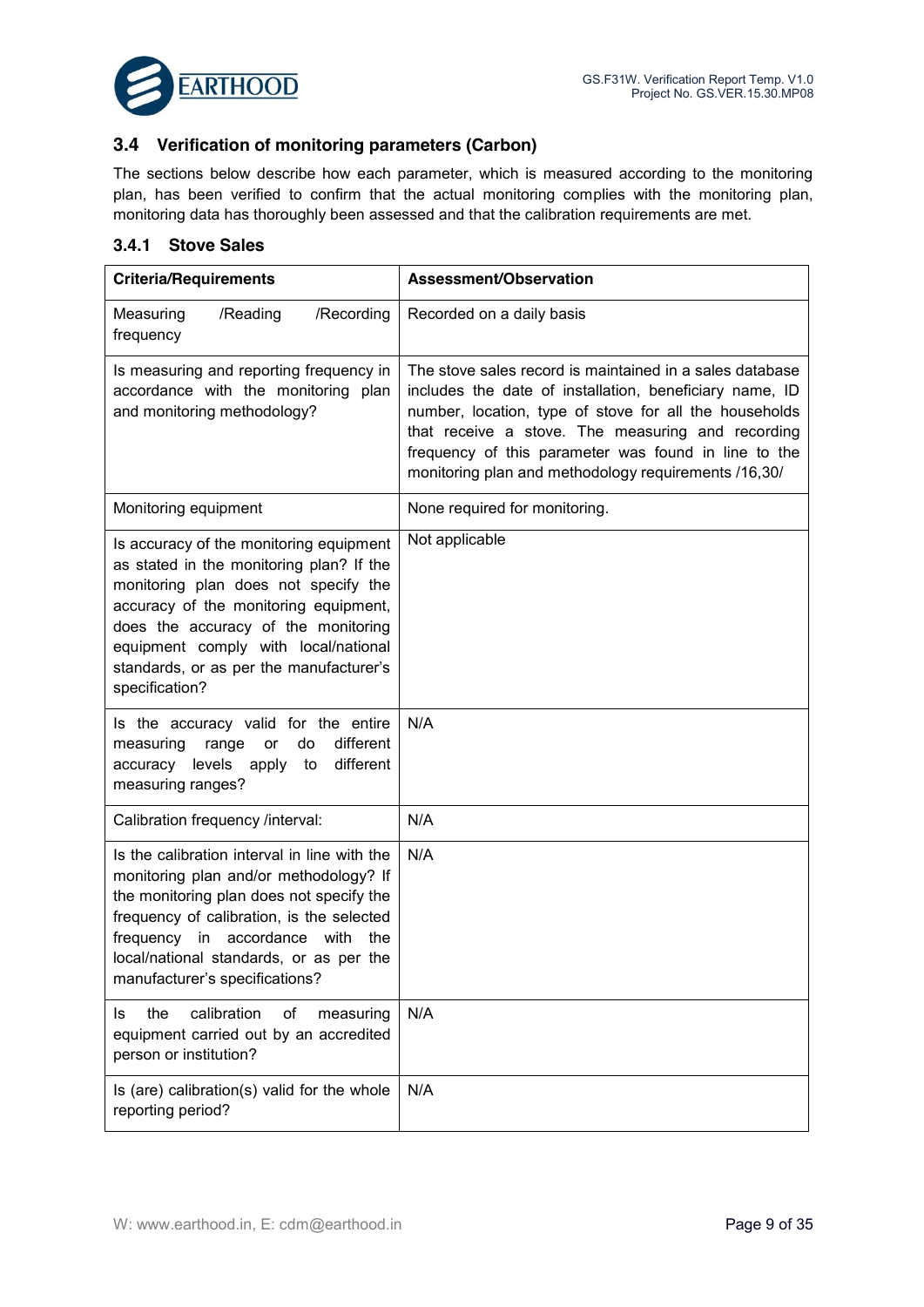

| Is the calibration carried out for a<br>measuring range comparable with the<br>range for which measurements have<br>been carried out?              | N/A                                                                                                                                                                                                                     |
|----------------------------------------------------------------------------------------------------------------------------------------------------|-------------------------------------------------------------------------------------------------------------------------------------------------------------------------------------------------------------------------|
| How were the values in the monitoring<br>report verified?                                                                                          | Verified Value:<br>408,809 total charcoal stoves.<br>273 total fuel wood stoves.<br>The verification team aaccessed the sales database on<br>computers and random sampling checks done on site<br>with the records /9/. |
| If applicable, has the reported data<br>been cross-checked with other available<br>data?                                                           | Yes, the reported data in the MR was cross checked by<br>doing on-site surveys /9/                                                                                                                                      |
| Does the data management ensure<br>correct transfer of data and reporting of<br>emission reductions and are necessary<br>QA/QC processes in place? | Yes, The central sales database is maintained by Impact<br>Carbon management, and quality checks are made for<br>avoiding the possibilities of errors /9/                                                               |

## **3.4.2 Project Fuel Consumption**

| <b>Criteria/Requirements</b>                                                                                                                                                                                                                                                                                        | Assessment/Observation                                                                   |
|---------------------------------------------------------------------------------------------------------------------------------------------------------------------------------------------------------------------------------------------------------------------------------------------------------------------|------------------------------------------------------------------------------------------|
| Measuring / Reading / Recording frequency                                                                                                                                                                                                                                                                           | Biennial surveys were conducted /11-15, 28/                                              |
| Is measuring and reporting frequency in<br>accordance with the monitoring plan and<br>monitoring methodology?                                                                                                                                                                                                       | The monitoring frequency is in line to the monitoring<br>plan and monitoring methodology |
| Monitoring equipment                                                                                                                                                                                                                                                                                                | Manual surveys are conducted<br>and hence no<br>monitoring equipment are used /9/        |
| Is accuracy of the monitoring equipment as<br>stated in the monitoring plan? If<br>the<br>monitoring plan does not specify<br>the<br>accuracy of the monitoring equipment, does<br>the accuracy of the monitoring equipment<br>comply with local/national standards, or as<br>per the manufacturer's specification? | N/A                                                                                      |
| the accuracy valid for the entire<br>ls.<br>measuring range or do different accuracy<br>levels apply to different measuring ranges?                                                                                                                                                                                 | N/A                                                                                      |
| Calibration frequency /interval:                                                                                                                                                                                                                                                                                    | N/A                                                                                      |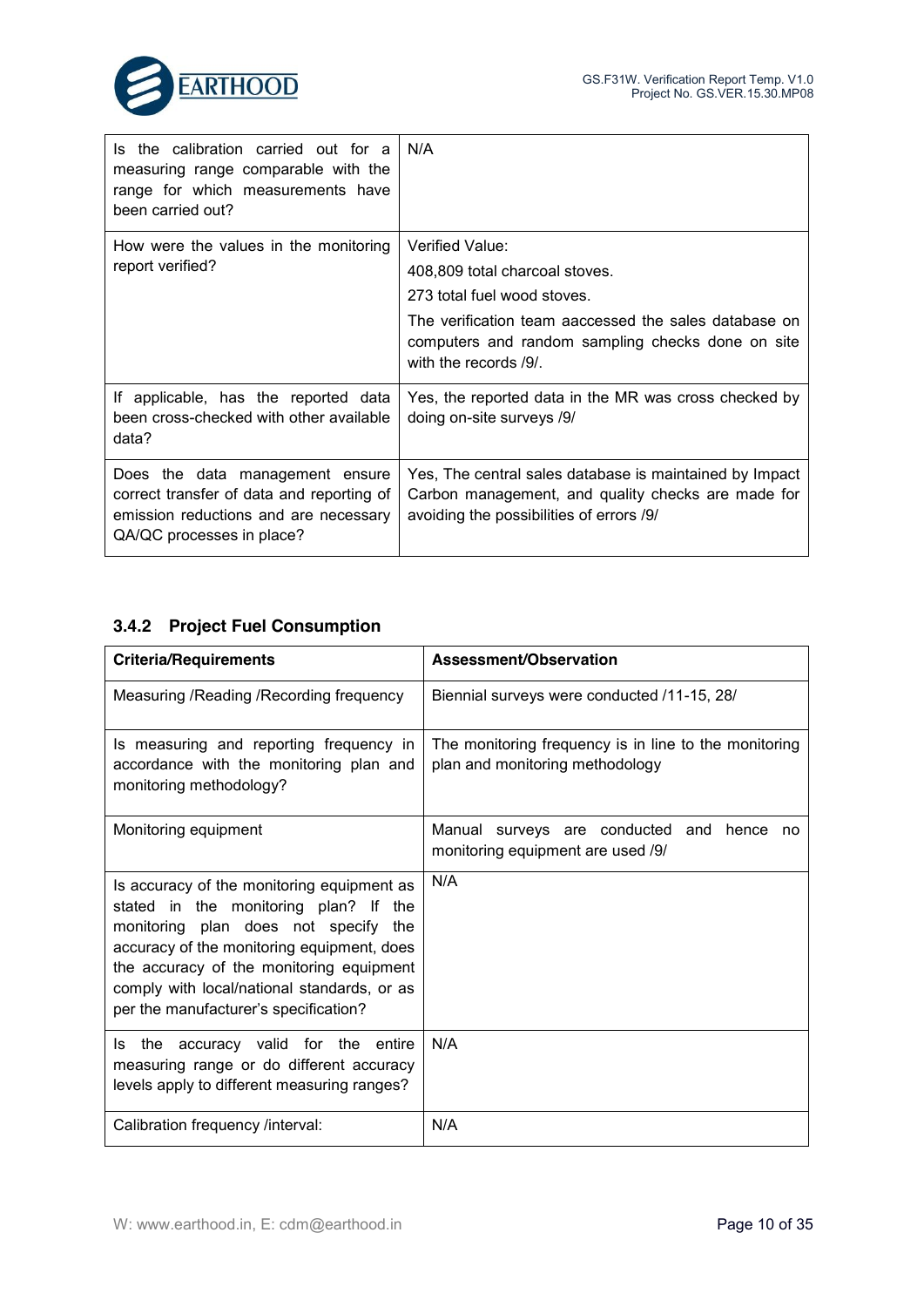

| Is the calibration interval in line with the<br>monitoring plan and/or methodology? If the<br>monitoring plan does not specify the<br>frequency of calibration, is the selected<br>frequency<br>accordance<br>with<br>the<br>in<br>local/national standards, or as per the<br>manufacturer's specifications? | N/A                                                                                                                                                                                                                                                                                                                                                                                                                                                                                                      |
|--------------------------------------------------------------------------------------------------------------------------------------------------------------------------------------------------------------------------------------------------------------------------------------------------------------|----------------------------------------------------------------------------------------------------------------------------------------------------------------------------------------------------------------------------------------------------------------------------------------------------------------------------------------------------------------------------------------------------------------------------------------------------------------------------------------------------------|
| Is the calibration of measuring equipment<br>carried out by an accredited person or<br>institution?                                                                                                                                                                                                          | N/A                                                                                                                                                                                                                                                                                                                                                                                                                                                                                                      |
| Is (are) calibration(s) valid for the whole<br>reporting period?                                                                                                                                                                                                                                             | N/A                                                                                                                                                                                                                                                                                                                                                                                                                                                                                                      |
| calibration<br>carried<br>the<br>out for<br>Is.<br>a<br>measuring range comparable with the<br>range for which measurements have been<br>carried out?                                                                                                                                                        | N/A                                                                                                                                                                                                                                                                                                                                                                                                                                                                                                      |
| How were the values in the monitoring<br>report verified?                                                                                                                                                                                                                                                    | Reported value: 0.069 kg per person-meal<br>A copy of the survey conducted in 2010 and 2012<br>was verified, also the value was verified from the<br>previous verification documents. /13,14/                                                                                                                                                                                                                                                                                                            |
| If applicable, has the reported data been<br>cross-checked with other available data?                                                                                                                                                                                                                        | The survey is conducted by a third party $-$ Berkeley<br>Air Monitoring Group in 2010 and aging kitchen tests<br>for fuel performances were conducted by another<br>party CIRCODU/11/. The report concluded that the<br>fuel consumption is about the same and slight<br>difference can be attributed to random cooking<br>variations. The value was found acceptable in view of<br>the technical expert as the value is comparable to the<br>wood fuel consumed in regions under similar<br>conditions. |
| Does the data management ensure correct<br>transfer of data and reporting of emission<br>reductions and<br>necessary QA/QC<br>are<br>processes in place?                                                                                                                                                     | Yes, The values calculated by third party are used for<br>emission reduction calculations and the study was<br>conducted following adequate QA/QC procedures<br>/14, 28/.                                                                                                                                                                                                                                                                                                                                |

### **3.4.3 Clustering definitions**

| <b>Criteria/Requirements</b>              | Assessment/Observation         |
|-------------------------------------------|--------------------------------|
| Measuring / Reading / Recording frequency | For Kitchen Surveys: Quarterly |
|                                           | For Kitchen Tests: Biannually  |
|                                           |                                |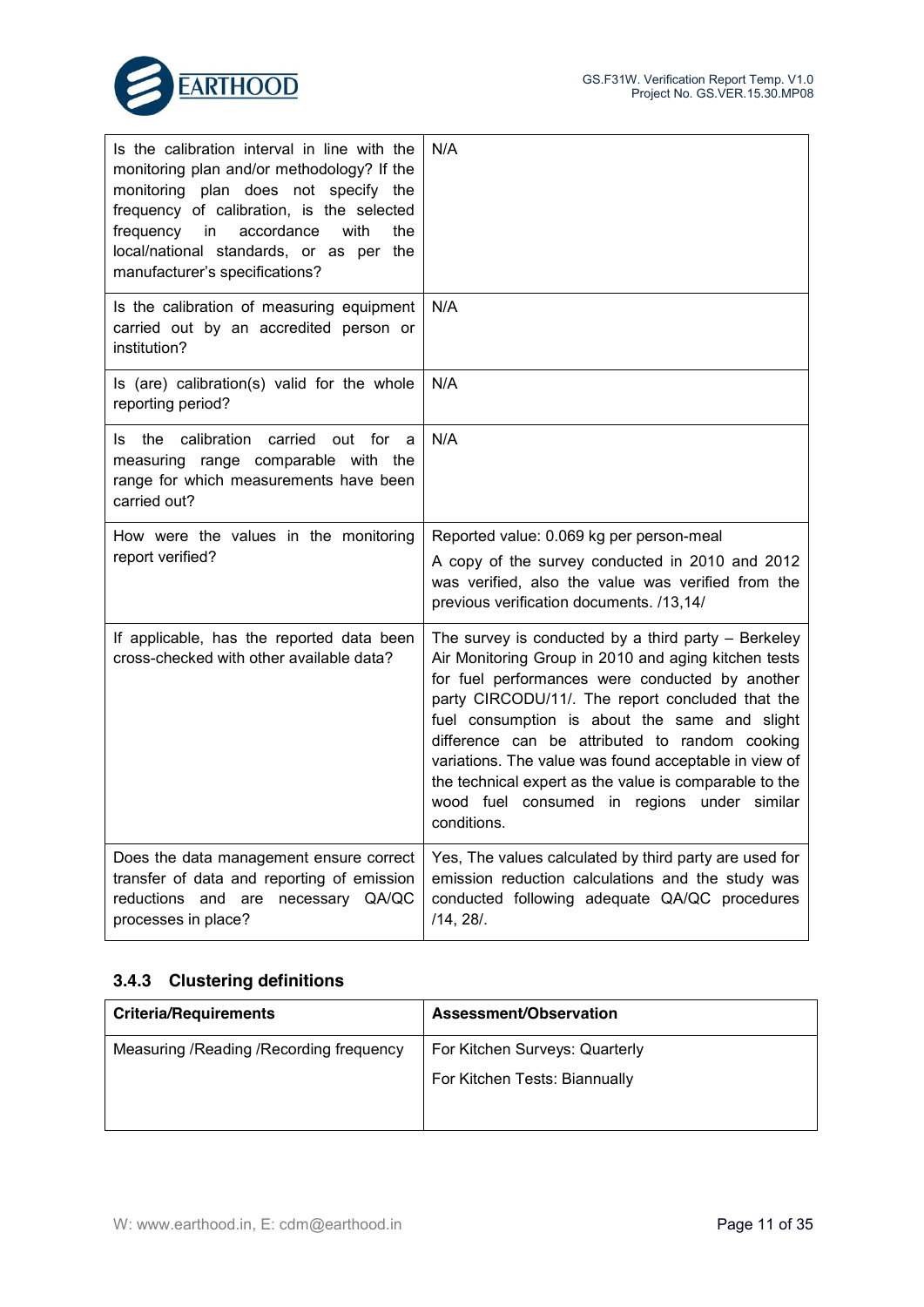| Is measuring and reporting frequency in<br>accordance with the monitoring plan and<br>monitoring methodology?                                                                                                                                                                                                    | Yes, the value is in accordance to the registered<br>PDD/1/ and monitoring methodology./4/                                                                                                                                                                                                                                                                                                                                                                                                                                     |
|------------------------------------------------------------------------------------------------------------------------------------------------------------------------------------------------------------------------------------------------------------------------------------------------------------------|--------------------------------------------------------------------------------------------------------------------------------------------------------------------------------------------------------------------------------------------------------------------------------------------------------------------------------------------------------------------------------------------------------------------------------------------------------------------------------------------------------------------------------|
| Monitoring equipment                                                                                                                                                                                                                                                                                             | N/A                                                                                                                                                                                                                                                                                                                                                                                                                                                                                                                            |
| Is accuracy of the monitoring equipment as<br>stated in the monitoring plan? If<br>the<br>monitoring plan does not specify the<br>accuracy of the monitoring equipment, does<br>the accuracy of the monitoring equipment<br>comply with local/national standards, or as<br>per the manufacturer's specification? | N/A                                                                                                                                                                                                                                                                                                                                                                                                                                                                                                                            |
| the accuracy valid for the<br>entire<br>ls.<br>measuring range or do different accuracy<br>levels apply to different measuring ranges?                                                                                                                                                                           | N/A                                                                                                                                                                                                                                                                                                                                                                                                                                                                                                                            |
| Calibration frequency /interval:                                                                                                                                                                                                                                                                                 | N/A                                                                                                                                                                                                                                                                                                                                                                                                                                                                                                                            |
| Is the calibration interval in line with the<br>monitoring plan and/or methodology? If the<br>monitoring plan does not specify the<br>frequency of calibration, is the selected<br>frequency<br>accordance<br>with<br>in<br>the<br>local/national standards, or as per the<br>manufacturer's specifications?     | N/A                                                                                                                                                                                                                                                                                                                                                                                                                                                                                                                            |
| Is the calibration of measuring equipment<br>carried out by an accredited person or<br>institution?                                                                                                                                                                                                              | N/A                                                                                                                                                                                                                                                                                                                                                                                                                                                                                                                            |
| Is (are) calibration(s) valid for the whole<br>reporting period?                                                                                                                                                                                                                                                 | N/A                                                                                                                                                                                                                                                                                                                                                                                                                                                                                                                            |
| the calibration carried out for a<br>measuring range comparable with the<br>range for which measurements have been<br>carried out?                                                                                                                                                                               | N/A                                                                                                                                                                                                                                                                                                                                                                                                                                                                                                                            |
| How were the values in the monitoring<br>report verified?                                                                                                                                                                                                                                                        | The definitions for Cluster has been kept same as<br>defined in the earlier verifications. The Cluster have<br>been defined as Charcoal stoves representing stoves<br>of sizes ranging from 1 to 5 and the project monitoring<br>is taking place based on the fuel savings per person<br>meal. The monitoring in the current period has been<br>carried out following the same definition of cluster.<br>The results were verified from the Kitchen Surveys,<br>report has also been submitted to the assessment<br>team. /12/ |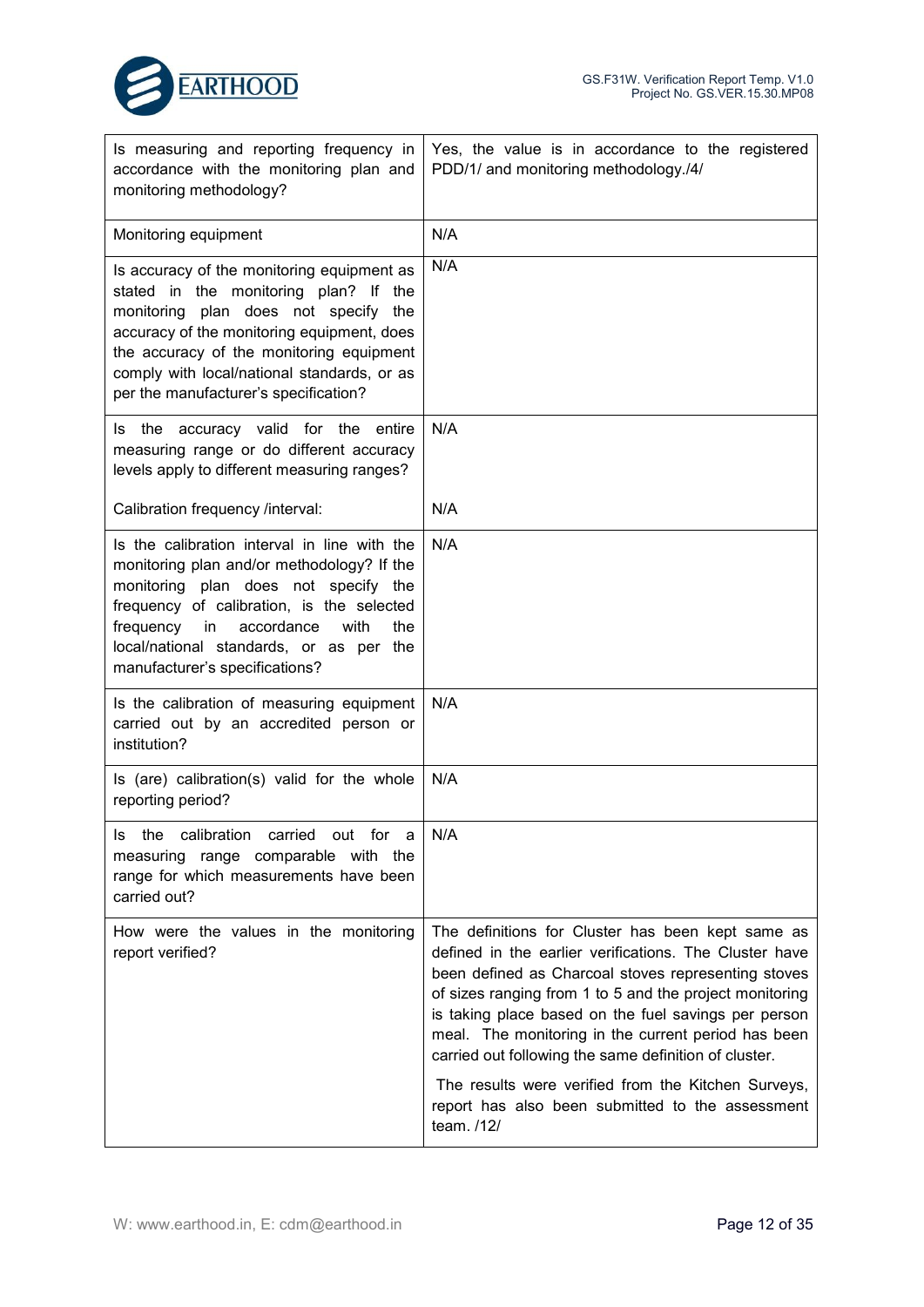

| If applicable, has the reported data been   N/A<br>cross-checked with other available data?                                                              |  |
|----------------------------------------------------------------------------------------------------------------------------------------------------------|--|
| Does the data management ensure correct   Yes<br>transfer of data and reporting of emission<br>reductions and are necessary QA/QC<br>processes in place? |  |

## **3.4.4 Usage Factor**

| <b>Criteria/Requirements</b>                                                                                                                                                                                                                                                                                  | Assessment/Observation                                                                                                                                                                                                                                                                                                                                                                                                                                             |
|---------------------------------------------------------------------------------------------------------------------------------------------------------------------------------------------------------------------------------------------------------------------------------------------------------------|--------------------------------------------------------------------------------------------------------------------------------------------------------------------------------------------------------------------------------------------------------------------------------------------------------------------------------------------------------------------------------------------------------------------------------------------------------------------|
| Measuring / Reading / Recording frequency                                                                                                                                                                                                                                                                     | Surveys are conducted on a sample group of at least<br>30 households for each age category of stove by<br>year.                                                                                                                                                                                                                                                                                                                                                    |
|                                                                                                                                                                                                                                                                                                               | 349 household surveys were conducted by third party<br>CIRCODU which are applicable for the concerned<br>monitoring period. The report issued by the third<br>party was checked by Earthood's teams. 50<br>households were checked by the verification team<br>through site visits. The households comprised of<br>built since 2006<br>in<br>order to<br>stoves<br>confirm<br>representativeness of the sample. The samples<br>confirmed reported figures /9, 25/. |
| Is measuring and reporting frequency in<br>accordance with the monitoring plan and<br>monitoring methodology?                                                                                                                                                                                                 | Yes                                                                                                                                                                                                                                                                                                                                                                                                                                                                |
| Monitoring equipment                                                                                                                                                                                                                                                                                          | N/A                                                                                                                                                                                                                                                                                                                                                                                                                                                                |
| Is accuracy of the monitoring equipment as<br>stated in the monitoring plan? If the<br>monitoring plan does not specify the<br>accuracy of the monitoring equipment, does<br>the accuracy of the monitoring equipment<br>comply with local/national standards, or as<br>per the manufacturer's specification? | N/A                                                                                                                                                                                                                                                                                                                                                                                                                                                                |
| the accuracy valid for the<br>entire<br>ls<br>measuring range or do different accuracy<br>levels apply to different measuring ranges?                                                                                                                                                                         | N/A                                                                                                                                                                                                                                                                                                                                                                                                                                                                |
| Calibration frequency /interval:                                                                                                                                                                                                                                                                              | N/A                                                                                                                                                                                                                                                                                                                                                                                                                                                                |
| Is the calibration interval in line with the<br>monitoring plan and/or methodology? If the<br>monitoring plan does not specify the<br>frequency of calibration, is the selected<br>frequency<br>in<br>accordance<br>with<br>the<br>local/national standards, or as per the                                    | N/A                                                                                                                                                                                                                                                                                                                                                                                                                                                                |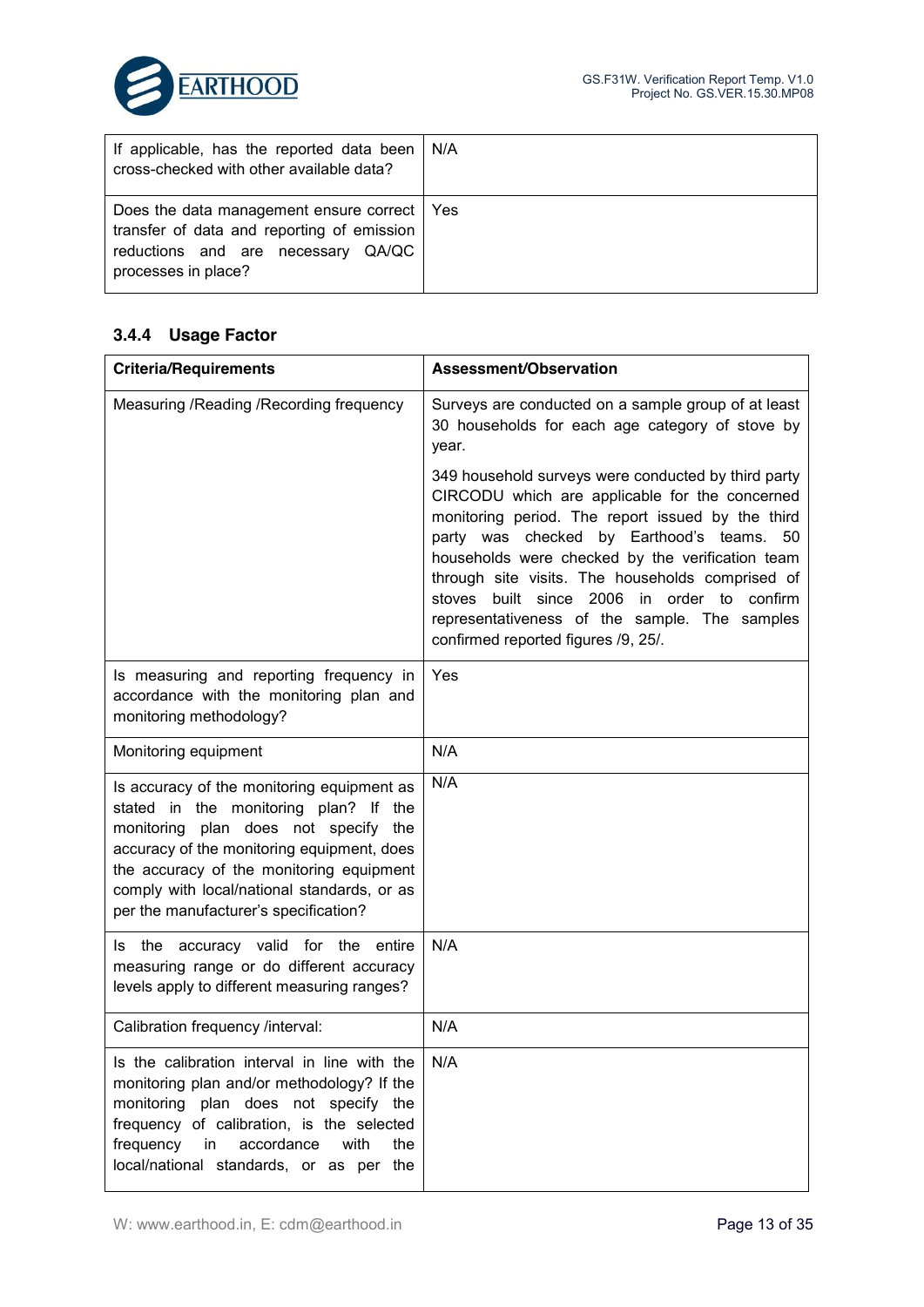

| manufacturer's specifications?                                                                                                                     |                                                      |                                                                                                                                                                              |
|----------------------------------------------------------------------------------------------------------------------------------------------------|------------------------------------------------------|------------------------------------------------------------------------------------------------------------------------------------------------------------------------------|
| Is the calibration of measuring equipment<br>carried out by an accredited person or<br>institution?                                                | N/A                                                  |                                                                                                                                                                              |
| Is (are) calibration(s) valid for the whole<br>reporting period?                                                                                   | N/A                                                  |                                                                                                                                                                              |
| Is the calibration carried<br>out for a<br>measuring range comparable with the<br>range for which measurements have been<br>carried out?           | N/A                                                  |                                                                                                                                                                              |
| How were the values in the monitoring<br>report verified?                                                                                          | survey analysis are verified from the<br>as follows: | Usage figures were updated to reflect complete and<br>accurate calculations. The values listed in the Usage<br>Usage<br>Monitoring report, (Charcoal and Institutional Wood) |
|                                                                                                                                                    | Stove Age Group                                      | <b>Usage Rate</b>                                                                                                                                                            |
|                                                                                                                                                    | 0, 1                                                 | 97.67%                                                                                                                                                                       |
|                                                                                                                                                    | 1, 2                                                 | 86.67%                                                                                                                                                                       |
|                                                                                                                                                    | 2, 3                                                 | 82.93%                                                                                                                                                                       |
|                                                                                                                                                    | 3, 4                                                 | 77.42%                                                                                                                                                                       |
|                                                                                                                                                    | 4, 5                                                 | 83.72%                                                                                                                                                                       |
|                                                                                                                                                    | 5, 6                                                 | 63.89%                                                                                                                                                                       |
|                                                                                                                                                    | 6, 7                                                 | 82.61%                                                                                                                                                                       |
|                                                                                                                                                    | 7, 8                                                 | 61.54%                                                                                                                                                                       |
|                                                                                                                                                    | 8,9                                                  | 40.00%                                                                                                                                                                       |
|                                                                                                                                                    | visits and desk review /9/                           | The reported values are found okay during onsite                                                                                                                             |
| If applicable, has the reported data been<br>cross-checked with other available data?                                                              | check the information available on database /30,9/   | Randomly selected households were visited to cross                                                                                                                           |
| Does the data management ensure correct<br>transfer of data and reporting of emission<br>reductions and are necessary QA/QC<br>processes in place? | Usage surveys are conducted by third party. /9/      |                                                                                                                                                                              |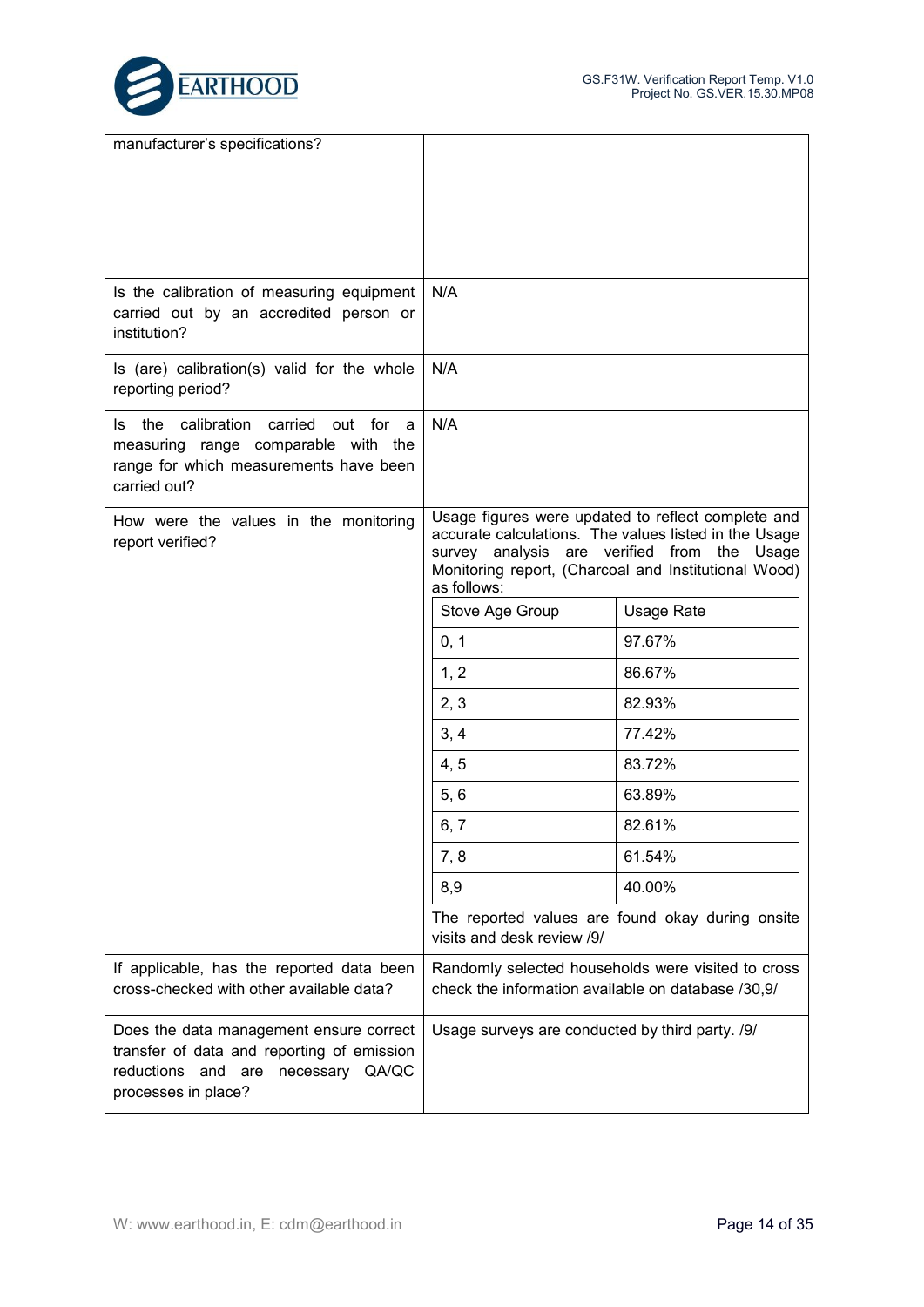

## **3.4.5 Age Factor**

| <b>Criteria/Requirements</b>                                                                                                                                                                                                                                                                                  | Assessment/Observation                                                                                                                                                                                                                                                                                                                                                                                                                   |
|---------------------------------------------------------------------------------------------------------------------------------------------------------------------------------------------------------------------------------------------------------------------------------------------------------------|------------------------------------------------------------------------------------------------------------------------------------------------------------------------------------------------------------------------------------------------------------------------------------------------------------------------------------------------------------------------------------------------------------------------------------------|
| Measuring / Reading / Recording frequency                                                                                                                                                                                                                                                                     | Surveys are conducted by third party every two years                                                                                                                                                                                                                                                                                                                                                                                     |
| Is measuring and reporting frequency in<br>accordance with the monitoring plan and<br>monitoring methodology?                                                                                                                                                                                                 | Yes                                                                                                                                                                                                                                                                                                                                                                                                                                      |
| Monitoring equipment                                                                                                                                                                                                                                                                                          | N/A                                                                                                                                                                                                                                                                                                                                                                                                                                      |
| Is accuracy of the monitoring equipment as<br>stated in the monitoring plan? If the<br>monitoring plan does not specify the<br>accuracy of the monitoring equipment, does<br>the accuracy of the monitoring equipment<br>comply with local/national standards, or as<br>per the manufacturer's specification? | N/A                                                                                                                                                                                                                                                                                                                                                                                                                                      |
| Is the accuracy valid for the<br>entire<br>measuring range or do different accuracy<br>levels apply to different measuring ranges?                                                                                                                                                                            | N/A                                                                                                                                                                                                                                                                                                                                                                                                                                      |
| Calibration frequency /interval:                                                                                                                                                                                                                                                                              | N/A                                                                                                                                                                                                                                                                                                                                                                                                                                      |
| Is the calibration interval in line with the<br>monitoring plan and/or methodology? If the<br>monitoring plan does not specify the<br>frequency of calibration, is the selected<br>frequency<br>accordance<br>with<br>the<br>in<br>local/national standards, or as per the<br>manufacturer's specifications?  | N/A                                                                                                                                                                                                                                                                                                                                                                                                                                      |
| Is the calibration of measuring equipment<br>carried out by an accredited person or<br>institution?                                                                                                                                                                                                           | N/A                                                                                                                                                                                                                                                                                                                                                                                                                                      |
| Is (are) calibration(s) valid for the whole<br>reporting period?                                                                                                                                                                                                                                              | N/A                                                                                                                                                                                                                                                                                                                                                                                                                                      |
| Is the calibration carried<br>out for a<br>measuring range comparable with the<br>range for which measurements have been<br>carried out?                                                                                                                                                                      | N/A                                                                                                                                                                                                                                                                                                                                                                                                                                      |
| How were the values in the monitoring<br>report verified?                                                                                                                                                                                                                                                     | The age factor was identified during the KPTs<br>performed by Berkeley which concluded that baseline<br>and project fuel consumption values remain same for<br>full set of stove vintages for charcoal stoves. The<br>aging stoves were re-monitored in 2012 by another<br>agency and found insignificant change in the fuel<br>use.<br>Therefore no change in the values since last<br>verification has been accepted by the assessment |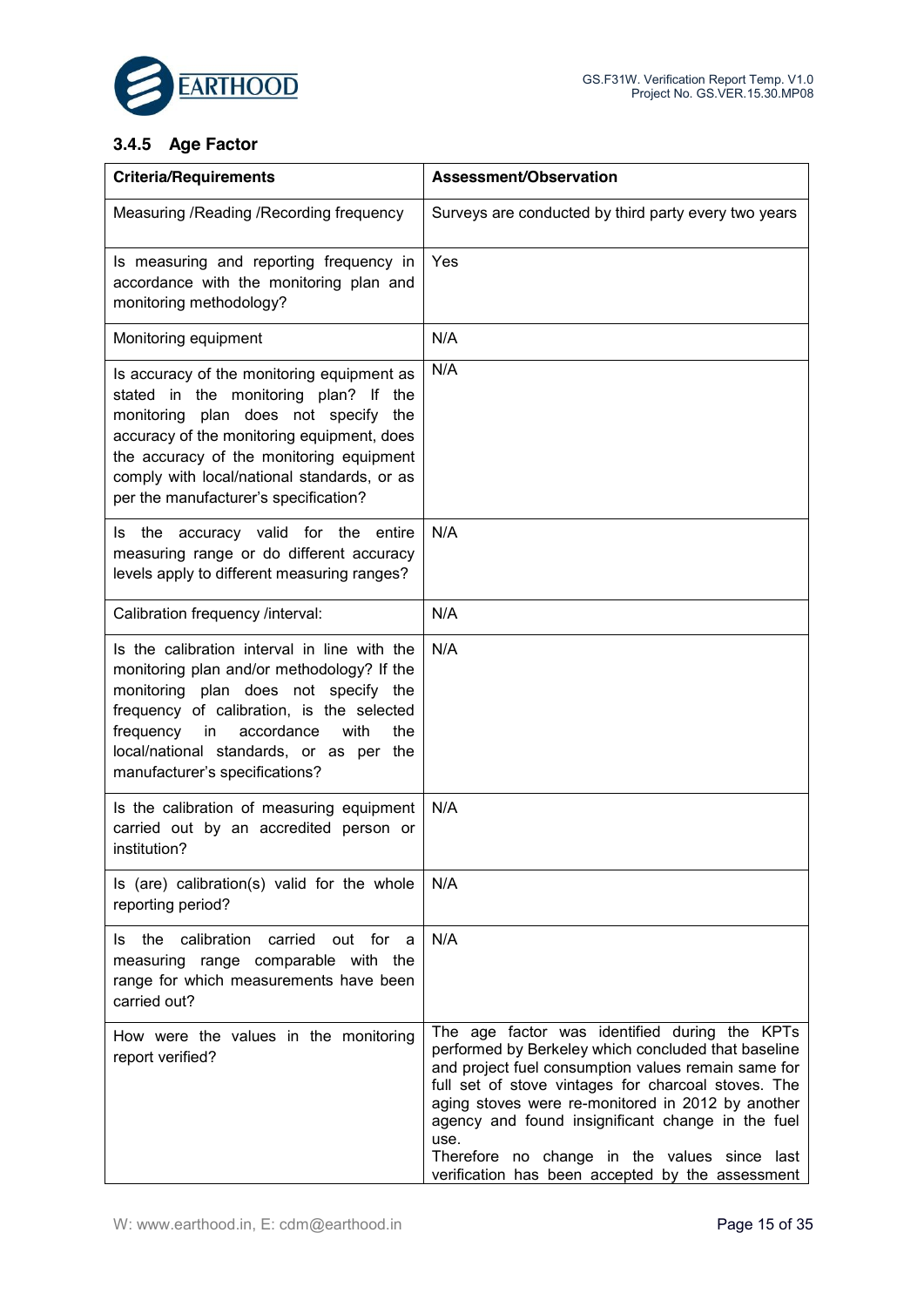

|                                                                                                                                                    | team as they deemed to be valid for the current<br>verification./10,11/                                                              |
|----------------------------------------------------------------------------------------------------------------------------------------------------|--------------------------------------------------------------------------------------------------------------------------------------|
| If applicable, has the reported data been<br>cross-checked with other available data?                                                              | The value used for calculation has been checked<br>from the source report and also from the previous<br>verification reports./2, 10/ |
| Does the data management ensure correct<br>transfer of data and reporting of emission<br>reductions and are necessary QA/QC<br>processes in place? | Usage surveys are conducted by third party. /9/                                                                                      |

#### **3.4.6 New Stove Performance**

No new stove models/clusters have been added in the current monitoring period as verified from the sales database/15/ submitted to the verification team and records verified during the onsite assessment. The manufacturers were also visited during the onsite assessment and therefore the parameter has not been assessed.

#### **3.4.7 Market Development**

The sales records/database were assessed during the physical verification by the assessment team and it can be concluded that the monitoring of the parameter has been conducted at required frequency. During the field interviews it was informed that the local team is working towards the development of markets around Kampala and rural areas upcountry. Supportive material substantiating the information was made available to the team.

| <b>Criteria/Requirements</b>                                                                                                                                                                                                                                                                                  | Assessment/Observation                                                                                                                                                                     |
|---------------------------------------------------------------------------------------------------------------------------------------------------------------------------------------------------------------------------------------------------------------------------------------------------------------|--------------------------------------------------------------------------------------------------------------------------------------------------------------------------------------------|
| Measuring / Reading / Recording frequency                                                                                                                                                                                                                                                                     | Same as reported in previous verification/2/.                                                                                                                                              |
|                                                                                                                                                                                                                                                                                                               | Value will be assessed biennially however the CDM<br>default value for Uganda has been used                                                                                                |
| Is measuring and reporting frequency in<br>accordance with the monitoring plan and<br>monitoring methodology?                                                                                                                                                                                                 | Yes, there is no reason for assessment team to<br>believe that the value has changed significantly from<br>the previous years because the CDM default value<br>has not changed for Uganda. |
| Monitoring equipment                                                                                                                                                                                                                                                                                          | CDM default                                                                                                                                                                                |
| Is accuracy of the monitoring equipment as<br>stated in the monitoring plan? If the<br>monitoring plan does not specify the<br>accuracy of the monitoring equipment, does<br>the accuracy of the monitoring equipment<br>comply with local/national standards, or as<br>per the manufacturer's specification? | CDM default value has been used.                                                                                                                                                           |
| the accuracy valid for the entire<br>Is<br>measuring range or do different accuracy<br>levels apply to different measuring ranges?                                                                                                                                                                            | Yes                                                                                                                                                                                        |

#### **3.4.8 Non- Renewable Biomass fraction**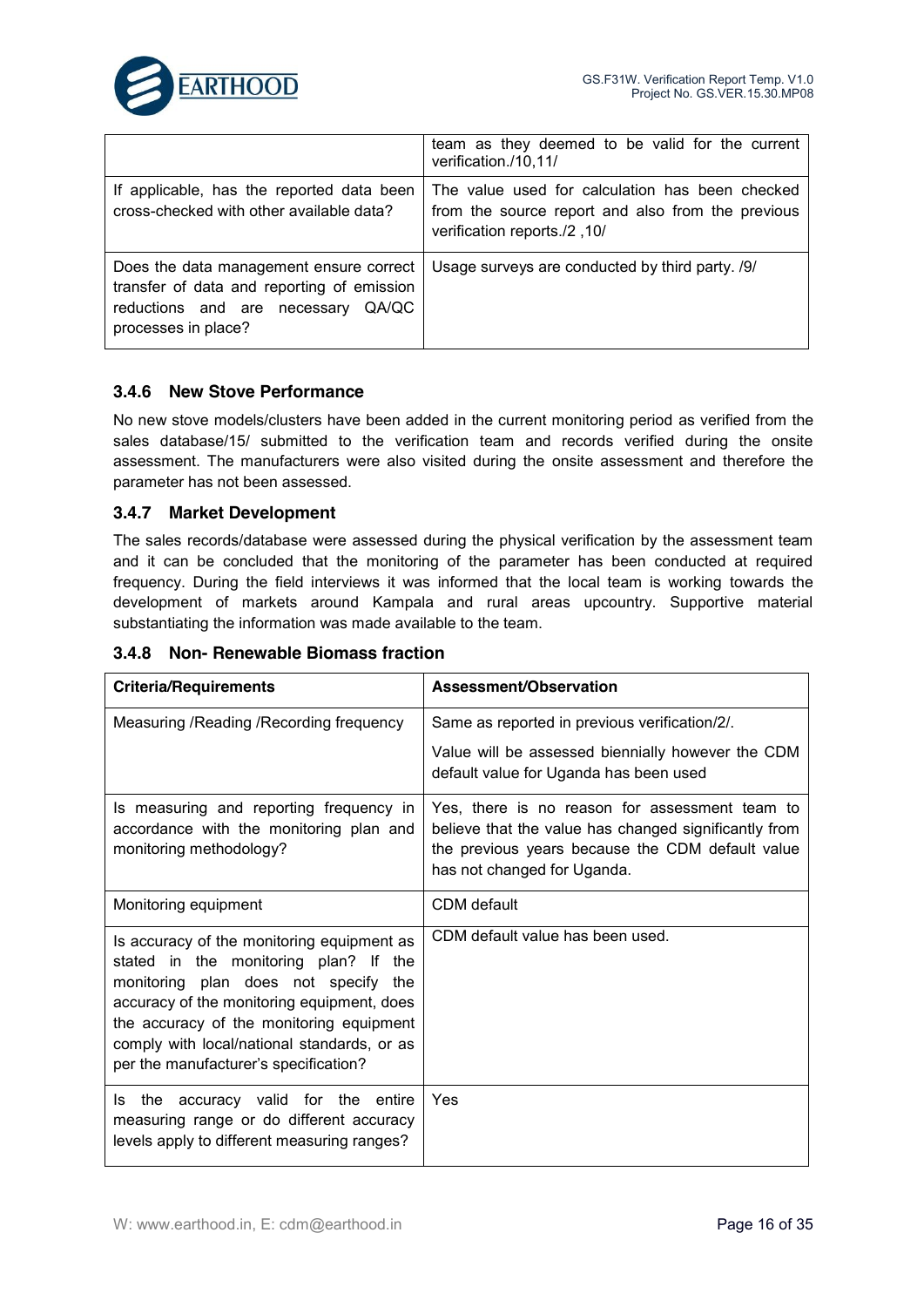

| Calibration frequency /interval:                                                                                                                                                                                                                                                                             | N/A                                                                                                                              |
|--------------------------------------------------------------------------------------------------------------------------------------------------------------------------------------------------------------------------------------------------------------------------------------------------------------|----------------------------------------------------------------------------------------------------------------------------------|
| Is the calibration interval in line with the<br>monitoring plan and/or methodology? If the<br>monitoring plan does not specify the<br>frequency of calibration, is the selected<br>frequency<br>accordance<br>with<br>the<br>in<br>local/national standards, or as per the<br>manufacturer's specifications? | N/A                                                                                                                              |
| Is the calibration of measuring equipment<br>carried out by an accredited person or<br>institution?                                                                                                                                                                                                          | N/A                                                                                                                              |
| Is (are) calibration(s) valid for the whole<br>reporting period?                                                                                                                                                                                                                                             | N/A                                                                                                                              |
| calibration carried<br>the<br>out for<br>ls.<br>a<br>measuring range comparable with the<br>range for which measurements have been<br>carried out?                                                                                                                                                           | N/A                                                                                                                              |
| How were the values in the monitoring<br>report verified?                                                                                                                                                                                                                                                    | Reported value: 0.82. The reported values was<br>verified from the CDM website review /9/                                        |
| If applicable, has the reported data been<br>cross-checked with other available data?                                                                                                                                                                                                                        | Yes, literature review                                                                                                           |
| Does the data management ensure correct<br>transfer of data and reporting of emission<br>reductions and are necessary QA/QC<br>processes in place?                                                                                                                                                           | No QA/QC procedures are applicable since the<br>parameter is not monitored by the PP. Also, the<br>parameter is a default value. |

#### **3.4.9 Baseline Fuel Consumption**

| <b>Criteria/Requirements</b>                                                                                  | Assessment/Observation                                                                   |
|---------------------------------------------------------------------------------------------------------------|------------------------------------------------------------------------------------------|
| Measuring / Reading / Recording frequency                                                                     | Biennial surveys were conducted /11-15, 28/                                              |
| Is measuring and reporting frequency in<br>accordance with the monitoring plan and<br>monitoring methodology? | The monitoring frequency is in line to the monitoring<br>plan and monitoring methodology |
| Monitoring equipment                                                                                          | Manual surveys so no monitoring equipment in use<br>/9/                                  |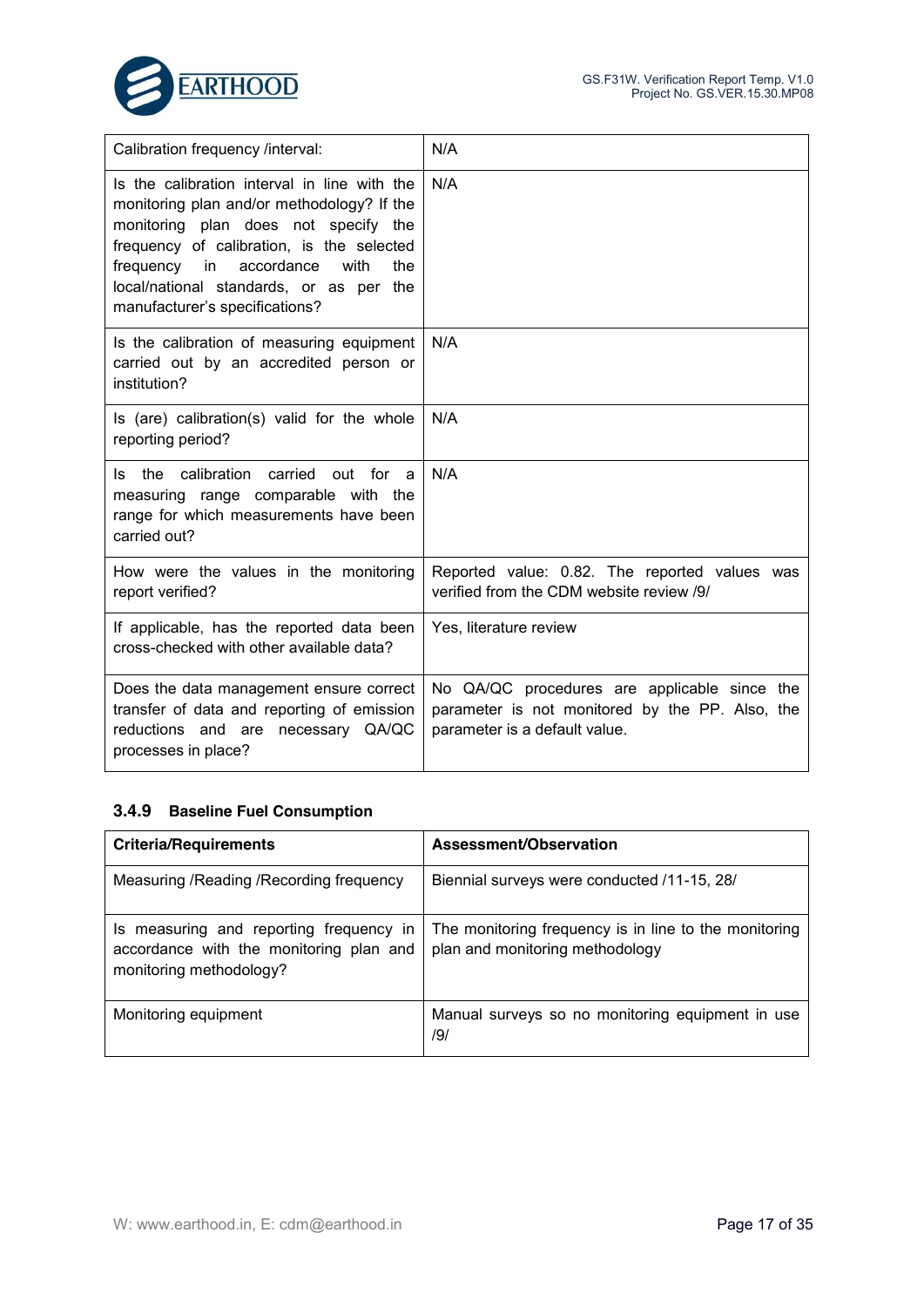



| Is accuracy of the monitoring equipment as<br>stated in the monitoring plan? If the<br>plan does not specify the<br>monitoring<br>accuracy of the monitoring equipment, does<br>the accuracy of the monitoring equipment<br>comply with local/national standards, or as<br>per the manufacturer's specification? | N/A                                                                                                                                                                                                                                                                                                                                                                                                                                                                                                      |
|------------------------------------------------------------------------------------------------------------------------------------------------------------------------------------------------------------------------------------------------------------------------------------------------------------------|----------------------------------------------------------------------------------------------------------------------------------------------------------------------------------------------------------------------------------------------------------------------------------------------------------------------------------------------------------------------------------------------------------------------------------------------------------------------------------------------------------|
| accuracy valid for the<br>the<br>Is<br>entire<br>measuring range or do different accuracy<br>levels apply to different measuring ranges?                                                                                                                                                                         | N/A                                                                                                                                                                                                                                                                                                                                                                                                                                                                                                      |
| Calibration frequency /interval:                                                                                                                                                                                                                                                                                 | N/A                                                                                                                                                                                                                                                                                                                                                                                                                                                                                                      |
| Is the calibration interval in line with the<br>monitoring plan and/or methodology? If the<br>monitoring plan does not specify the<br>frequency of calibration, is the selected<br>frequency<br>accordance<br>with<br>the<br>in<br>local/national standards, or as per the<br>manufacturer's specifications?     | N/A                                                                                                                                                                                                                                                                                                                                                                                                                                                                                                      |
| Is the calibration of measuring equipment<br>carried out by an accredited person or<br>institution?                                                                                                                                                                                                              | N/A                                                                                                                                                                                                                                                                                                                                                                                                                                                                                                      |
| Is (are) calibration(s) valid for the whole<br>reporting period?                                                                                                                                                                                                                                                 | N/A                                                                                                                                                                                                                                                                                                                                                                                                                                                                                                      |
| calibration<br>carried<br>the<br>out<br>for<br>ls.<br>a<br>measuring range comparable with the<br>range for which measurements have been<br>carried out?                                                                                                                                                         | N/A                                                                                                                                                                                                                                                                                                                                                                                                                                                                                                      |
| How were the values in the monitoring<br>report verified?                                                                                                                                                                                                                                                        | A copy of the survey conducted in 2010 and 2012<br>was verified, also the value was verified from the<br>previous verification documents/2/.                                                                                                                                                                                                                                                                                                                                                             |
|                                                                                                                                                                                                                                                                                                                  | The values are as follows:                                                                                                                                                                                                                                                                                                                                                                                                                                                                               |
|                                                                                                                                                                                                                                                                                                                  | Domestic charcoal: 0.193 kg/person-meal                                                                                                                                                                                                                                                                                                                                                                                                                                                                  |
|                                                                                                                                                                                                                                                                                                                  | Commercial charcoal: 0.245 kg/person-meal                                                                                                                                                                                                                                                                                                                                                                                                                                                                |
|                                                                                                                                                                                                                                                                                                                  | Institutional wood: 0.199 kg/person-meal                                                                                                                                                                                                                                                                                                                                                                                                                                                                 |
| If applicable, has the reported data been<br>cross-checked with other available data?                                                                                                                                                                                                                            | The survey is conducted by a third party $-$ Berkeley<br>Air Monitoring Group in 2010 and aging kitchen tests<br>for fuel performances were conducted by another<br>party CIRCODU. The report concluded that the fuel<br>consumption is about the same and slight difference<br>can be attributed to random cooking variations. The<br>value was found acceptable in view of the technical<br>expert as the value is comparable to the wood fuel<br>consumed in regions under similar conditions./10,11/ |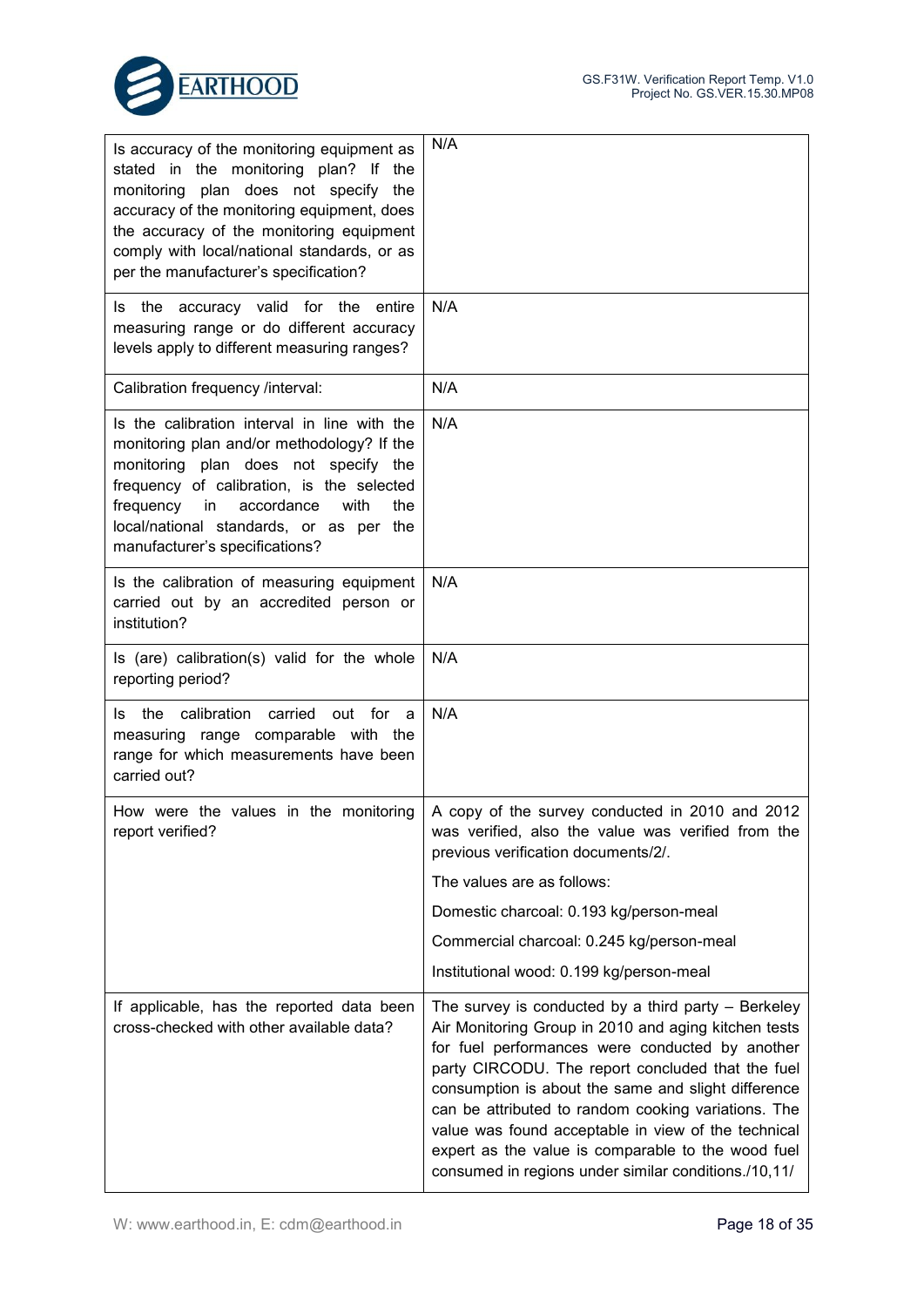

|                     | Does the data management ensure correct   Yes, The values calculated by third party are used for |
|---------------------|--------------------------------------------------------------------------------------------------|
|                     | transfer of data and reporting of emission emission reduction calculations and the study was     |
|                     | reductions and are necessary QA/QC   conducted following adequate QA/QC procedures               |
| processes in place? | /14, 28/                                                                                         |
|                     |                                                                                                  |

#### **3.4.10 Fuel Use Records**

| <b>Criteria/Requirements</b>                                                                                                                                                                                                                                                                                  | Assessment/Observation                                                                   |
|---------------------------------------------------------------------------------------------------------------------------------------------------------------------------------------------------------------------------------------------------------------------------------------------------------------|------------------------------------------------------------------------------------------|
| Measuring / Reading / Recording frequency                                                                                                                                                                                                                                                                     | Continuous monitoring /11-15, 28/                                                        |
| Is measuring and reporting frequency in<br>accordance with the monitoring plan and<br>monitoring methodology?                                                                                                                                                                                                 | The monitoring frequency is in line to the monitoring<br>plan and monitoring methodology |
| Monitoring equipment                                                                                                                                                                                                                                                                                          | Manual entries so no monitoring equipment in use /9/                                     |
| Is accuracy of the monitoring equipment as<br>stated in the monitoring plan? If the<br>monitoring plan does not specify the<br>accuracy of the monitoring equipment, does<br>the accuracy of the monitoring equipment<br>comply with local/national standards, or as<br>per the manufacturer's specification? | N/A                                                                                      |
| Is the accuracy valid for the<br>entire<br>measuring range or do different accuracy<br>levels apply to different measuring ranges?                                                                                                                                                                            | N/A                                                                                      |
| Calibration frequency /interval:                                                                                                                                                                                                                                                                              | N/A                                                                                      |
| Is the calibration interval in line with the<br>monitoring plan and/or methodology? If the<br>monitoring plan does not specify the<br>frequency of calibration, is the selected<br>frequency<br>accordance<br>with<br>the<br>in<br>local/national standards, or as per the<br>manufacturer's specifications?  | N/A                                                                                      |
| Is the calibration of measuring equipment<br>carried out by an accredited person or<br>institution?                                                                                                                                                                                                           | N/A                                                                                      |
| Is (are) calibration(s) valid for the whole<br>reporting period?                                                                                                                                                                                                                                              | N/A                                                                                      |
| Is the calibration<br>carried<br>out for a<br>measuring range comparable with the<br>range for which measurements have been<br>carried out?                                                                                                                                                                   | N/A                                                                                      |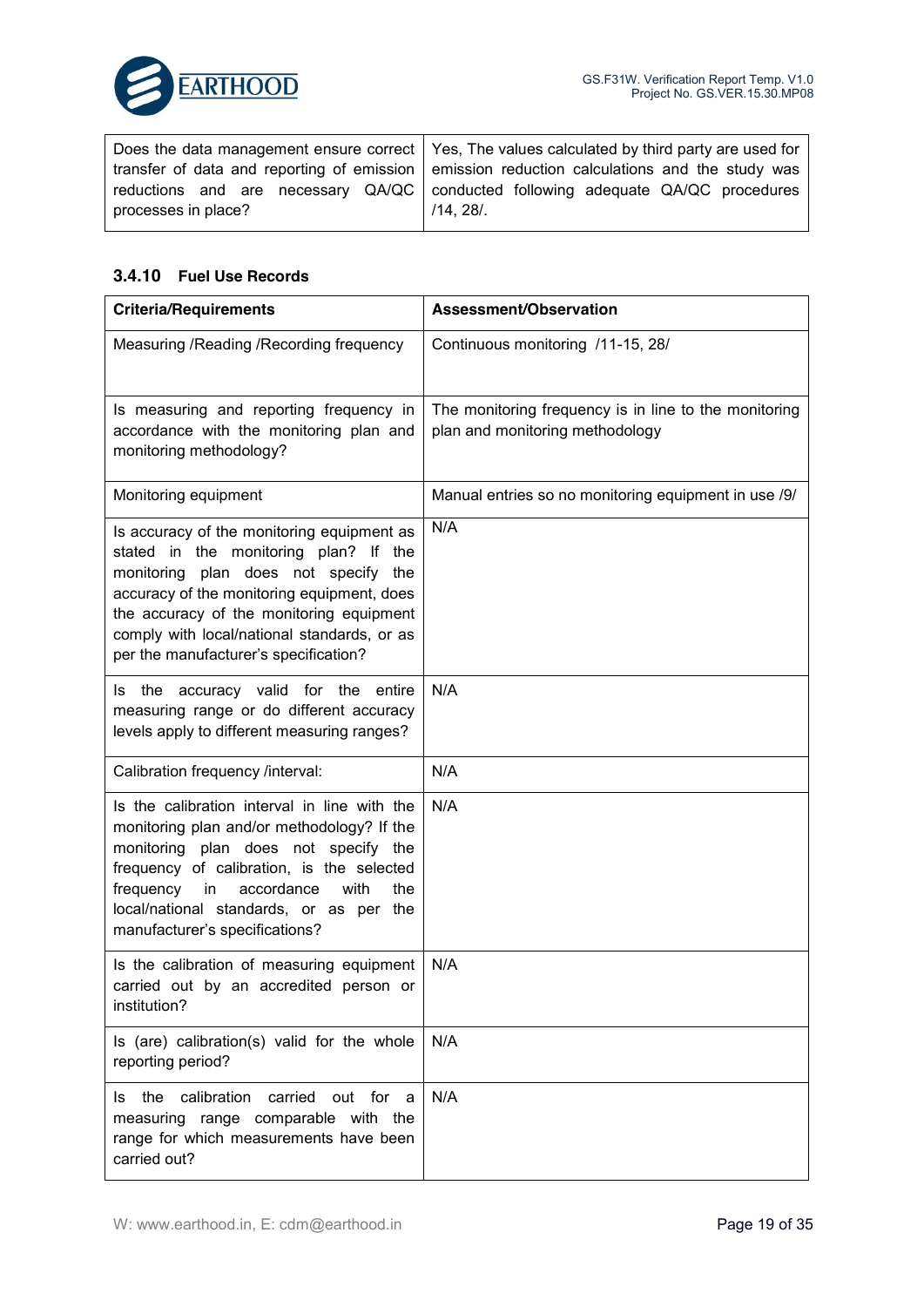

| How were the values in the monitoring<br>report verified?                                                                                          | A copy of the fuel records were verified during the<br>onsite assessment. The emissions from the fuel used<br>during stove production was 0.0007% in comparison<br>to the emission reductions from the project activity.<br>Hence in opinion of the assessment team it has been<br>found negligible and hence ignored. |
|----------------------------------------------------------------------------------------------------------------------------------------------------|------------------------------------------------------------------------------------------------------------------------------------------------------------------------------------------------------------------------------------------------------------------------------------------------------------------------|
| If applicable, has the reported data been<br>cross-checked with other available data?                                                              | The leakage emissions in the current monitoring<br>period were compared to the previous verifications<br>and were found comparable/2/.                                                                                                                                                                                 |
| Does the data management ensure correct<br>transfer of data and reporting of emission<br>reductions and are necessary QA/QC<br>processes in place? | Yes, The values from the source sheets were<br>checked during the onsite assessment.                                                                                                                                                                                                                                   |

## **3.5 Verification of Sustainability Monitoring Parameter**

### **3.5.1 End User and Stakeholder Survey**

Earthood team has physically interviewed various project cook stoves owners; it was ensured that stoves with age ranging from 0 to 7 years are visited. Also some households with more than one cookstove was visited to observe the usage pattern. The stove owners were questioned about the experice of owning the improved cookstove, the difference they find between the traditional cookstove and ICS and about their charcoal savings. If a user was dissatisfied with the improved cookstove then the response was classified as 'Concerned'; if a person was extremely happy with the product and it was proving to be beneficial to the user then it was classified as 'Positive'; if a unit was proving to be harmful to the user and if the user was extremely dissatisfied then his response was classified as 'Negative'. If the user was indifferent about the utility of cookstove, the response was classified as 'Neutral'.The list of the stove owners visited are as follows:

| S.No. | Name of the Cookstove Owner | <b>Mobile</b><br>numbers | <b>Feedback</b><br>(Positive/Negative/Neutral/C<br>oncerned) |
|-------|-----------------------------|--------------------------|--------------------------------------------------------------|
| 1     | Aidah                       | 0782785405               | Positive                                                     |
| 2     | Beti                        | 0775598062               | Positive                                                     |
| 3     | Richard                     | 0774641016               | Positive                                                     |
| 4     | Sikandi                     | 0775624392               | Positive                                                     |
| 5     | La-Onjo- Kibiraye           | 0782106599               | Positive                                                     |
| 6     | Ida - Mupesi                | 0777825261               | Positive                                                     |
| 7     | Amina Ari                   | 0755666550               | Positive                                                     |

#### **Table 3 End User Survey**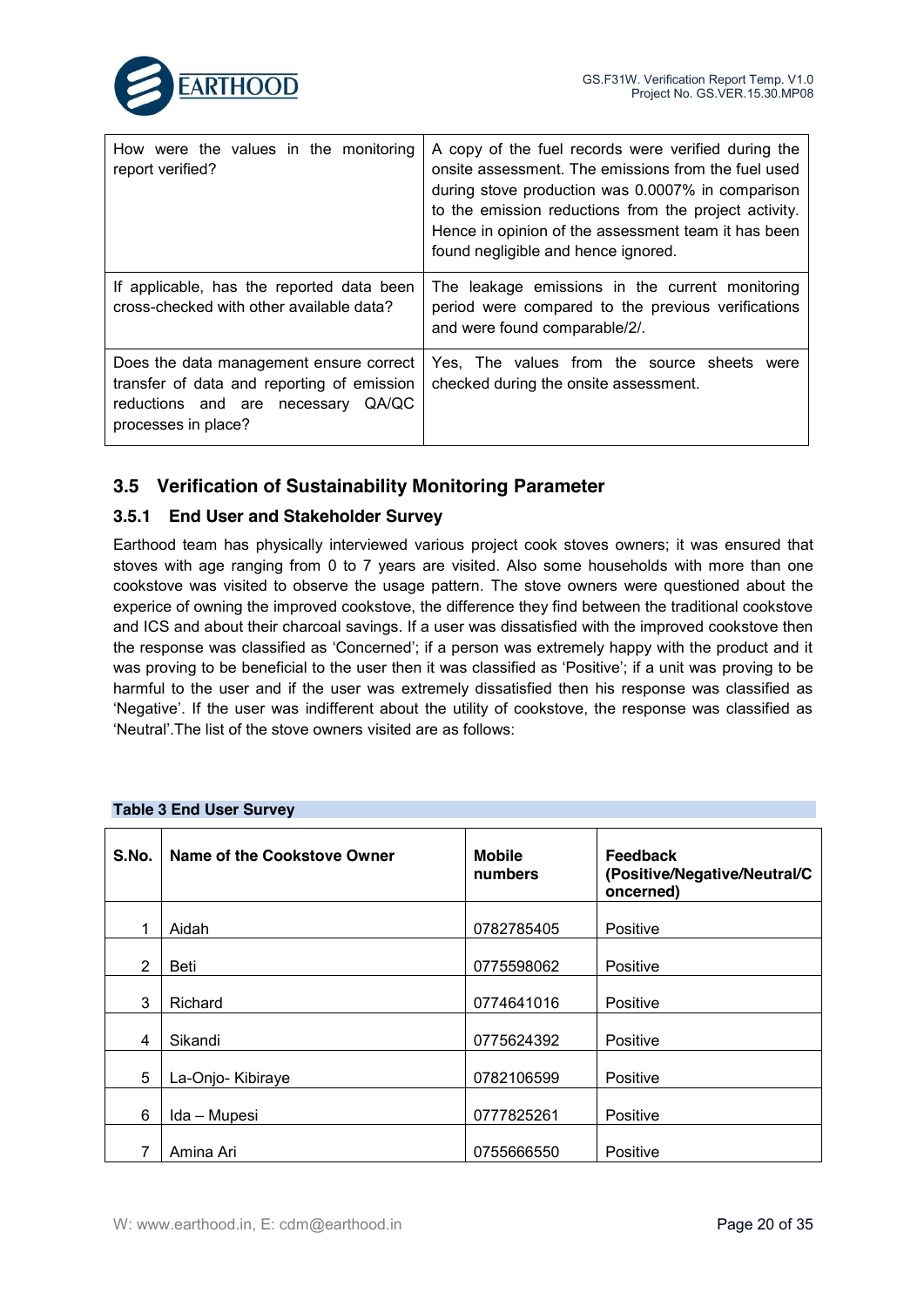

| 8  | Hope Najemba             | 0712026341 | Positive |
|----|--------------------------|------------|----------|
| 9  | Aisha Nagayi             | 0754686857 | Positive |
| 10 | Shamim Nayaji            | 0774621088 | Positive |
| 11 | Scovio Naswunoi          | 0773147090 | Positive |
| 12 | Huine Nakiwa - Amina     | 0772674404 | Positive |
| 13 | Shriafa Kasim            | 0777467613 | Positive |
| 14 | Mama Masitula            | 0756487661 | Positive |
| 15 | Fatuma Nakaye            | 0774053925 | Positive |
| 16 | Jaja Ha- Ima             | 0772480285 | Positive |
| 17 | Mama Jemiral             | 0782942409 | Positive |
| 18 | Masembe Halima           | 0775547883 | Positive |
| 19 | <b>Busigye Genevieve</b> | 0712632772 | Positive |
| 20 | <b>Ntungire Mercy</b>    | 0777340045 | Positive |
| 21 | Ampumuza Marion          | 0782554783 | Positive |
| 22 | Kwesiga Gerald           | 0712884920 | Positive |
| 23 | Muzinge Lawrence         | 0781576151 | Positive |
| 24 | Kintu Davis              | 0782838473 | Positive |
| 25 | Sylivia Ninsiima         | 0782328956 | Positive |
|    | 26 Waweyo Patrick        | 0777336352 | Positive |
| 27 | Mwesigye Maximo          | 0779356595 | Positive |
| 28 | <b>Isabirye Fred</b>     | 0774022718 | Positive |
| 29 | Patrick Waweyo           | 0712700226 | Positive |
| 30 | Mwaka George Willy       | 0712926464 | Positive |
| 31 | Amanya Isaac             | 0776375339 | Positive |
| 32 | Marion Ampumuza          | 0782898949 | Positive |
| 33 | Kengoma Dorothy          | 0772438662 | Positive |
| 34 | Mrs Walusimbi            | 0772889518 | Positive |
|    | 35 Muhangi Denis         | 0782283238 | Positive |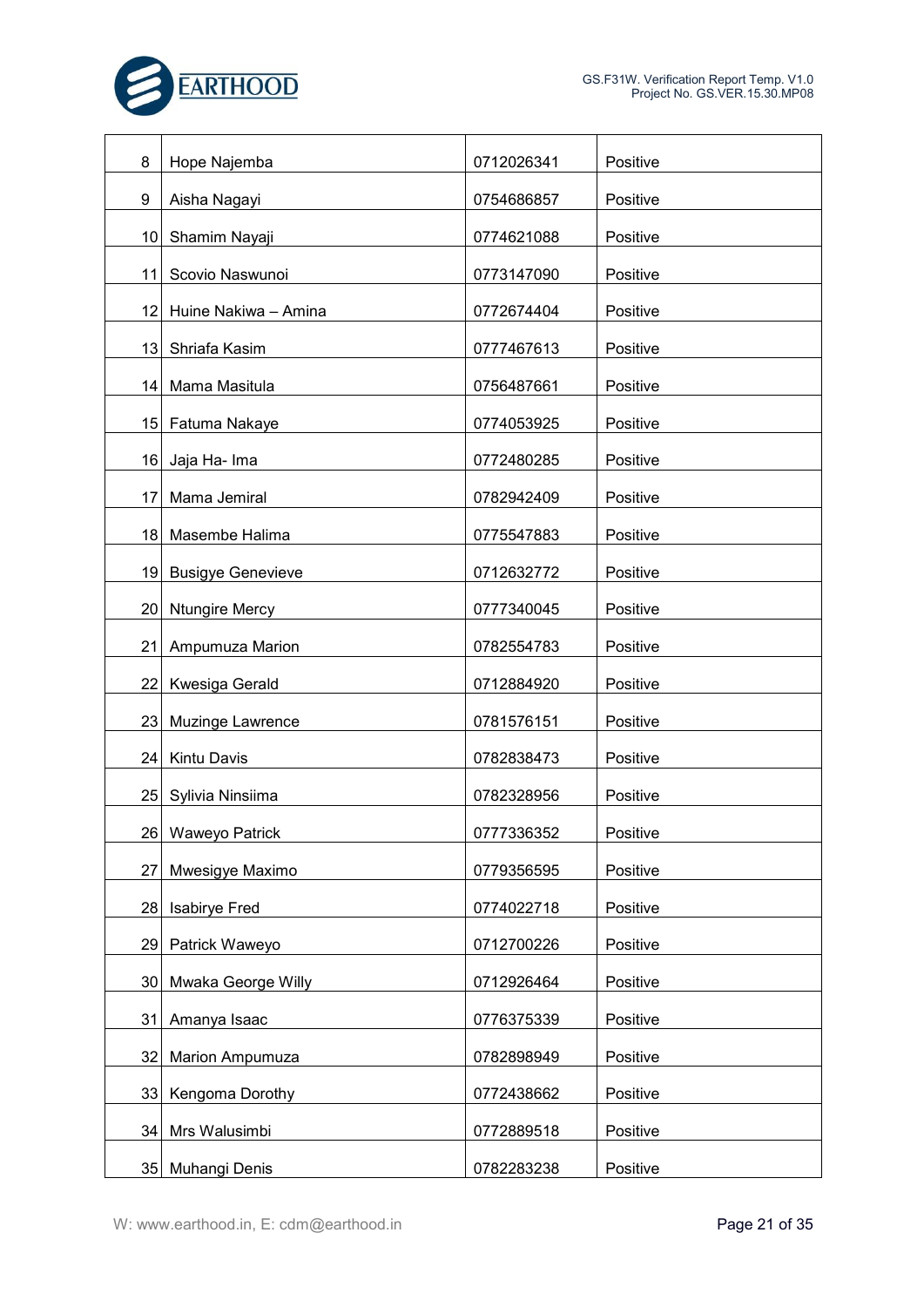

| 36 | Namujju Lilian                       | 0782596383 | Positive |
|----|--------------------------------------|------------|----------|
|    |                                      |            |          |
| 37 | Nshimiyumane John                    | 0772974567 | Positive |
|    |                                      |            |          |
| 38 | Fred Isabirye                        | 0772307161 | Positive |
| 39 | Nakazi Aminah                        | 0712572484 | Positive |
| 40 | Kilwa Livingstone                    | 0771296391 | Positive |
|    |                                      |            |          |
| 41 | Galiwango Jesca                      | 0774655426 | Positive |
|    |                                      |            |          |
| 42 | <b>Babirye Resty</b>                 | 0775584587 | Positive |
| 43 | <b>Nduhukire Elizabeth</b>           | 0773472881 | Positive |
|    | 44 Waweyo Patrick                    | 0772611497 | Positive |
|    |                                      |            |          |
| 45 | Mwesigye Maximo                      | 0754725940 | Positive |
| 46 | Mugumya Morris                       | 0772668126 | Positive |
|    |                                      |            |          |
| 47 | Royal Light secondary                | 0772912209 | Positive |
|    |                                      |            |          |
| 48 | Bishop Seperiano Secondary school    | 0772830445 | Positive |
|    |                                      |            |          |
| 49 | Nsambya Junior School - Nsambya Hill | 0752980266 | Positive |
|    | 50 Seeta Church of Uganda P/S        | 0782156568 | Positive |

(P.S. Phone numbers have been used as means to determine uniqueness and keep track of double counting)

All the users shared a positive feedback in terms of monetary savings from lesser fuel consumption and were willing to pay a bit of premium to buy ICS when their stove is broken. Several users had been in possession of more than one ICS of different sizes, they were usually the one with a bigger family. Some ICS users also ran small food shops and recognised the improvement in the air quality of their sitting area which contributed a better ambiance. Overall the team is in a position to conclude that the user experience of ICS have been much appreciated by the users.

#### **3.5.2 Indicator: Air Quality**

| <b>Criteria/Requirements</b>                                                                                  | Assessment/Observation                                                                             |
|---------------------------------------------------------------------------------------------------------------|----------------------------------------------------------------------------------------------------|
| Measuring / Reading / Recording frequency                                                                     | The impact on air quality is assessed quarterly.                                                   |
| Is measuring and reporting frequency in<br>accordance with the monitoring plan and<br>monitoring methodology? | Yes.                                                                                               |
| How were the values in the monitoring<br>report verified?                                                     | The value was from the source Questionnaires, and<br>physical interviews with the users. /9,19,30/ |
| If applicable, has the reported data been<br>cross-checked with other available data?                         | site<br>interviews<br>visual<br>Yes.<br>through<br>and<br>on<br>observation /9/                    |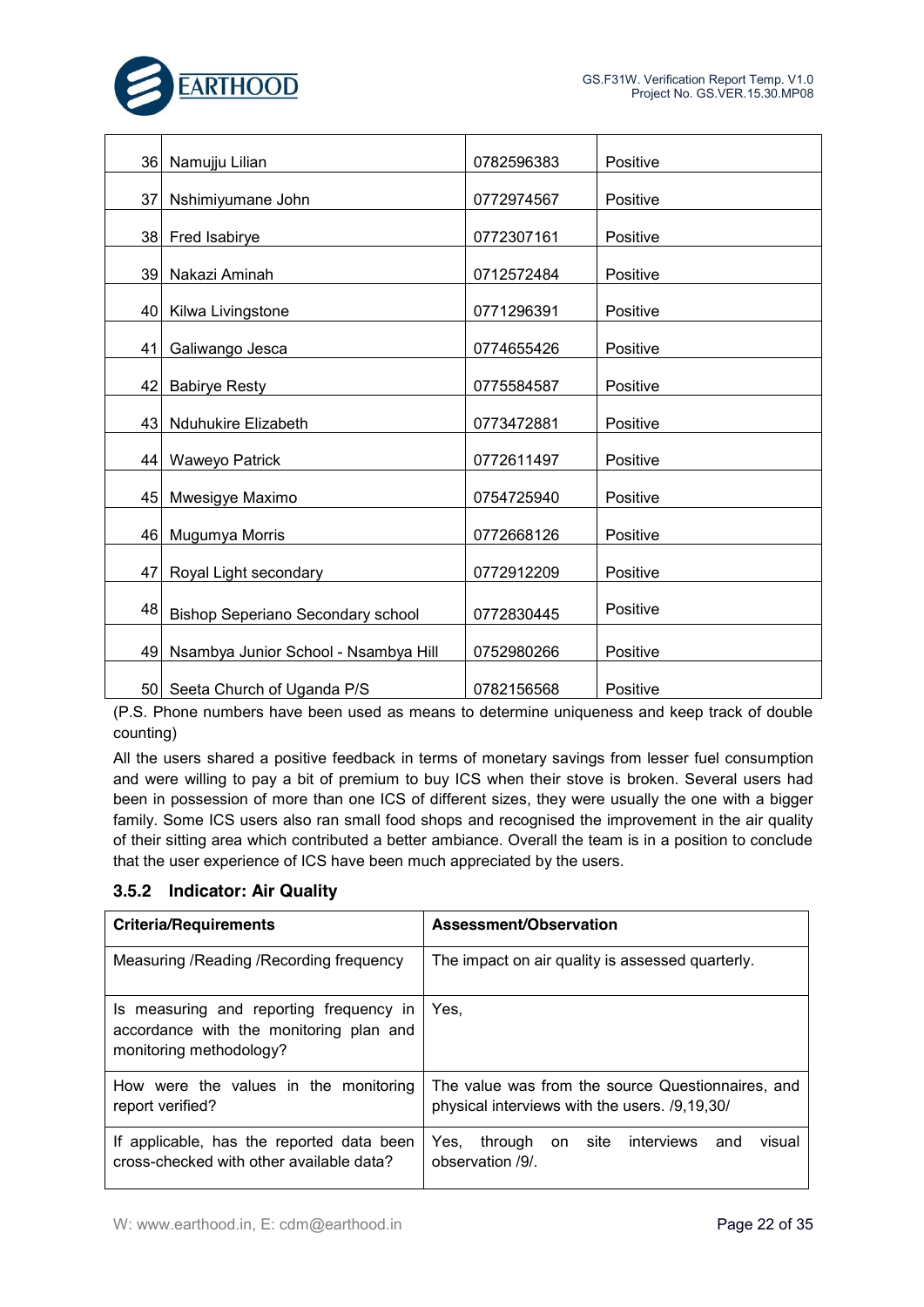

| Does the data management ensure correct   Yes |  |
|-----------------------------------------------|--|
| transfer of data and reporting of emission    |  |
| reductions and are necessary QA/QC            |  |
| processes in place?                           |  |

## **3.5.3 Indicator: Employment**

| <b>Criteria/Requirements</b>                                                                                                                       | Assessment/Observation                                                                                                                                                           |
|----------------------------------------------------------------------------------------------------------------------------------------------------|----------------------------------------------------------------------------------------------------------------------------------------------------------------------------------|
| Measuring / Reading / Recording frequency                                                                                                          | Continuous                                                                                                                                                                       |
| Is measuring and reporting frequency in                                                                                                            | Yes.                                                                                                                                                                             |
| accordance with the monitoring plan and<br>monitoring methodology?                                                                                 | The project has added manufacturing partners over<br>time and which continue to hire and employ locals in<br>administrative, sales, production, and management<br>positions/18/. |
| How were the values in the monitoring<br>report verified?                                                                                          | The employment information was verified /19/                                                                                                                                     |
| If applicable, has the reported data been<br>cross-checked with other available data?                                                              | site<br>through<br>interviews<br>Yes.<br>and<br>visual<br>on<br>observation /9/.                                                                                                 |
| Does the data management ensure correct<br>transfer of data and reporting of emission<br>reductions and are necessary QA/QC<br>processes in place? | Yes.                                                                                                                                                                             |

## **3.5.4 Indicator: Access to Energy Services**

| <b>Criteria/Requirements</b>                                                                                                                       | Assessment/Observation                                                                                          |  |
|----------------------------------------------------------------------------------------------------------------------------------------------------|-----------------------------------------------------------------------------------------------------------------|--|
| Measuring / Reading / Recording frequency                                                                                                          | It is monitored continuously and Monthly<br>sales<br>records are maintained.                                    |  |
| Is measuring and reporting frequency in<br>accordance with the monitoring plan and<br>monitoring methodology?                                      | Yes, monthly sales records are obtained/15/                                                                     |  |
| How were the values in the monitoring<br>report verified?                                                                                          | The surveys were verified and the values reported on<br>salesforce.com were verified                            |  |
| If applicable, has the reported data been<br>cross-checked with other available data?                                                              | interviews<br>Yes,<br>through<br>on site<br>visual<br>and<br>observation/9/                                     |  |
| Does the data management ensure correct<br>transfer of data and reporting of emission<br>reductions and are necessary QA/QC<br>processes in place? | Yes, Questionnaires are administered by Supervisors<br>and checked by the project manager on a regular<br>basis |  |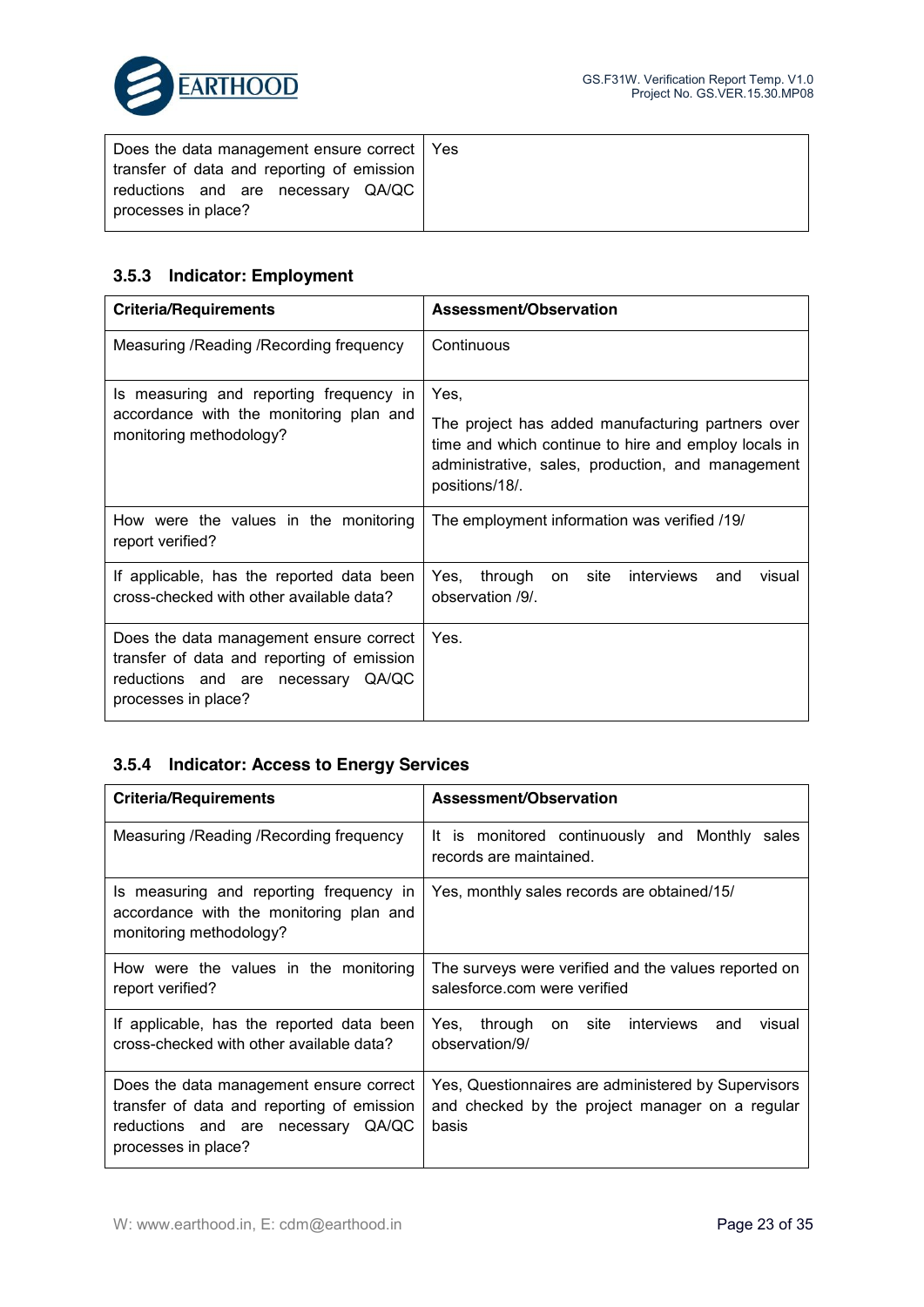

## **3.5.5 Indicator: Lively-hood of the poor**

| <b>Criteria/Requirements</b>                                                                                                                       | Assessment/Observation                                                                                                                                                                                                                                                                          |
|----------------------------------------------------------------------------------------------------------------------------------------------------|-------------------------------------------------------------------------------------------------------------------------------------------------------------------------------------------------------------------------------------------------------------------------------------------------|
| Measuring / Reading / Recording frequency                                                                                                          | The parameter is monitored biannually.                                                                                                                                                                                                                                                          |
|                                                                                                                                                    | Kitchen Surveys, Ugastoves sales records, Kitchen<br>Performance tests, CIRCODU survey                                                                                                                                                                                                          |
| Is measuring and reporting frequency in<br>accordance with the monitoring plan and<br>monitoring methodology?                                      | Yes                                                                                                                                                                                                                                                                                             |
| How were the values in the monitoring<br>report verified?                                                                                          | The surveys were verified and the users were<br>physically interviewed during the site visit. Most of<br>the households that were interviewed acknowledged<br>the fact that their charcoal consumption has reduced<br>and thereby the project increases the spending<br>power of the users. /9/ |
| If applicable, has the reported data been<br>cross-checked with other available data?                                                              | Yes, through document review, on site interviews and<br>visual observation/9/                                                                                                                                                                                                                   |
| Does the data management ensure correct<br>transfer of data and reporting of emission<br>reductions and are necessary QA/QC<br>processes in place? | Yes, database is checked by the project manager on<br>a regular basis                                                                                                                                                                                                                           |

## **3.5.6 Indicator: Human and Institutional capacity**

| <b>Criteria/Requirements</b>                                                                                                                          | <b>Assessment/Observation</b>                                                                                                                                                                                                      |
|-------------------------------------------------------------------------------------------------------------------------------------------------------|------------------------------------------------------------------------------------------------------------------------------------------------------------------------------------------------------------------------------------|
| Measuring / Reading / Recording frequency                                                                                                             | The monitoring is done on annual basis.                                                                                                                                                                                            |
| Is measuring and reporting frequency in<br>accordance with the monitoring plan and<br>monitoring methodology?                                         | Yes                                                                                                                                                                                                                                |
| How were the values in the monitoring<br>report verified?                                                                                             | Staff training and manufacture training records were<br>checked during the onsite assessment/9/.                                                                                                                                   |
| If applicable, has the reported data been<br>cross-checked with other available data?                                                                 | One of the manufacturer was visited during the onsite<br>assessment and role of the project implementer<br>(Impact Carbon) was assessed. Also the Impact<br>Carbon employees were interviewed during the<br>physical verification. |
| Does the data management ensure correct<br>transfer of data and reporting of emission<br>reductions and are necessary<br>QA/QC<br>processes in place? | Yes, the staff log/25/ have been made available to<br>the assessment team.                                                                                                                                                         |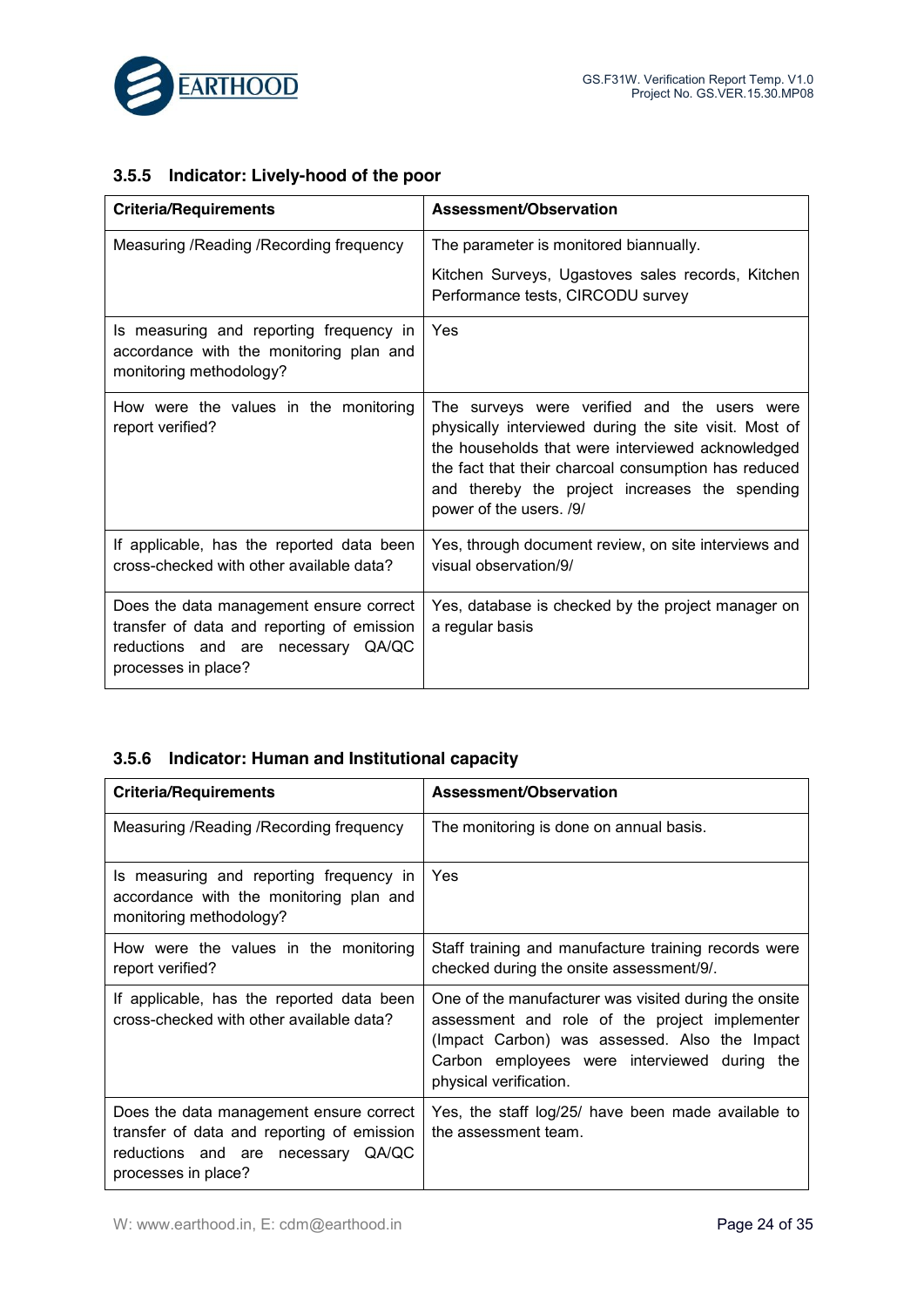

## **3.5.7 Indicator: Technological self-reliance**

| <b>Criteria/Requirements</b>                                                                                                                       | Assessment/Observation                                                                                                                                                                                                                       |
|----------------------------------------------------------------------------------------------------------------------------------------------------|----------------------------------------------------------------------------------------------------------------------------------------------------------------------------------------------------------------------------------------------|
| Measuring / Reading / Recording frequency                                                                                                          | The monitoring frequency is annual.                                                                                                                                                                                                          |
| Is measuring and reporting frequency in<br>accordance with the monitoring plan and<br>monitoring methodology?                                      | Yes                                                                                                                                                                                                                                          |
| How were the values in the monitoring<br>report verified?                                                                                          | Technology is transferred to beneficiaries prior to<br>stove construction, during construction and follow-up<br>visits conducted after stove installation. Each time a<br>follow-up visit is conducted, a maintenance survey is<br>recorded. |
|                                                                                                                                                    | The manufacturers continue to innovate in order to<br>improve the stove technology. Trainings are also<br>provided.                                                                                                                          |
| If applicable, has the reported data been<br>cross-checked with other available data?                                                              | Interviews were conducted on site during site visits<br>and offices based in Santa Barbara /9/                                                                                                                                               |
| Does the data management ensure correct<br>transfer of data and reporting of emission<br>reductions and are necessary QA/QC<br>processes in place? | Yes, maintenance survey data collected on handheld<br>devices, stored in Salesforce.com monitoring system<br>and reviewed by office staff in Honduras and U.S.<br>offices /9/                                                                |

## **3.6 Assessment of data and calculation of emission reductions**

Emissions reductions are calculated as follows:

 $ER_v = BE_v$   $PE_v$   $LE_v$ 

- ERy Emission reductions in year y in tCO2/year
- $PE<sub>y</sub>$  Project emissions in year y in tCO<sub>2</sub>/year
- BE<sub>y</sub> Baseline emissions in year y in tCO<sub>2</sub>/year
- $LE<sub>y</sub>$  Leakage emissions in year y in tCO<sub>2</sub>/year

The project emission have been factored in the calculations as per the applied methodology.

The leakage emissions from the fossil used while fabricating the improved cook stoves have been found negligible; a detailed description about the calculation of the leakage emissions can be found under the parameter head "Fuel Use Records" and emission reduction calculation sheet.

The emission reductions have been calculated as explained below: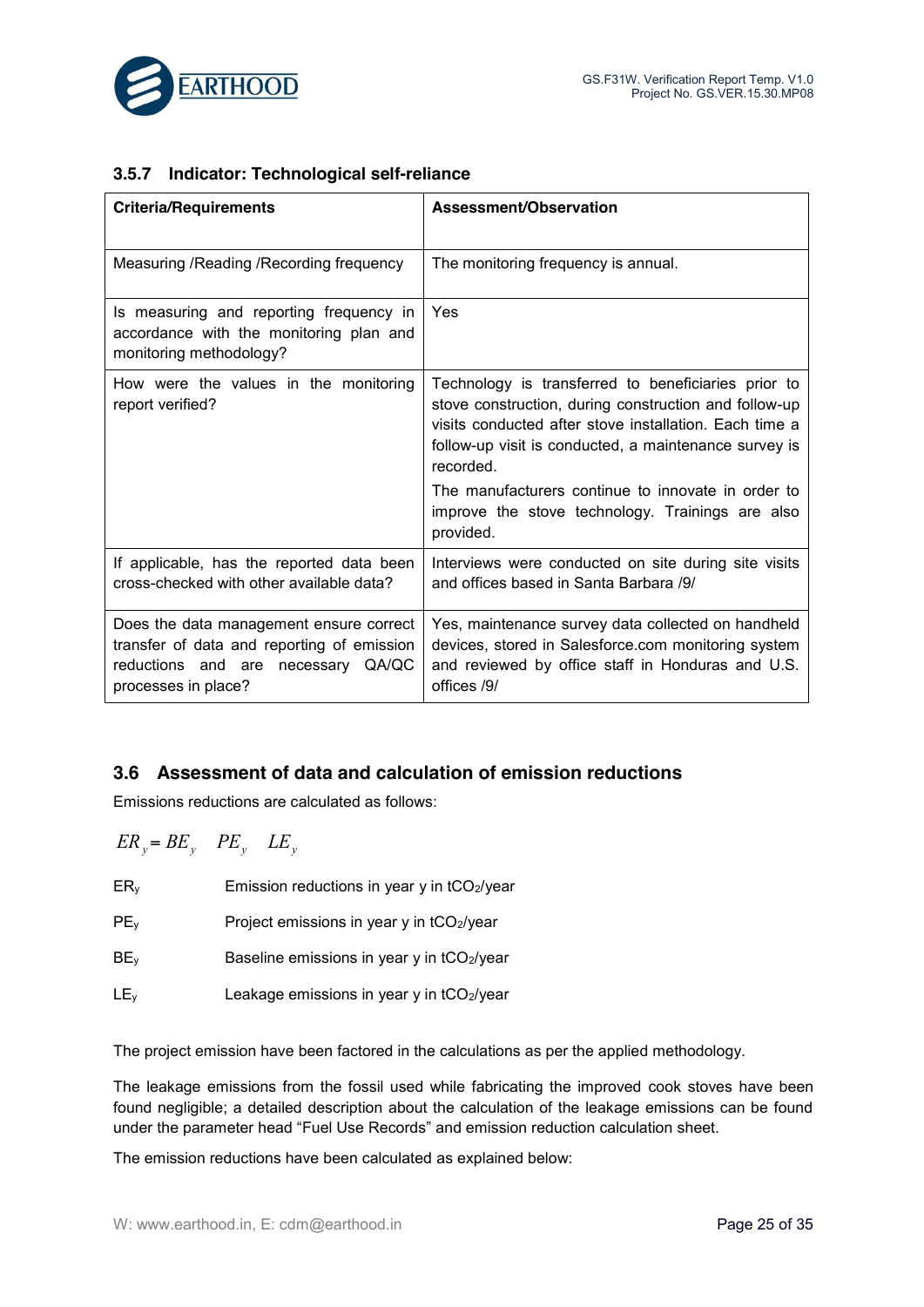

A value of 2.16 mtCO<sub>2</sub>e/year per stove is used to reflect an 82% NRB ratio. This value reflects the calculation approach as per the registered PDD. The calculations are checked from "ISS8 Annex 07- Detailed Customer Database (KS Results)."

The initial emissions reduction of 2.16 mtCO<sub>2</sub>e/year per stoves, multiplied by the average number of stoves in operation on a monthly basis is adjusted for aging and drop-off as set forth in "GS 447 Iss 8 ER Calculator.xls" for the Eighth Monitoring Period (1 January 2014 – 31 March 2014).

The emission reductions for the current monitoring period are higher that the emission reduction estimated in the registered documents. The emission reductions are considerably higher than the estimated amount resulting from the higher improved cook stove sales than anticipated. This does not impact the additionality of the project activity as the additionality was demonstrated through barrier analysis. The verification team verified the sales documents during the onsite assessment and also visited randomly selected households; therefore team is in a position to conclude that the number of stoves sold are real and quantifiable.

## **3.7 Quality Management**

The adequacy and compliance of the monitoring plan in the MR as per the requirement laid out by the monitoring methodology and the registered GS PDD. The information flow (from data generation, aggregation, to recording, calculation and reporting) is already discussed under respective parameter above. The verification team has verified all the data and collected evidence as per the required monitoring frequency and found to be correct and appropriate meeting the requirements of the applied methodology and the registered GS PDD. The sustainability parameters were also reviewed and the assessment team is of the opinion that the project improves the living standard of the rural population.

The verification team conducted on-site field visits to cross-check the reliability of the data captured in the project survey and conducted interviews with cook-stove users. The verification team found consistency in the response of the users and the data points of the project sample survey.

The assessment team confirms that appropriate methods and formulae for calculating baseline emissions, project emissions and leakage have been followed.

The assessment team confirms that all the emission factors and default values have been correctly justified. All the emission factors and default values are explicitly mentioned in the monitoring report.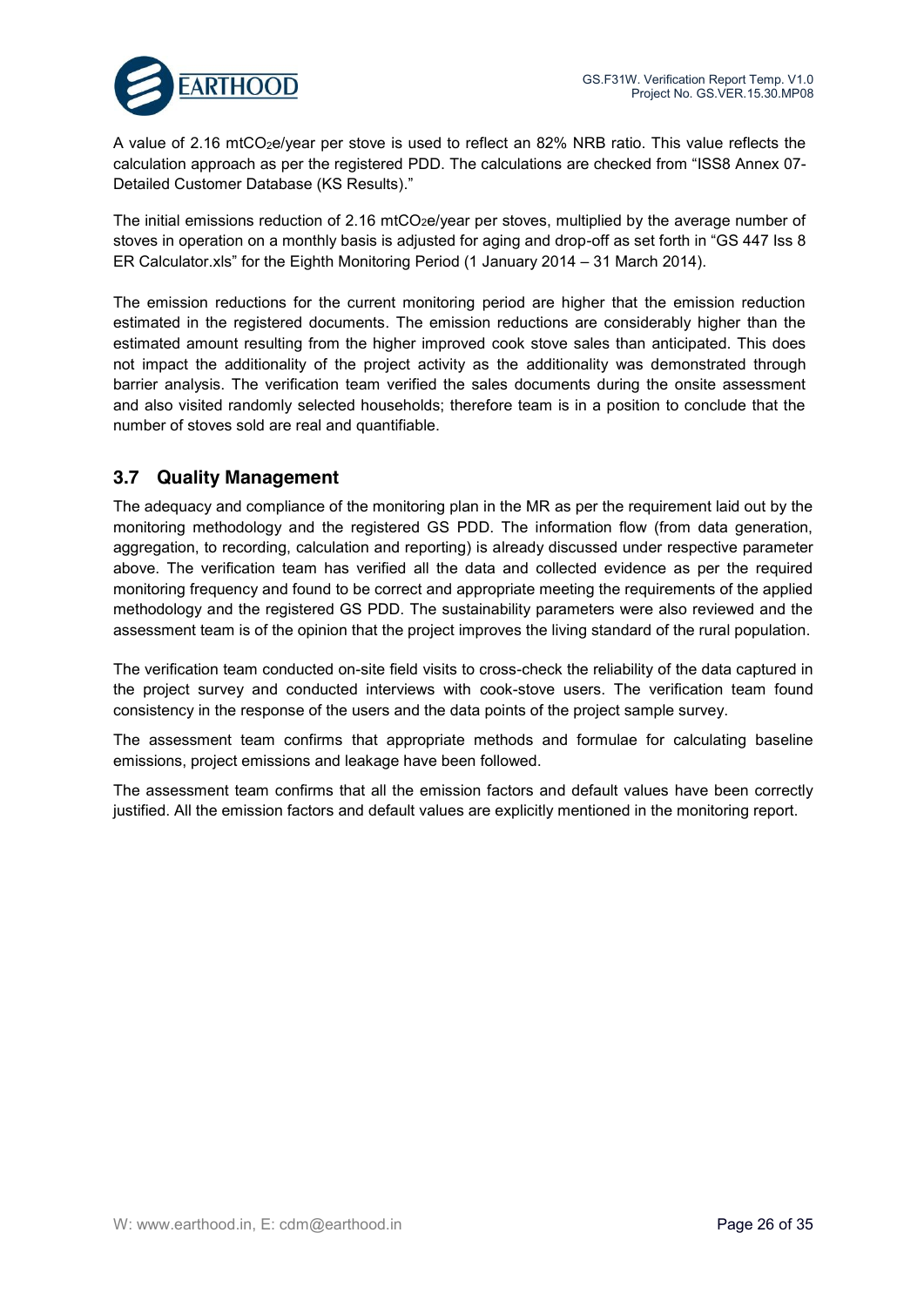

## **4. CERTIFICATION STATEMENT**

Earthood Services Private Limited (Earthood), contracted by Impact Carbon, has performed the independent verification of the emission reductions for the GS Project 447 "Efficient Cooking with Ugastove's Project" in Uganda for the monitoring period 01/01/2014 to 31/03/2014 as reported in the Monitoring Report, Version 5 dated 20/11/2015. The 'Impact Carbon' is responsible for the collection of data in accordance with the monitoring plan and the reporting of GHG emissions reductions from the project activity.

It is our responsibility to express an independent verification statement on the reported GHG emission reductions from the project activity

Earthood commenced the verification on the basis of the baseline and monitoring methodology Improved Cook-stoves and Kitchen Regimes, Version 01 ("Methodology v.01"), the monitoring plan contained in the PDD Version 9.0 dated 24/03/2009, Monitoring Report Version 5 dated 20/11/2015 as per the methodology described under Section 2 of this report.

Earthood's verification approach is based on the understanding of the risks associated with reporting of GHG emission data and the controls in place to mitigate these. Earthood planned and performed the verification by obtaining evidence and other information and explanations that Earthood considered necessary to give reasonable assurance that reported GHG emission reductions are fairly stated.

In our opinion the GHG emissions reductions reported for the project activity for the period 01/01/2014 to 31/03/2014 are fairly stated in the Monitoring Report (final) Version 5 dated 20/11//2015. The GHG emission reductions were calculated correctly on the basis of the approved baseline and monitoring methodology referred above and the monitoring plan contained in the PDD Version 9.0 dated 24/03/2009.

Earthood Services Private Limited is able to certify that the emission reductions from the GS Project 447 "Efficient Cooking with Ugastove's Project" in Uganda for the monitoring period 01/01/2014 to 31/03/2014 (including both days) amount to **139,689 tCO2e**. The emission reduction per vintage year is as follows;

| <b>Monitoring Period</b> | <b>Emission Reductions Achieved</b> |
|--------------------------|-------------------------------------|
| 01/01/2014 to 31/03/2014 | 139,689 tCO <sub>2</sub> e          |

**Managing Director** Gurgaon, Haryana, India **Earthood Services Private Limited**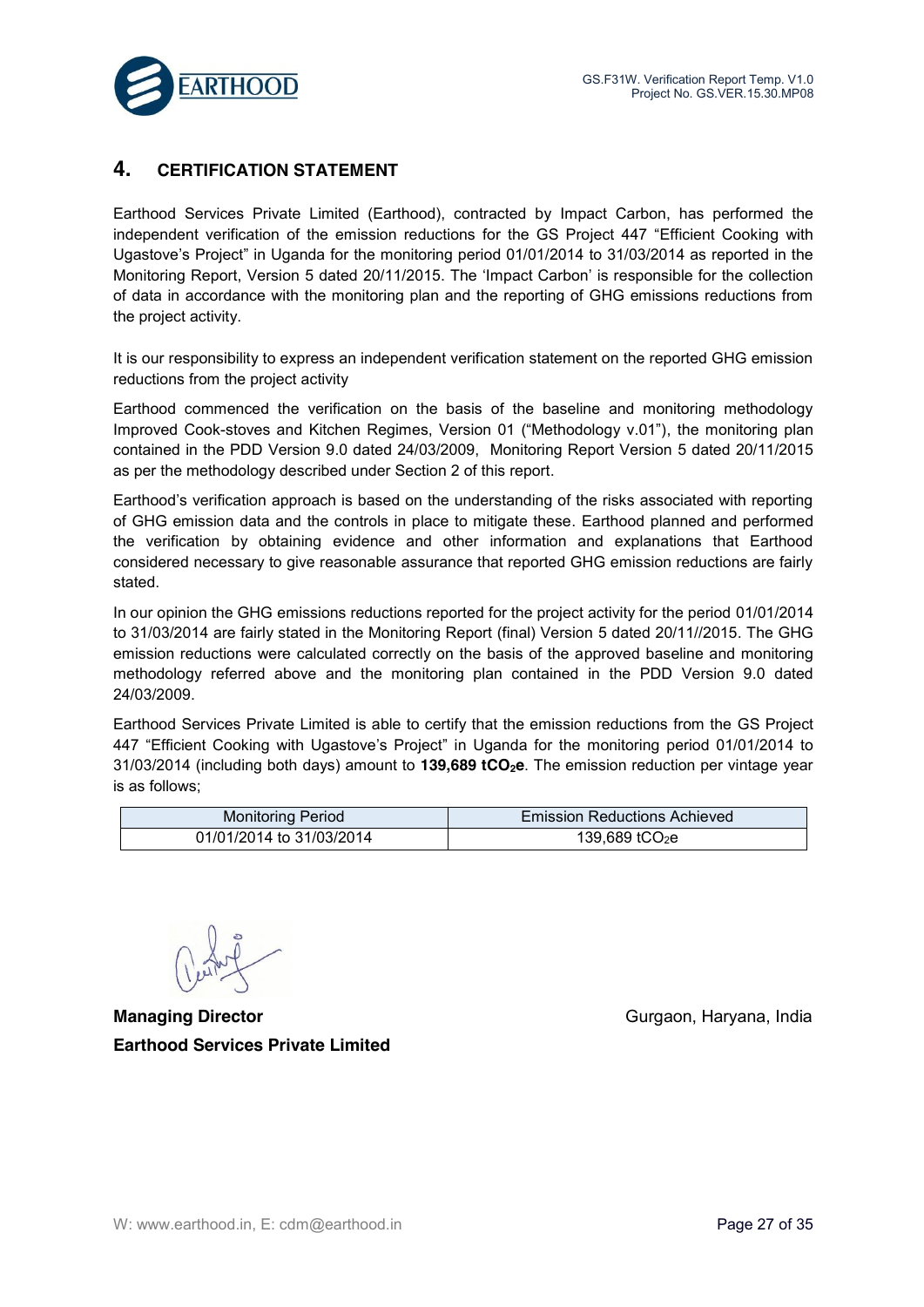

## **5. REFERENCES**

| S. No.         | Title of Document (Version, Date, etc.)                                                   |
|----------------|-------------------------------------------------------------------------------------------|
| $\mathbf{1}$   | Registered PDD version 09 dated 24/03/2009, GS ref no.GS447                               |
| $\overline{2}$ | Previous verification report rev 1.1, dated 4/12/2013                                     |
| 3              | <b>Validation Report</b>                                                                  |
| 4              | Applied Methodology: Improved Cook-Stoves and Kitchen Regimes, Version 1                  |
| 5              | Validation and Verification Standard, version 9.0                                         |
| 6              | Monitoring Report, 1.0, 07/07/2015                                                        |
| 7              | Monitoring Report (final), 5, 20/11//2015                                                 |
| 8              | ER Calculation Spreadsheet, 2.0, 17/12/2014                                               |
| 9              | On site physical observation, surveys, interviews and review of information like records. |
| 10             | KPT Berkeley Air 2010 Phases 1-5                                                          |
| 11             | Aging KPT Monitoring Report, 2012 v2                                                      |
| 12             | KS Monitoring Report 2014-04-03                                                           |
| 13             | Usage Monitoring Report, Charcoal 2014-02-03                                              |
| 14             | Usage Monitoring Report; Institutional Wood_v4                                            |
| 15             | Complete Sales Record and Project Database                                                |
| 16             | Detailed Customer Database (KS Results)                                                   |
| 17             | Charcoal Price Survey Data                                                                |
| 18             | Partner Retailer List 2014-02-03                                                          |
| 19             | Marketing Strategy; Ugastove 2014-02-03                                                   |
| 20             | Marketing Strategy; EUF 2014-02-03                                                        |
| 21             | Marketing Strategy; SESSA 2014-02-03                                                      |
| 22             | Marketing Strategy; AES 2014-02-03                                                        |
| 23             | Marketing Strategy; FOWE 2014-02-03                                                       |
| 24             | Partner Organizational Charts 2014-02-03                                                  |
| 25             | Partner Staff Lists 2014-02-03                                                            |
| 26             | Letter from Gold Standard, Inclusion                                                      |
| 27             | Letter from Gold Standard, Aging KT                                                       |
| 28             | Usage Survey Data Analysis, Charcoal 2014-02-03                                           |
| 29             | Lag time calculation from intermediaries to end user                                      |
| 30             | Summary Excel Calculations All Phases 1 - BA - baseline 90_10                             |
| 31             | Supportive information for incentive                                                      |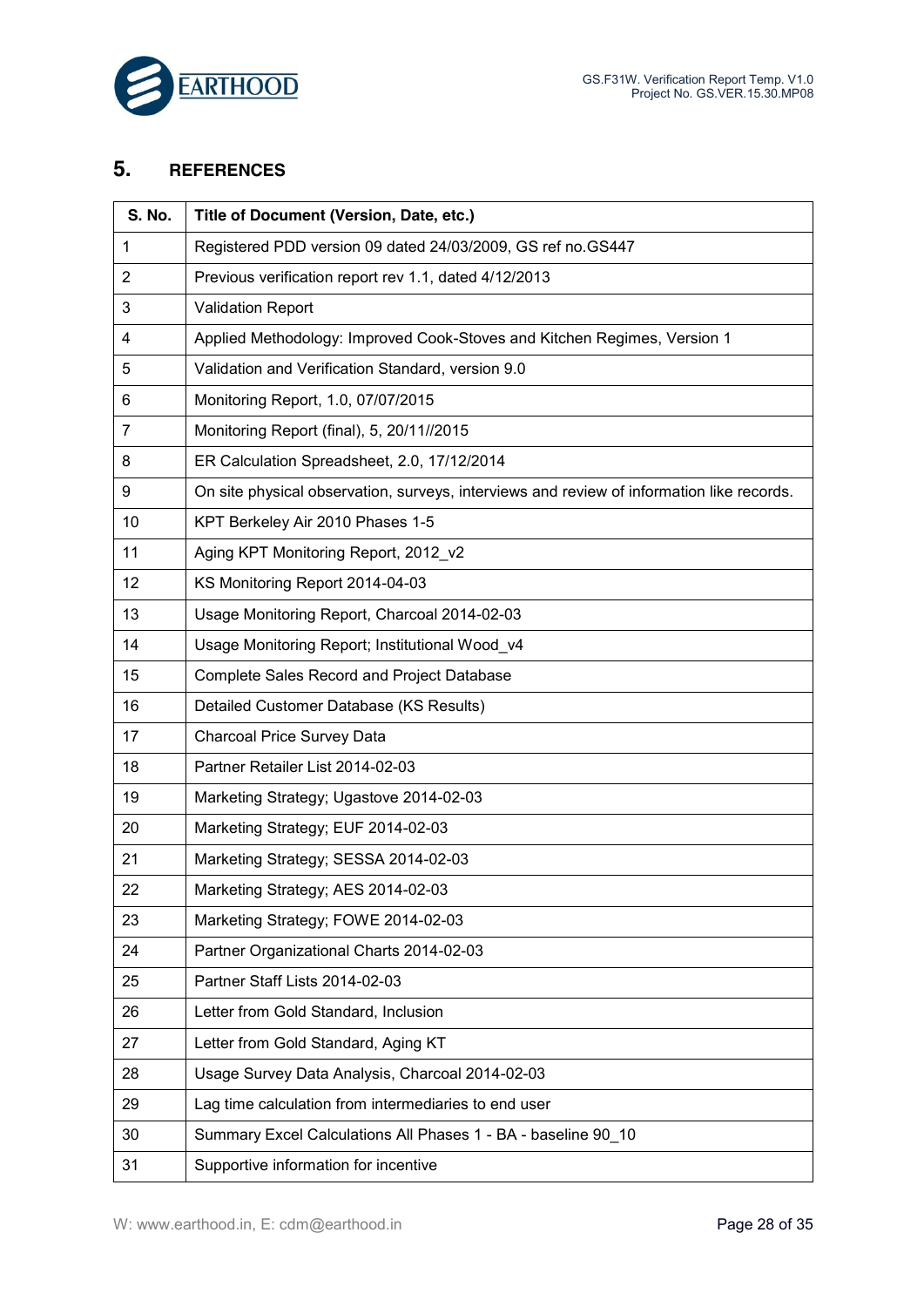

## **6. AUDIT FINDINGS (CAR/CL/FAR)**

| <b>Type</b>                                                                                                                                                                                                                                                                                                                                                                                                                                                                                                                                                                                                                                                                                                                                                  | <b>Date</b> | 02/09/2015            |  |  |
|--------------------------------------------------------------------------------------------------------------------------------------------------------------------------------------------------------------------------------------------------------------------------------------------------------------------------------------------------------------------------------------------------------------------------------------------------------------------------------------------------------------------------------------------------------------------------------------------------------------------------------------------------------------------------------------------------------------------------------------------------------------|-------------|-----------------------|--|--|
| CAR # 1                                                                                                                                                                                                                                                                                                                                                                                                                                                                                                                                                                                                                                                                                                                                                      | Reference   | Verification protocol |  |  |
| <b>Description of the Non Conformance</b>                                                                                                                                                                                                                                                                                                                                                                                                                                                                                                                                                                                                                                                                                                                    |             |                       |  |  |
| For parameter "Stoves sales" the detailed list provided (Annex 06)                                                                                                                                                                                                                                                                                                                                                                                                                                                                                                                                                                                                                                                                                           |             |                       |  |  |
| a) PP needs to explain the flow of data from the quickbooks maintained by the manufacturers to                                                                                                                                                                                                                                                                                                                                                                                                                                                                                                                                                                                                                                                               |             |                       |  |  |
| the final value of emission reductions, as during the site visit the number of stoves sold in the                                                                                                                                                                                                                                                                                                                                                                                                                                                                                                                                                                                                                                                            |             |                       |  |  |
| database provided did not match the database at the site.                                                                                                                                                                                                                                                                                                                                                                                                                                                                                                                                                                                                                                                                                                    |             |                       |  |  |
| The project database for sales record is not consistent in the field entries.<br>b)                                                                                                                                                                                                                                                                                                                                                                                                                                                                                                                                                                                                                                                                          |             |                       |  |  |
| 1stResponse from PP                                                                                                                                                                                                                                                                                                                                                                                                                                                                                                                                                                                                                                                                                                                                          | <b>Date</b> | 10/09/2015            |  |  |
| Quickbooks is an accounting program and is used by all manufacturers. Manufacturers export<br>a)<br>information from the Quickbooks into excel and send that excel as the primary sales database<br>to Imapct Carbon. It contains records of all the stoves from manufacturers to distributors.<br>Impact Carbon than further takes count from retailers of each manufacturer about unsold<br>stoves and then subtract unsolved stoves to get the final numbers of stoves. Hence there is a<br>difference between database at the site and the database provided for ER calculation. The<br>database provided for ER calculation will always have lesser number then primary database<br>and hence it is conservative.<br>b) Kindly refer to point a) above. |             |                       |  |  |
| 1 <sup>st</sup> Assessment by Audit Team<br><b>Status</b><br>Open                                                                                                                                                                                                                                                                                                                                                                                                                                                                                                                                                                                                                                                                                            | <b>Date</b> | 21/09/2015            |  |  |
| The PP has explained that the there are two sets of databases; primary and the one used to compute<br>emission reductions. From the primary database the unsold stoves are subtracted; kindly explain how<br>it is ensured that the unsold stoves are not accounted for emission reduction calculations through all<br>the project locations.                                                                                                                                                                                                                                                                                                                                                                                                                |             |                       |  |  |
| 2 <sup>nd</sup> Response from PP                                                                                                                                                                                                                                                                                                                                                                                                                                                                                                                                                                                                                                                                                                                             | <b>Date</b> | 24/09/2015            |  |  |
| During the monitoring period the PP tried best to collect the number of unsolved stoves from various                                                                                                                                                                                                                                                                                                                                                                                                                                                                                                                                                                                                                                                         |             |                       |  |  |
| methods. PP visited retailors and called them over the phone to collect the information of unsolved                                                                                                                                                                                                                                                                                                                                                                                                                                                                                                                                                                                                                                                          |             |                       |  |  |
| stoves from maximum of the project locations. But due to very large number of the project locations, it                                                                                                                                                                                                                                                                                                                                                                                                                                                                                                                                                                                                                                                      |             |                       |  |  |
| was not practical possible to collect information related to each stove. To overcome this difficulty, the                                                                                                                                                                                                                                                                                                                                                                                                                                                                                                                                                                                                                                                    |             |                       |  |  |
| PP has introduced lag time in the calculation to set off the delay between various intermediaries to                                                                                                                                                                                                                                                                                                                                                                                                                                                                                                                                                                                                                                                         |             |                       |  |  |
| end-users. To calculate this delay, the PP has done an analysis on the sales data. It is assumed that                                                                                                                                                                                                                                                                                                                                                                                                                                                                                                                                                                                                                                                        |             |                       |  |  |
| if any buyer has bought 5 or more stoves in the monitoring period then it is an intermediary which<br>would have been further sold the stove to end-users. All of these intermediaries are analysed and it                                                                                                                                                                                                                                                                                                                                                                                                                                                                                                                                                   |             |                       |  |  |
| has been concluded that average lag time from intermediaries to end-users in this monitoring period                                                                                                                                                                                                                                                                                                                                                                                                                                                                                                                                                                                                                                                          |             |                       |  |  |
| was 37 days. The ER calculation has been revised considering that 50% of the stoves from 'x' month                                                                                                                                                                                                                                                                                                                                                                                                                                                                                                                                                                                                                                                           |             |                       |  |  |
| were sold to end-users in 'x+1' month and rest 50% were sold in 'x+2' month. The lag time calculation                                                                                                                                                                                                                                                                                                                                                                                                                                                                                                                                                                                                                                                        |             |                       |  |  |
| sheet has been submitted along with these responses as Annex 18.                                                                                                                                                                                                                                                                                                                                                                                                                                                                                                                                                                                                                                                                                             |             |                       |  |  |
| The ER calculation sheet and MR has been revised accordingly.                                                                                                                                                                                                                                                                                                                                                                                                                                                                                                                                                                                                                                                                                                |             |                       |  |  |
| 2 <sup>nd</sup> Assessment by Audit Team<br><b>Status</b><br>Closed                                                                                                                                                                                                                                                                                                                                                                                                                                                                                                                                                                                                                                                                                          | <b>Date</b> | 28/09/2015            |  |  |
| The revised monitoring report and emission reduction calculation sheet was reviewed along with the                                                                                                                                                                                                                                                                                                                                                                                                                                                                                                                                                                                                                                                           |             |                       |  |  |
| analysis of the sales data presented. The assessment team is of the opinion that the project                                                                                                                                                                                                                                                                                                                                                                                                                                                                                                                                                                                                                                                                 |             |                       |  |  |
| proponent has taken measures to avoid the inclusion of the cookstoves which are not in use. The                                                                                                                                                                                                                                                                                                                                                                                                                                                                                                                                                                                                                                                              |             |                       |  |  |
| explanation provided was found acceptable, hence the finding is closed.                                                                                                                                                                                                                                                                                                                                                                                                                                                                                                                                                                                                                                                                                      |             |                       |  |  |
|                                                                                                                                                                                                                                                                                                                                                                                                                                                                                                                                                                                                                                                                                                                                                              |             |                       |  |  |
| <b>Type</b>                                                                                                                                                                                                                                                                                                                                                                                                                                                                                                                                                                                                                                                                                                                                                  | <b>Date</b> | 02/09/2015            |  |  |
| CAR # 02                                                                                                                                                                                                                                                                                                                                                                                                                                                                                                                                                                                                                                                                                                                                                     | Reference   | Verification protocol |  |  |
| <b>Description of the Non Conformance</b>                                                                                                                                                                                                                                                                                                                                                                                                                                                                                                                                                                                                                                                                                                                    |             |                       |  |  |
| For data variable "Project Fuel consumption" PP needs to clarify how Berkeley's report is applicable                                                                                                                                                                                                                                                                                                                                                                                                                                                                                                                                                                                                                                                         |             |                       |  |  |
| for the concerned monitoring period, as the recording frequency has been defined every two years.                                                                                                                                                                                                                                                                                                                                                                                                                                                                                                                                                                                                                                                            |             |                       |  |  |
| 1stResponse from PP<br><b>Date</b><br>10/09/2015                                                                                                                                                                                                                                                                                                                                                                                                                                                                                                                                                                                                                                                                                                             |             |                       |  |  |
| For data variable "Project Fuel Consumption", PP applied "Aging-Stove KT". The latest "Aging-Stove                                                                                                                                                                                                                                                                                                                                                                                                                                                                                                                                                                                                                                                           |             |                       |  |  |
| KT" was completed in October 2012. As per methodology requirement the minimum frequency of KT                                                                                                                                                                                                                                                                                                                                                                                                                                                                                                                                                                                                                                                                |             |                       |  |  |
| is bi-annually. The monitoring period for this verification is 01-Jan2014 to 31-Mar-2014. Hence this                                                                                                                                                                                                                                                                                                                                                                                                                                                                                                                                                                                                                                                         |             |                       |  |  |
| "Aging-Stove KT" is applicable for this monitoring period. The detailed description is as mentioned                                                                                                                                                                                                                                                                                                                                                                                                                                                                                                                                                                                                                                                          |             |                       |  |  |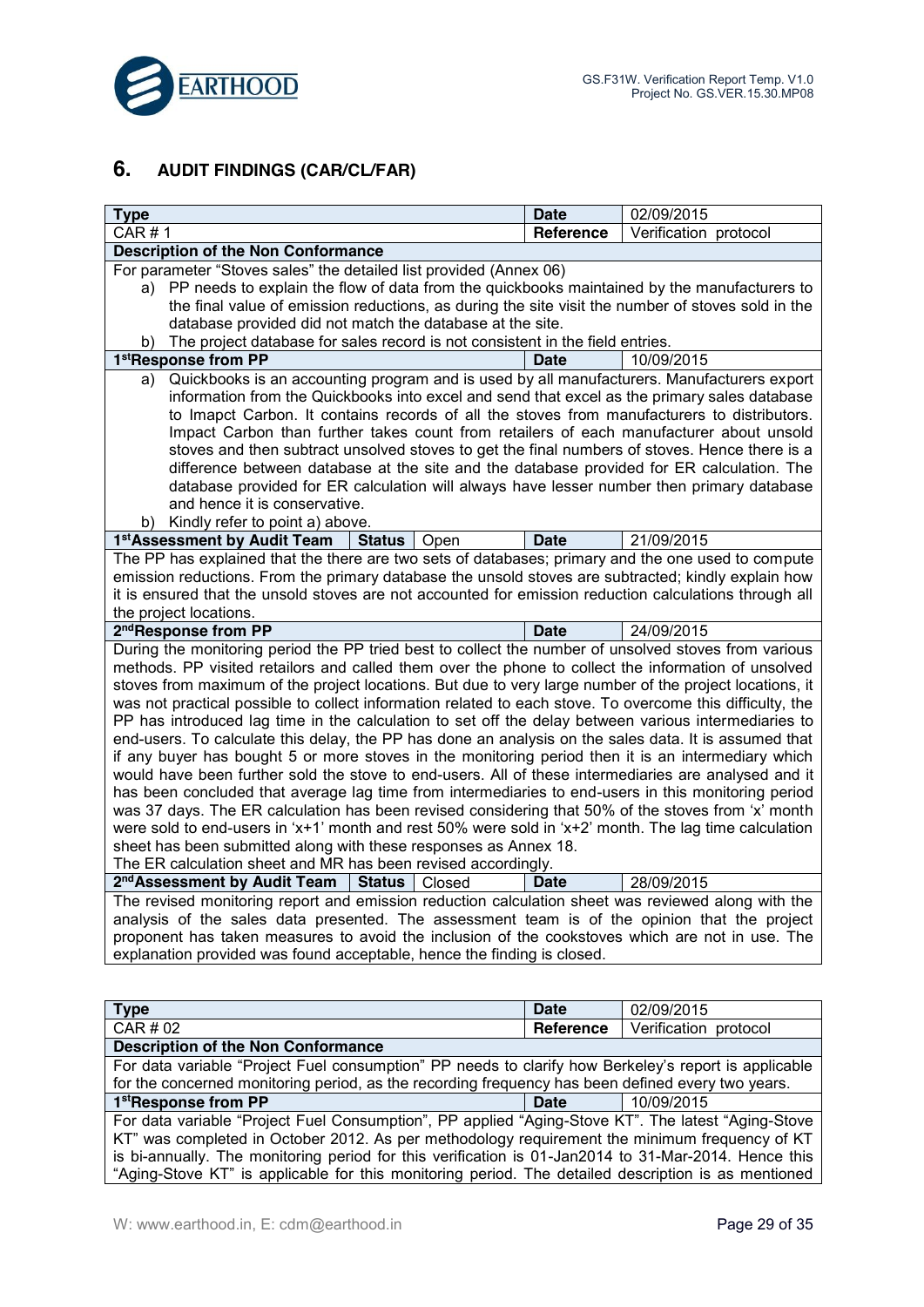

| here below:                                                                                                                                                                                |             |                       |  |
|--------------------------------------------------------------------------------------------------------------------------------------------------------------------------------------------|-------------|-----------------------|--|
| An independent third party monitoring firm, Berkeley Air Monitoring Group, conducted the 2010                                                                                              |             |                       |  |
| monitoring KTs to determine the effect of improved cooking stoves on fuel consumption in households                                                                                        |             |                       |  |
| and institutions. This KT evaluated baseline fuel consumption and project-scenario fuel savings for                                                                                        |             |                       |  |
| new stoves as well as aging stoves up to age 6 for both charcoal and institutional wood clusters.                                                                                          |             |                       |  |
| These KT results were included and verified in previous monitoring periods.                                                                                                                |             |                       |  |
| Additional Aging-Stove KTs were performed in 2012, per the requirements of the methodology for on-                                                                                         |             |                       |  |
| going KTs. This KT evaluated Aging-Stove fuel performance for Ugastove charcoal stoves with an                                                                                             |             |                       |  |
| average age of six years, as well as Aging-Stove fuel performance for EUF charcoal stoves with an                                                                                          |             |                       |  |
| average age of two years. The Aging-Stove fuel performance assessment for EUF charcoal stoves                                                                                              |             |                       |  |
| was conducted per GS requirements to include new project stoves from companies other than                                                                                                  |             |                       |  |
| Ugastove in future KTs (ref: Annex 15) by comparing stove performance for aging devices                                                                                                    |             |                       |  |
| manufactured by companies other than Ugastove to aging stove performance data previously                                                                                                   |             |                       |  |
| collected for existing technology in the cluster (ref: Annex 16). The KT confirms that Aging EUF stoves                                                                                    |             |                       |  |
| perform the same as the Ugastoves.                                                                                                                                                         |             |                       |  |
| 1 <sup>st</sup> Assessment by Audit Team<br><b>Status</b><br>Open                                                                                                                          | <b>Date</b> | 21/09/2015            |  |
| The value of 0.69 kg per person-meal as mentioned in the monitoring report could not be traced in the                                                                                      |             |                       |  |
| report issued by CIRCODU performed for the year 2012. Also it is not clear in the monitoring report                                                                                        |             |                       |  |
| the amount of fuel wood used per person per meal.                                                                                                                                          |             |                       |  |
| 2 <sup>nd</sup> Response from PP                                                                                                                                                           | <b>Date</b> | 24/09/2015            |  |
| The value of 0.69 kg per person-meal comes from KPT Report, Table 5, pg. 19 (ISS8 Annex 01A).                                                                                              |             |                       |  |
| Aging Stove KTs in 2012 (ISS8 Annex 01B) shows that there was slight difference in the savings                                                                                             |             |                       |  |
| ratios of 1.09 for 2010 and 1.00 (Ugastove) and 0.99 (EUF) for 2012, can be attributed to random                                                                                           |             |                       |  |
| cooking variation (Section1.2 of Annex 01B). Thus, the savings estimate was not adjusted. All these                                                                                        |             |                       |  |
| documents were verified.                                                                                                                                                                   |             |                       |  |
| 99.44% of the stoves included in this monitoring report are based on charcoal (domestic and                                                                                                |             |                       |  |
| commercial) and rest 0.56% stoves are institutional stoves based on wood. The amount of fuel wood                                                                                          |             |                       |  |
| and charcoal used per person per meal is mentioned in Table 1.3 at pg.11 of the MR.                                                                                                        |             |                       |  |
| 2 <sup>nd</sup> Assessment by Audit Team   Status   Closed                                                                                                                                 | <b>Date</b> | 28/09/2015            |  |
| The value of the fuel usage could be verified from the report mentioned which is also confirmed in the                                                                                     |             |                       |  |
|                                                                                                                                                                                            |             |                       |  |
| aging KT analysis. The revised monitoring report also includes the values for both charcoal and wood                                                                                       |             |                       |  |
| based stoves; hence finding is closed.                                                                                                                                                     |             |                       |  |
|                                                                                                                                                                                            |             |                       |  |
| <b>Type</b>                                                                                                                                                                                | <b>Date</b> | 02/09/2015            |  |
| CAR # 03                                                                                                                                                                                   | Reference   | Verification protocol |  |
| <b>Description of the Non Conformance</b>                                                                                                                                                  |             |                       |  |
| Annex 07 provided for assessment is not for the relevant time frame as the monitoring period.<br>a)                                                                                        |             |                       |  |
| b) For "Usage factor" the reports provided are for the year 2013, PP is requested to provide                                                                                               |             |                       |  |
| reports of the concerned period.                                                                                                                                                           |             |                       |  |
| c) Several places in the monitoring report, PP has mentioned the vintage 2013 Q3-Q4; reason                                                                                                |             |                       |  |
| for the same is not understood.                                                                                                                                                            | <b>Date</b> |                       |  |
| 1stResponse from PP                                                                                                                                                                        |             | 10/09/2015            |  |
| a) Annex 07 has revised and now it included the assessment of monitoring kitchen survey for                                                                                                |             |                       |  |
| the relevant period.                                                                                                                                                                       |             |                       |  |
| "Usage Factor" is calculated from the 'Usage Survey' which was conducted in December<br>b)                                                                                                 |             |                       |  |
| 2013. As per methodology a 'Usage Survey' should not be undertaken not less than bi-                                                                                                       |             |                       |  |
| annually. The monitoring period for this monitoring is 01-Jan-2014 to 31-Mar-2014and hence<br>it fulfills the methodology requirement. The next Usage Survey is due no later than December |             |                       |  |
| 2015.                                                                                                                                                                                      |             |                       |  |
| It was typo error. The PP has checked the monitoring report and corrected vintage to 2014<br>C)                                                                                            |             |                       |  |
| Q1.                                                                                                                                                                                        |             |                       |  |
| 1 <sup>st</sup> Assessment by Audit Team<br><b>Status</b><br>Open                                                                                                                          | <b>Date</b> | 21/09/2015            |  |
| The workbook submitted consists of information inconsistent from the rest of the documents.<br>a)                                                                                          |             |                       |  |
| Also the source of age adjustment is not clear. OPEN                                                                                                                                       |             |                       |  |
| The value of usage factor has been appropriate based on the clarification provided by the PP<br>b)                                                                                         |             |                       |  |
| which is as per the applied methodology.                                                                                                                                                   |             |                       |  |
| The revised monitoring report submitted is consistent with the information.<br>C)<br>2 <sup>nd</sup> Response from PP                                                                      | <b>Date</b> | 24/09/2015            |  |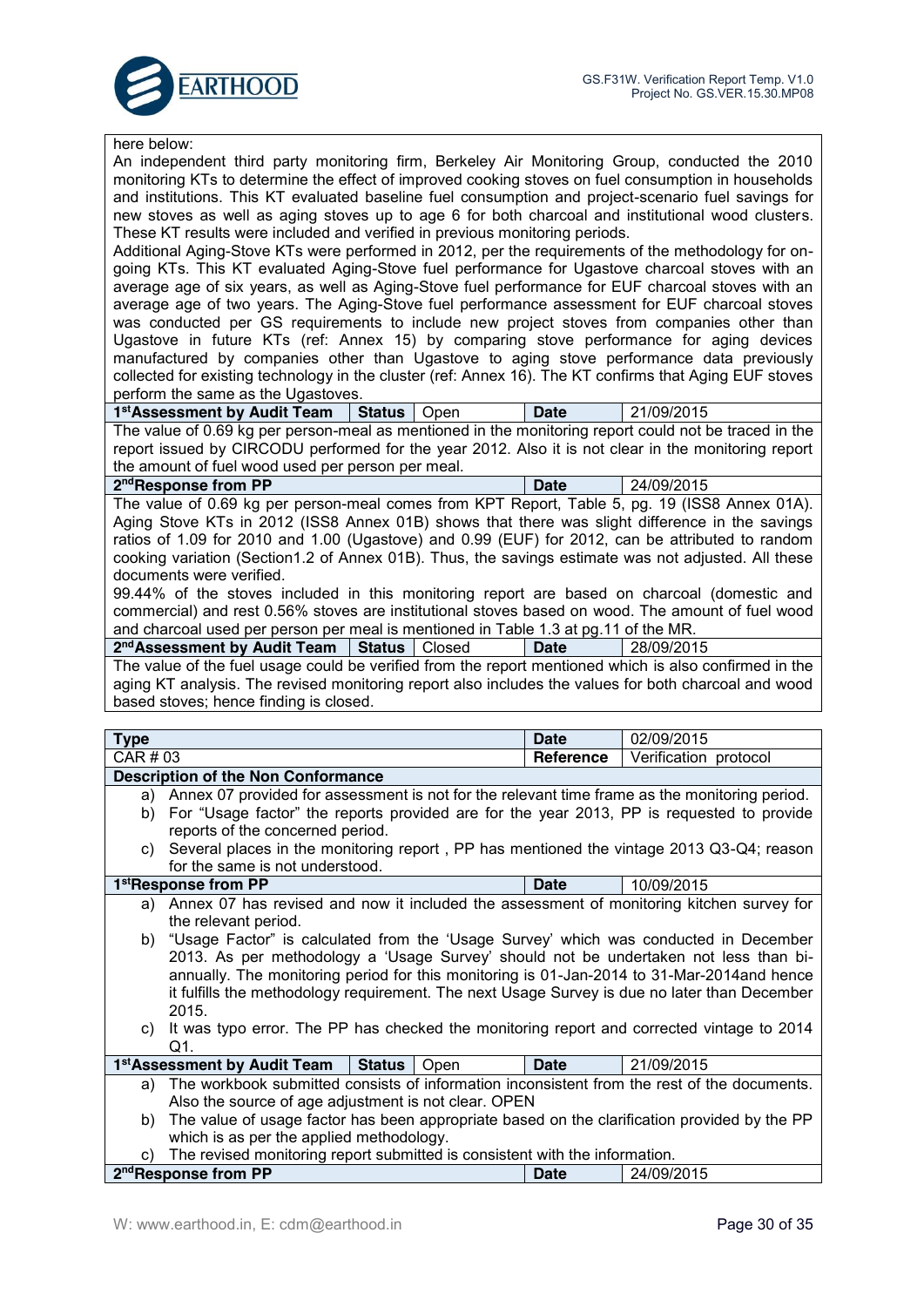

The workbook has been revised and is now consistent from rest of the documents. The 'age adjustment' is sourced from 'Aging Household Assessment' i.e. Aging KT Survey which is submitted as Annex 01B. Kindly refer to section 1.2 of Annex 01B for detailed understanding.

**2ndAssessment by Audit Team Status** Closed **Date** 28/09/2015

a) The revised workbook submitted by the project proponent includes consistent information. Reference of the age adjustment factor is also clear.

| <b>Type</b>                        | <b>Date</b> | 02/09/2015            |
|------------------------------------|-------------|-----------------------|
| CAR # 04                           | Reference   | Verification protocol |
| Description of the Non Conformance |             |                       |

PP is requested to explain the following:

- a) The stoves are not provided any unique number, how is double counting ensured?
- b) The short survey sheet does not include fields where the surveyor could mention complete information about all the stoves owned by a household.
- c) During the site visit it was observed that single households owned more than one improved cookstoves; in such cases kindly explain
	- a. How person- meals per household per day is calculated for every stove?
	- b. How are fuel savings calculated in such cases?
	- c. Some stoves might be a replacement of an older stove; how is that factored in the calculations.

#### **1stResponse from PP Date** 10/09/2015

a) The project boundary is defined as whole of Uganda. The project participant records the relevant contact information for as many people as possible who purchase cook stoves. It is mandatory to collect the contact information of all the distributors, retailers and bulk purchaser of every kind of stove technology and number of stoves sold to them. This provides the database of project stoves that can be compared to other GHG offset project in country to ensure that double-counting does not occur. Finally, crediting of emission reduction is based on sales receipts and sales records. This ensures that each sale credited is matched to an actual sale. Double counting is avoided by not relying on sampling of homes to determine sales records – instead the sales record is determined exclusively by actual sales and supported by sales records. The sales records are collected by PP (generated from software and then PP randomly screen these records through spot-visits to confirm that sales records are authentic and that no double counting occurs.

Publicly available information on GS VER and CDM stove projects confirms that technologies installed by the project are not being double counted.

- b) There was not short survey conducted for this monitoring period.
- c) Yes, there are single households owns more than one improved cookstoves. In such cases, it is very complicated to calculate person-meals per household or fuel saving to a particular stove. To factor in such cases in the final ER calculation, the PP adjusted the final sales number. The sales has been discounted being conservative. This is explained as 'Multi-ICS Usage Adjustments' in the monitoring report.

KS data from Q2-Q4 2011 and Q1-Q4 2012 showed that 21.15% of project HHs in the charcoal cluster owned more than one improved cookstoves. Thus, a 21.15% "Multi-ICS" usage adjustment is applied to all sales made between 2011 Q2 to 2012 Q4. Adjustment of 32.69% was applied for stoves sold in Q1-Q2 of 2013, adjustment of 27.42%, was applied to stoves sold in Q3-Q4 of 2013, and adjustment of 21.62% has been applied for this monitoring period i.e. Q1- 2014.

For detailed calculation kindly refer to ER calculator sheet (tab – 'HHCharcoal', row 103 to 105, cell B:552)

| 1 <sup>st</sup> Assessment by Audit Team   Status   Open                                |  | Date | 21/09/2015                                                                                   |
|-----------------------------------------------------------------------------------------|--|------|----------------------------------------------------------------------------------------------|
|                                                                                         |  |      | a) The approach followed by the project proponent as explained above is appropriate to avoid |
|                                                                                         |  |      | double counting of the emission reductions from the cookstoves in case of direct buyers. PP  |
| needs to explain how the cookstoves record keeping is done in case of bulk buyers. OPEN |  |      |                                                                                              |
| b) PP is required to provide the sample survey sheets for the concerned period. OPEN    |  |      |                                                                                              |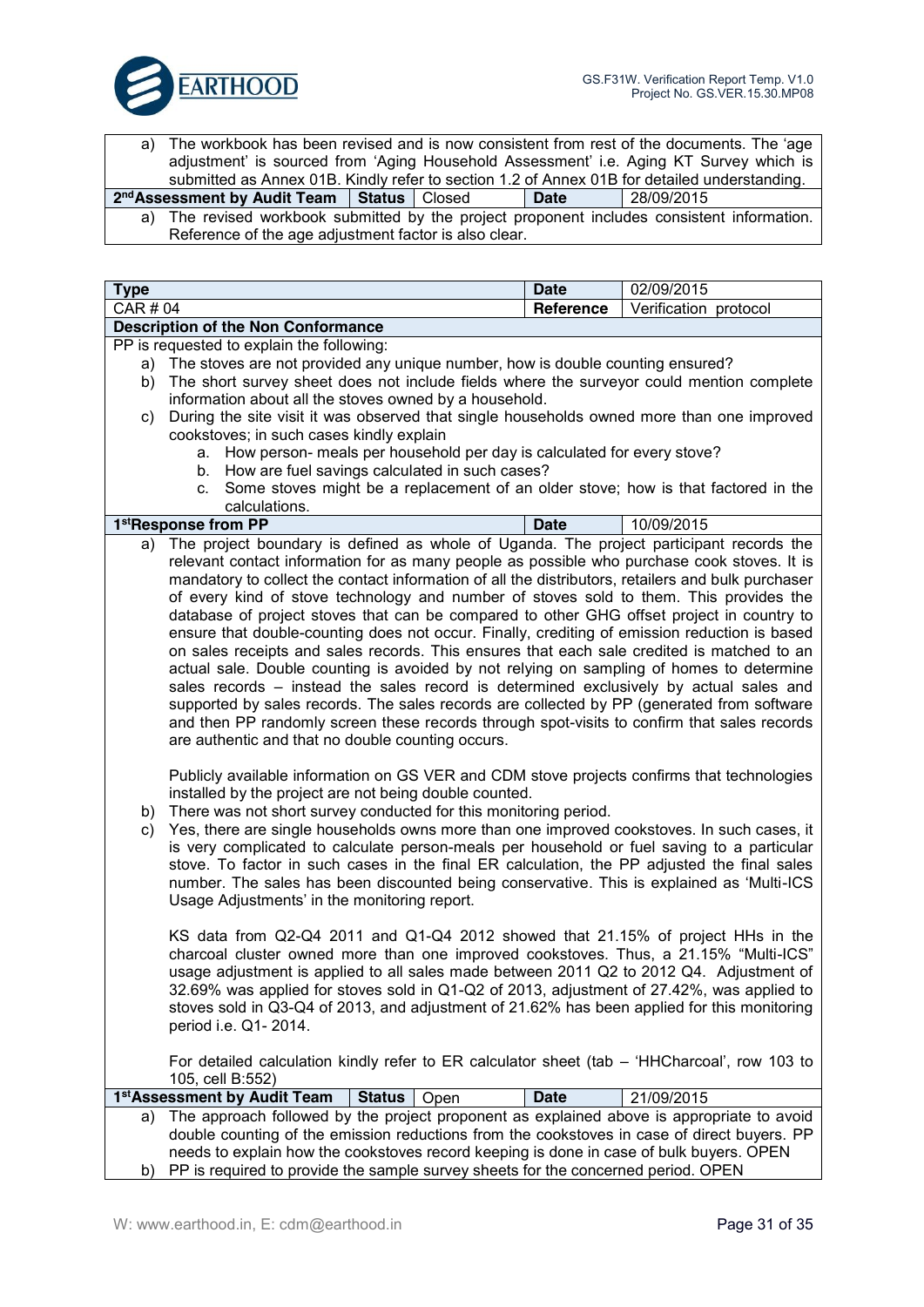

|                                                                                   | c) The adjustment factors in cells tab HH Charcoal B357 and B358 are not clear. OPEN             |  |  |  |
|-----------------------------------------------------------------------------------|--------------------------------------------------------------------------------------------------|--|--|--|
| Kindly explain the following:                                                     |                                                                                                  |  |  |  |
| 1.                                                                                | Usage rate has been considered constant throughout the crediting period?                         |  |  |  |
| 2.                                                                                | The usage units use-month calculations in the HH Charcoal tab is not clearly understood.         |  |  |  |
| 3.                                                                                | The source of the value of emission factor of 2.16 for charcoal stoves is not clear.             |  |  |  |
| 4.                                                                                | The multi ICS usage adjustment has not been applied for all the months. Kindly explain.          |  |  |  |
|                                                                                   | 2 <sup>nd</sup> Response from PP<br><b>Date</b><br>25/09/2015                                    |  |  |  |
| a)                                                                                | Record keeping for bulk buyers is done as same as other distributors or retailers. All the       |  |  |  |
|                                                                                   | necessary information to track the bulk buyers are noted in the sales database same as other     |  |  |  |
|                                                                                   | retailers or distributors. This ensures better record management.                                |  |  |  |
| b)                                                                                | The samples survey sheets for the concerned time period has been submitted along with            |  |  |  |
|                                                                                   | these responses.                                                                                 |  |  |  |
| C)                                                                                | There was typo error in cell B358. The period was mentioned as 'Jul 2013 to Mar 2014',           |  |  |  |
|                                                                                   | which is now corrected to 'Jan 2014 to Mar 2014'.                                                |  |  |  |
|                                                                                   |                                                                                                  |  |  |  |
| 1.                                                                                | The usage rate used in the crediting period is the cumulative usage rate. This usage rate is     |  |  |  |
|                                                                                   | weighted to be representative of the quantity of household stoves of each age being credited     |  |  |  |
|                                                                                   | in the project scenario (i.e. weighted based on the total sales population by age). For detailed |  |  |  |
|                                                                                   | calculation please refer to Annex 04 and Annex 17.                                               |  |  |  |
| 2.                                                                                | The usage unit use-month is the total unit use-month in that particular month of a particular    |  |  |  |
|                                                                                   | age group of stoves.                                                                             |  |  |  |
| 3.                                                                                | The source of value of emission factor is 'Table 1.5, Annex 07'. This is also mentioned at Cell  |  |  |  |
|                                                                                   | E:297 of HH Charcoal tab in the ER Calculator sheet.                                             |  |  |  |
| 4.                                                                                | Multi-ICS usage is a parameter which can vary from one individual household to another.          |  |  |  |
|                                                                                   | Multi-ICS usage is completed on the stove sold in the monitoring period. It gives an indication  |  |  |  |
|                                                                                   | that how many end-users to whom stoves were sold in the monitoring period are having             |  |  |  |
|                                                                                   | multiple ICS and that has been adjusted for future monitoring as well.                           |  |  |  |
|                                                                                   | 2 <sup>nd</sup> Assessment by Audit Team<br>28/09/2015<br>Status   Closed<br><b>Date</b>         |  |  |  |
| a)                                                                                | The record keeping and tracking system was clearly understood and ensures real time              |  |  |  |
|                                                                                   | tracking.                                                                                        |  |  |  |
|                                                                                   | b) The survey sheets were submitted and found meeting the requirements.                          |  |  |  |
| C)                                                                                | The revised workbook submitted consists of consistent information.                               |  |  |  |
|                                                                                   | 1. The mentioned Annexes were reviewed and it is now clearly understood the source of            |  |  |  |
|                                                                                   | usage rate and its calculation.                                                                  |  |  |  |
|                                                                                   | 2. The revised sheet includes clear information about the calculations.                          |  |  |  |
|                                                                                   | 3.<br>The source can be found and is clear now.                                                  |  |  |  |
|                                                                                   | Through documents provided the team was able to gather that the multi-ICS usage<br>4.            |  |  |  |
| parameter was adopted when GS team requested the inclusion to capture information |                                                                                                  |  |  |  |

parameter was adopted when GS team requested the inclusion to capture information about multiple ICS owners and to factor it in the calculations. Therefore the CAR is closed.

| <b>Type</b>                                                                             |                                                                                  |          |      | Date        | 02/09/2015                                                                                    |
|-----------------------------------------------------------------------------------------|----------------------------------------------------------------------------------|----------|------|-------------|-----------------------------------------------------------------------------------------------|
| CAR # 05<br><b>Reference</b><br>Verification protocol                                   |                                                                                  |          |      |             |                                                                                               |
|                                                                                         | <b>Description of the Non Conformance</b>                                        |          |      |             |                                                                                               |
| a)                                                                                      |                                                                                  |          |      |             | During the previous verification the DOE had suggested to continue monitoring and reassess    |
|                                                                                         |                                                                                  |          |      |             | the effectiveness of the mechanism at the end of the crediting period. PP is requested to     |
|                                                                                         | provide its assessment.                                                          |          |      |             |                                                                                               |
|                                                                                         |                                                                                  |          |      |             | b) The monitoring report does not include a comparison of the actual GHG emission reductions  |
|                                                                                         | from project activity to the estimated amount of emission reductions in the PDD. |          |      |             |                                                                                               |
|                                                                                         | 1 <sup>st</sup> Response from PP                                                 |          |      | <b>Date</b> | 14/09/2015                                                                                    |
| a)                                                                                      |                                                                                  |          |      |             | During the previous verification the DOE had requested to continue with the existed incentive |
|                                                                                         |                                                                                  |          |      |             | mechanism and evaluate the performance in this monitoring period and till this crediting      |
|                                                                                         |                                                                                  |          |      |             | period also. As per suggested by DOE the PP has evaluated its performance and same is         |
|                                                                                         | mentioned in Table 8.1 (Point 1) of the monitoring report.                       |          |      |             |                                                                                               |
|                                                                                         |                                                                                  |          |      |             | b) As suggested by DOE, a comparison of the actual GHG emission reductions from project       |
| activity to the estimated amount of emission reductions in the PDD has been included in |                                                                                  |          |      |             |                                                                                               |
| section 4 of the monitoring report.                                                     |                                                                                  |          |      |             |                                                                                               |
|                                                                                         | 1 <sup>st</sup> Assessment by Audit Team                                         | ∣ Status | Open | <b>Date</b> | 21/09/2015                                                                                    |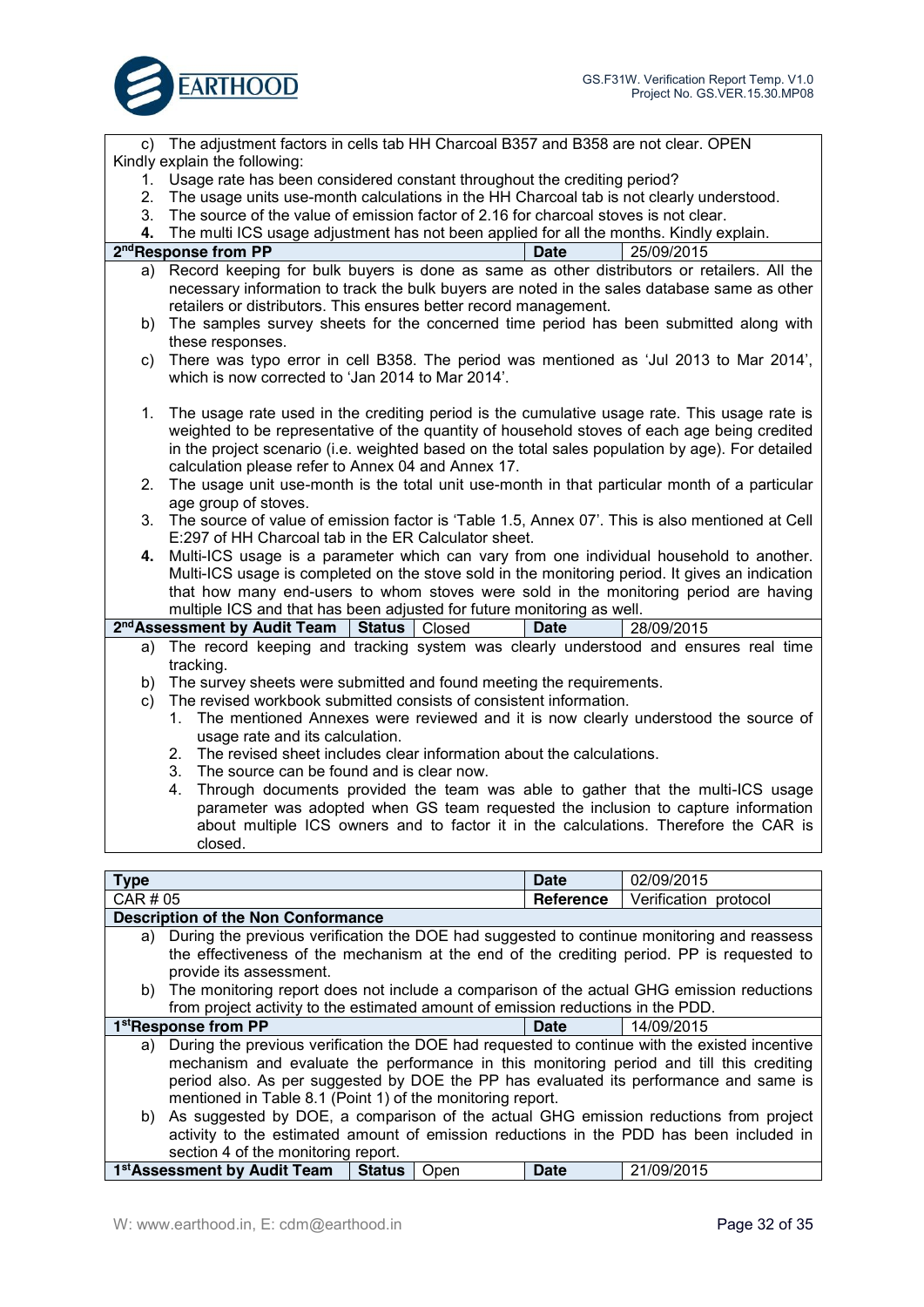

a) PP needs to provide supportive for the stated information. OPEN

b) Kindly justify the substantial increase in the actual emission reductions achieved during the monitoring period in comparison to the estimated amount. OPEN

|                                                                                                | 2 <sup>nd</sup> Response from PP                                                                                                                                                                    | Date        | 25/09/2015 |  |  |  |
|------------------------------------------------------------------------------------------------|-----------------------------------------------------------------------------------------------------------------------------------------------------------------------------------------------------|-------------|------------|--|--|--|
| a)                                                                                             | In the monitoring period flyers were printed that advertised to ability to receive an extended<br>guarantee (2-year warranty) per for bringing in the traditional stove. This monitoring period all |             |            |  |  |  |
|                                                                                                | manufacturers were also given stickers to advertise the extended warranty directly on stoves.                                                                                                       |             |            |  |  |  |
|                                                                                                | The supporting's for the information has been submitted along with these replies as Annex-                                                                                                          |             |            |  |  |  |
|                                                                                                | 20.                                                                                                                                                                                                 |             |            |  |  |  |
| b)                                                                                             | The emission reduction in this monitoring period is very high from the estimated reduction in                                                                                                       |             |            |  |  |  |
|                                                                                                | the PDD. This is because the expected sale at the time of registration was 30,000 stoves per                                                                                                        |             |            |  |  |  |
|                                                                                                | year but the stove sale grows many times from year 2012 onwards because of excellent                                                                                                                |             |            |  |  |  |
|                                                                                                | quality of stoves, publicity and IC's expansion strategy to include new stoves. All of these                                                                                                        |             |            |  |  |  |
|                                                                                                | factors resulted into high sales and subsequently high emission reductions from the estimated                                                                                                       |             |            |  |  |  |
|                                                                                                | emission reductions in the PDD.                                                                                                                                                                     |             |            |  |  |  |
|                                                                                                | 2 <sup>nd</sup> Assessment by Audit Team   Status   Closed                                                                                                                                          | <b>Date</b> | 28/09/2015 |  |  |  |
| a)                                                                                             | The supportive provided conforms the information.                                                                                                                                                   |             |            |  |  |  |
| b)                                                                                             | By reviewing the registered PDD the team could establish that a sale of 30,000 stoves per                                                                                                           |             |            |  |  |  |
|                                                                                                | year was envisaged however in reality the stoves sales is much higher. The emission                                                                                                                 |             |            |  |  |  |
|                                                                                                | reduction calculation is based on the fuel savings per stove and higher stove sale would imply                                                                                                      |             |            |  |  |  |
|                                                                                                | higher fuel savings leading to higher emission reduction. The assessment team then analysed                                                                                                         |             |            |  |  |  |
|                                                                                                | the impact of the higher emission reductions on the additionality of the project. The                                                                                                               |             |            |  |  |  |
| additionality of the project has been evaluated on grounds of barrier analysis and therefore   |                                                                                                                                                                                                     |             |            |  |  |  |
| higher emission reductions do not impact the eligibility of the project. Also the project is a |                                                                                                                                                                                                     |             |            |  |  |  |
| large scale project which also does not interrupt with higher sales. The finding is therefore  |                                                                                                                                                                                                     |             |            |  |  |  |
| closed.                                                                                        |                                                                                                                                                                                                     |             |            |  |  |  |
|                                                                                                |                                                                                                                                                                                                     |             |            |  |  |  |
| Type                                                                                           |                                                                                                                                                                                                     | <b>Date</b> | 06/10/2015 |  |  |  |

| Type                                                              |                                                                                                  | <b>Date</b> | 06/10/2015 |  |  |
|-------------------------------------------------------------------|--------------------------------------------------------------------------------------------------|-------------|------------|--|--|
|                                                                   | CAR # 06<br>Verification protocol<br><b>Reference</b>                                            |             |            |  |  |
|                                                                   | <b>Description of the Non Conformance</b>                                                        |             |            |  |  |
| a)                                                                | The monitoring parameter as per PDD is fuel wood consumption in the project scenario.            |             |            |  |  |
|                                                                   | However, the reported and verified parameter value in the MR is Fuel-wood savings (0.069         |             |            |  |  |
|                                                                   | kg/ person-meal)                                                                                 |             |            |  |  |
| b)                                                                | Cluster definition is not mentioned in the monitoring report.                                    |             |            |  |  |
| C)                                                                | In parameter "New Stove performance" it was mentioned that no new stove is installed during      |             |            |  |  |
|                                                                   | the monitoring period. This statement seems to be in contradiction to the above.                 |             |            |  |  |
| d)                                                                | The ERs achieved during the MP is more than thrice the amount of ERs estimated by the            |             |            |  |  |
|                                                                   | PDD. However, it is not discussed that which ex-ante parameters have changed from the            |             |            |  |  |
|                                                                   | validated value.                                                                                 |             |            |  |  |
|                                                                   | 1stResponse from PP                                                                              | <b>Date</b> | 07/10/2015 |  |  |
| a)                                                                | The monitoring parameter as per PDD is 'Project Fuel Consumption'. The reported parameter        |             |            |  |  |
|                                                                   | in the MR is mentioned in Table 1.3. The same has been now clearly mentioned in Table 1.1        |             |            |  |  |
|                                                                   | of the MR.                                                                                       |             |            |  |  |
|                                                                   | b) Cluster definition is now mentioned in the monitoring report in Table 1.1.                    |             |            |  |  |
| C)                                                                | In parameter "New Stove performance" it is mentioned that "The findings of the monitoring        |             |            |  |  |
|                                                                   | KPTs are reported in Annex 01A for new stove performance." No new cluster has been added         |             |            |  |  |
|                                                                   | in this MR.                                                                                      |             |            |  |  |
| d)                                                                | No ex-ante parameter has been changed. The increase in ERs is because of all monitored           |             |            |  |  |
|                                                                   | parameters which include sales, usage drop off rate and better performance of project stoves.    |             |            |  |  |
|                                                                   | 1 <sup>st</sup> Assessment by Audit Team<br><b>Status</b><br>Closed                              | <b>Date</b> | 07/10/2015 |  |  |
|                                                                   | The parameter can be clearly found in the revised MR.<br>a)                                      |             |            |  |  |
|                                                                   | The definitions included are consistent to the ones defined in the previous verifications.<br>b) |             |            |  |  |
| C)                                                                | Consistent information has been included in the monitoring report.                               |             |            |  |  |
| d)                                                                | The actual sale of the improved cook stoves was much higher than the sales anticipated at        |             |            |  |  |
|                                                                   | the time of project registration. The number of cook stoves under the project activity was not   |             |            |  |  |
|                                                                   | an ex-ante fixed parameter. Therefore the assessment team can conclude that the higher           |             |            |  |  |
|                                                                   | emission reductions achieved during the current monitoring period are due to the higher sales    |             |            |  |  |
| of the improved cook stoves and no ex-ante parameter has changed. |                                                                                                  |             |            |  |  |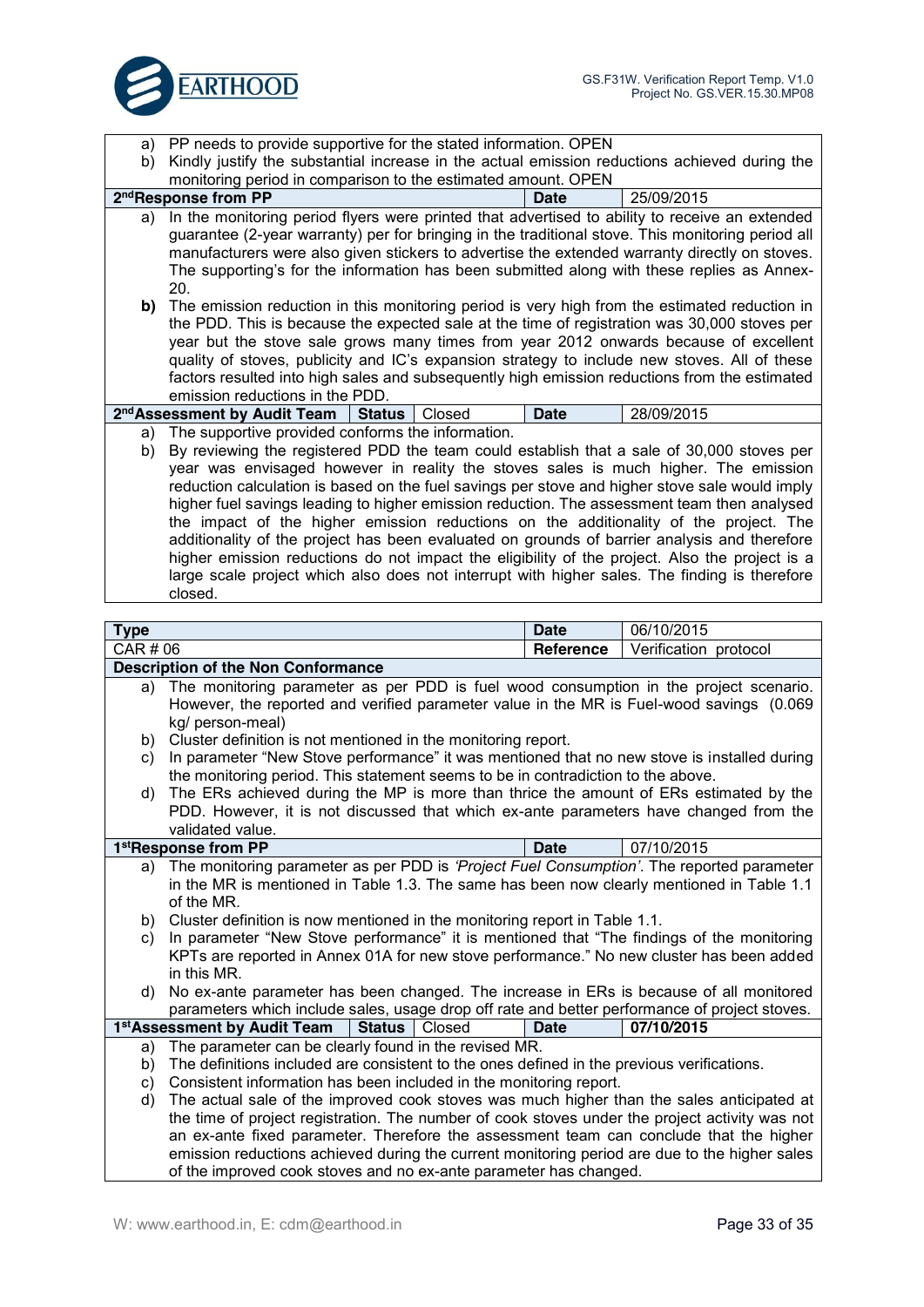



## **7. CV OF VERIFICATION TEAM**

| <b>Competence Statement</b> |                                                   |             |            |
|-----------------------------|---------------------------------------------------|-------------|------------|
| <b>Name</b>                 | Shreya Garg                                       |             |            |
| Country                     | India                                             |             |            |
| <b>Education</b>            | M.Sc. (Climate Science & Policy), TERI University |             |            |
| <b>Experience</b>           | 4 Years                                           |             |            |
| <b>Field</b>                | Climate Change                                    |             |            |
|                             | <b>Approved Roles</b>                             |             |            |
| <b>Team Leader</b>          | <b>YES</b>                                        |             |            |
| Validator                   | <b>YES</b>                                        |             |            |
| <b>Verifier</b>             | <b>YES</b>                                        |             |            |
| <b>Financial Expert</b>     | NO.                                               |             |            |
| <b>Technical Reviewer</b>   | <b>YES</b>                                        |             |            |
| TA Expert (1.2)             | <b>YES</b>                                        |             |            |
|                             |                                                   |             |            |
| <b>Reviewed by</b>          | Abhishek Mahawar                                  | <b>Date</b> | 29/12/2014 |
| <b>Approved by</b>          | Ashok Gautam                                      | <b>Date</b> | 29/12/2014 |

| <b>Competence Statement</b> |                                              |             |            |  |
|-----------------------------|----------------------------------------------|-------------|------------|--|
| <b>Name</b>                 | Ashok Gautam                                 |             |            |  |
| Country                     | India                                        |             |            |  |
| <b>Education</b>            | M. Sc. (Environmental Sciences)              |             |            |  |
|                             | M. Tech. (Energy & Environmental Management) |             |            |  |
| <b>Experience</b>           | 14 Years                                     |             |            |  |
| <b>Field</b>                | Energy, Climate Change & Environment         |             |            |  |
|                             | <b>Approved Roles</b>                        |             |            |  |
| <b>Team Leader</b>          | <b>YES</b>                                   |             |            |  |
| Validator                   | <b>YES</b>                                   |             |            |  |
| <b>Verifier</b>             | <b>YES</b>                                   |             |            |  |
| <b>Financial Expert</b>     | NO.                                          |             |            |  |
| <b>Technical Reviewer</b>   | <b>YES</b>                                   |             |            |  |
| TA Expert (1.1)             | <b>YES</b>                                   |             |            |  |
| TA Expert (3.1)             | <b>YES</b>                                   |             |            |  |
| <b>TA Expert (13.1)</b>     | <b>YES</b>                                   |             |            |  |
|                             |                                              |             |            |  |
| <b>Reviewed by</b>          | Abhishek Mahawar                             | <b>Date</b> | 29/12/2014 |  |
| <b>Approved by</b>          | Kaviraj Singh                                | <b>Date</b> | 29/12/2014 |  |

| <b>Competence Statement</b> |                                 |  |
|-----------------------------|---------------------------------|--|
| <b>Name</b>                 | Abhishek Mahawar                |  |
| Country                     | India                           |  |
| <b>Education</b>            | B. Tech. (Chemical Engineering) |  |
|                             | MBA (Finance)                   |  |
| <b>Experience</b>           | 7 Years                         |  |